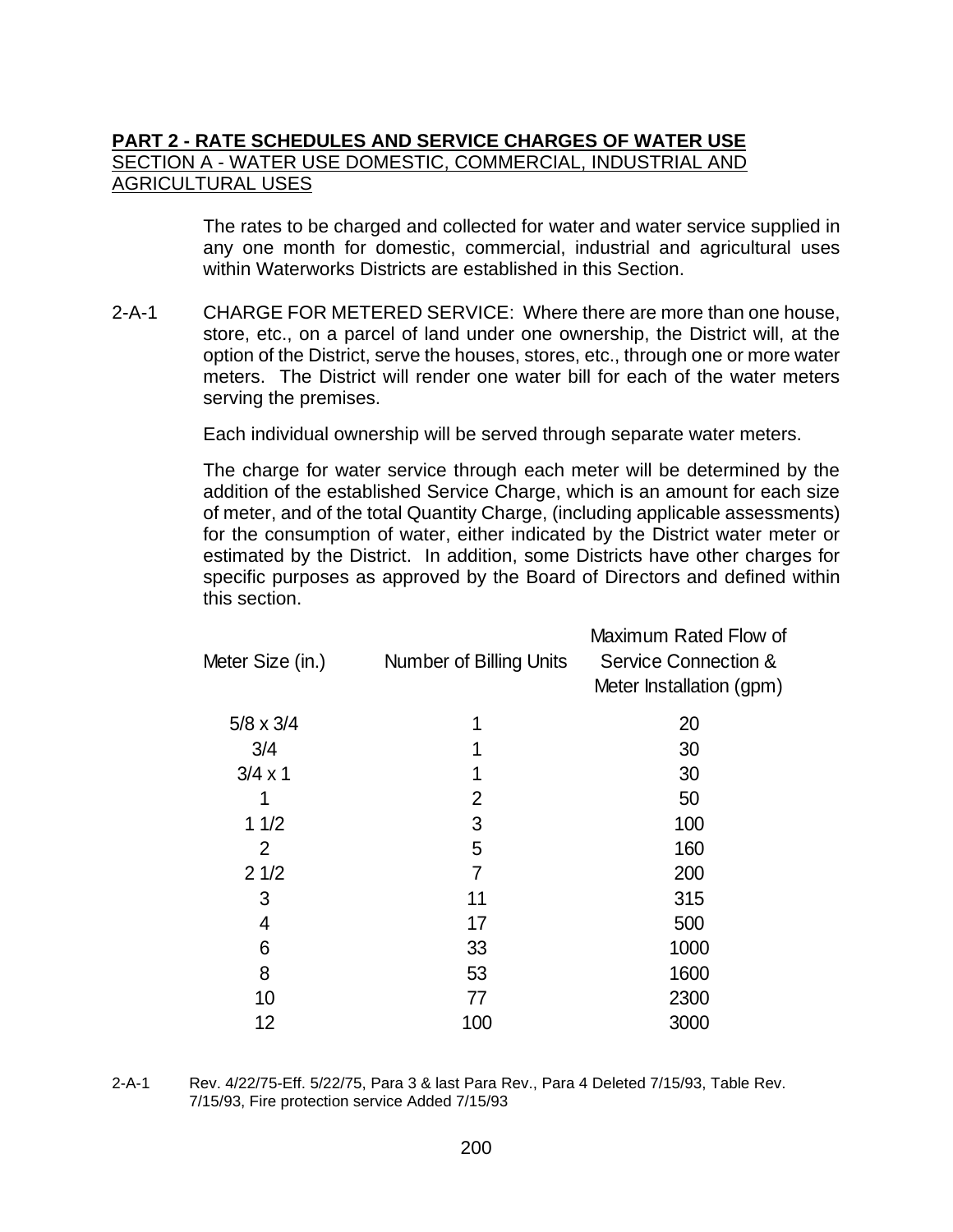#### 2-A-1 CHARGE FOR METERED SERVICE: (Continued)

PRIVATE FIRE PROTECTION SERVICE: The fixed monthly rate to be charged and collected for each service to a private fire protection system shall be the applicable District minimum rates per billing unit, and the billing units for this service are related to the detector check valve size as follows:

| Size of Detector Check<br>Valve (in.) | <b>Billing Units</b> |  |  |  |
|---------------------------------------|----------------------|--|--|--|
| 4 and smaller                         | 2.9                  |  |  |  |
| 6                                     | 3.9                  |  |  |  |
| 8                                     | 4.9                  |  |  |  |
| 10                                    | 6.9                  |  |  |  |
| 12                                    | 10.9                 |  |  |  |

The number of billing units for all other type meters and for multiple meter assemblies of any type or various type meters shall be determined by dividing the on-site domestic demand in gpm by 30 gpm.

#### 2-A-1a SERVICE AND QUANTITY CHARGE

SERVICE CHARGE is defined as the minimum charge determined by the number of billing units, which is based upon the size of meter. With the exception of detector check meter, this minimum charge provides for 500 cubic feet of water per billing unit per month. Private Fire Protection Service (detector check) meters are solely for the purpose of fire protection. Therefore, no water usage is allowed for or included in the service charge allowance. All water consumed shall be billed at the Quantity Charge rate of the applicable District. See also RULE 1-H-2.

<sup>2-</sup>A-1 Rev. 4/22/75-Eff. 5/22/75, Para 3 & last Para Rev., Para 4 Deleted 7/15/93, Table Rev. 7/15/93, Fire protection service Added 7/15/93

<sup>2-</sup>A-1a Rev. 2/62, 8/63, 6/64, 4/66, 10/68, 8/19/81, 4/22/75-Eff. 5/22/75, Rev. 7/15/93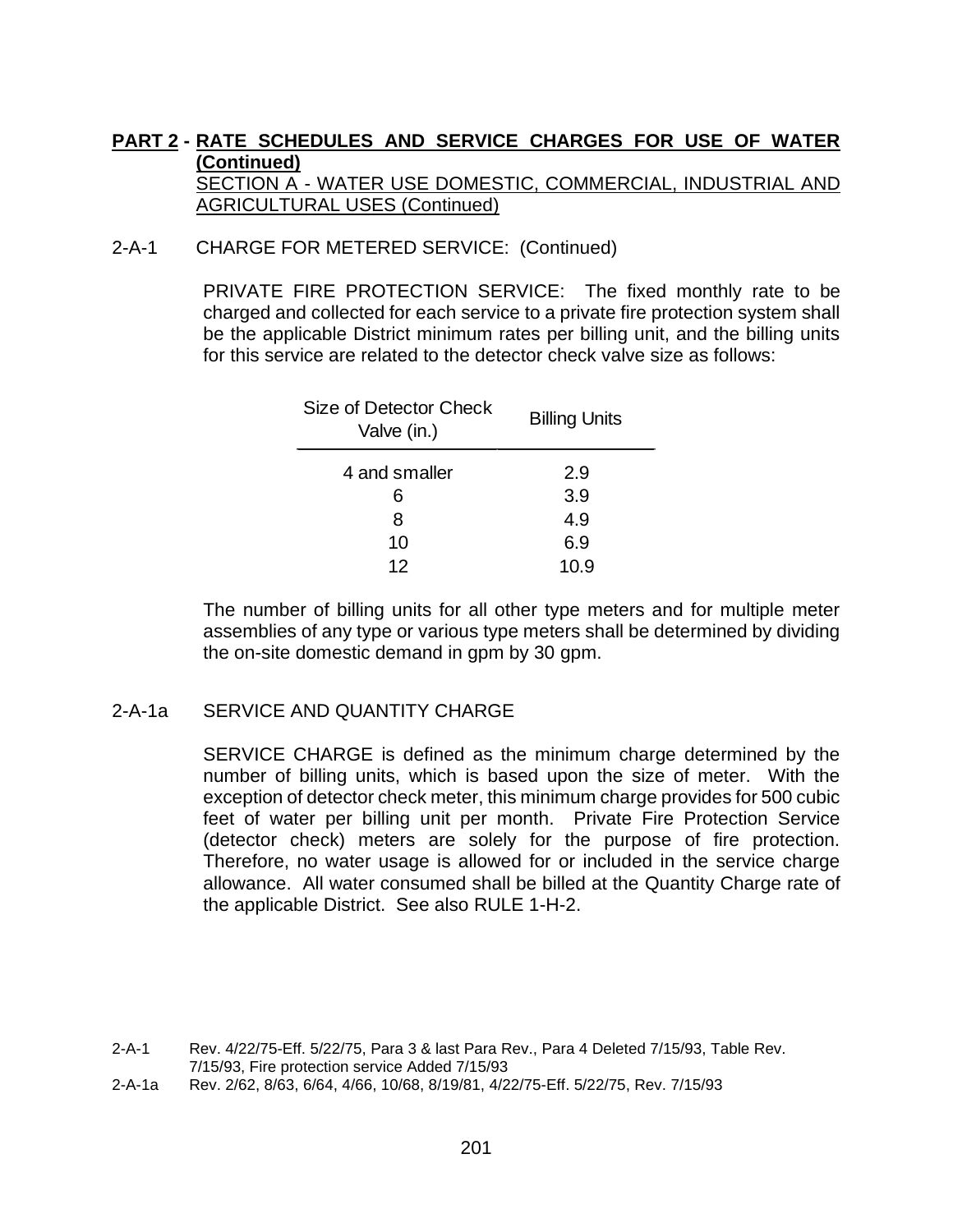#### 2-A-1a SERVICE AND QUANTITY CHARGE (Continued)

QUANTITY CHARGE is defined as a consumption charge for all water used in excess of the service charge allowance with the exception of detector check meter. For Private Fire Protection Service (detector check) meters, the Quantity Charge is defined as a consumption charge for all water used. See also RULE 1-H-2.

The "Monthly Service Charge" for each rate table has been rounded to the nearest whole cent as applicable.

- 2-A-1b FIGURING MINIMUM CHARGE STANDARD: The minimum Service Charge per month is determined by multiplying the minimum charge of one billing unit by the total number of billing units for that meter size and entitles the customer to the quantity of water determined by multiplying the number of billing units by 500 cubic feet. All water used in excess thereof per month shall be sold in accordance with the Quantity Charge without regard to the number of billing units. This rule does not apply to detector check meters. See Rule 2-A-1a.
- 2-A-1c CONTRIBUTING FACTORS NEEDED FOR ADJUSTING WATER RATE: The Engineer may, after an evaluation of fixed costs and expenses which routinely affect the operating costs of a District, administratively adjust the water rate schedule to reflect any changes in these costs and expenses.

Annually on July 1, the Engineer shall review said fixed costs and adjust the District's water rate schedule to compensate for changes in operating costs as affected thereby. The adjusted rate shall be effective approximately thirty (30) days after making the review and notifying the District's customers of the new schedule.

The routine fixed costs and expenses are defined as follows:

- 1. Cost of water purchased.
- 2. Cost of electrical energy and other fuels.
- 3. Salary and wages.
- 4. Overhead costs including costs applied by the County of Los Angeles.

2-A-1c Added 8/69, Last Para. Added 4/71

<sup>2-</sup>A-1a Rev. 2/62, 8/63, 6/64, 4/66, 10/68, 8/19/81, 4/22/75-Eff. 5/22/75, Rev. 7/15/93

Rev. 7/15/93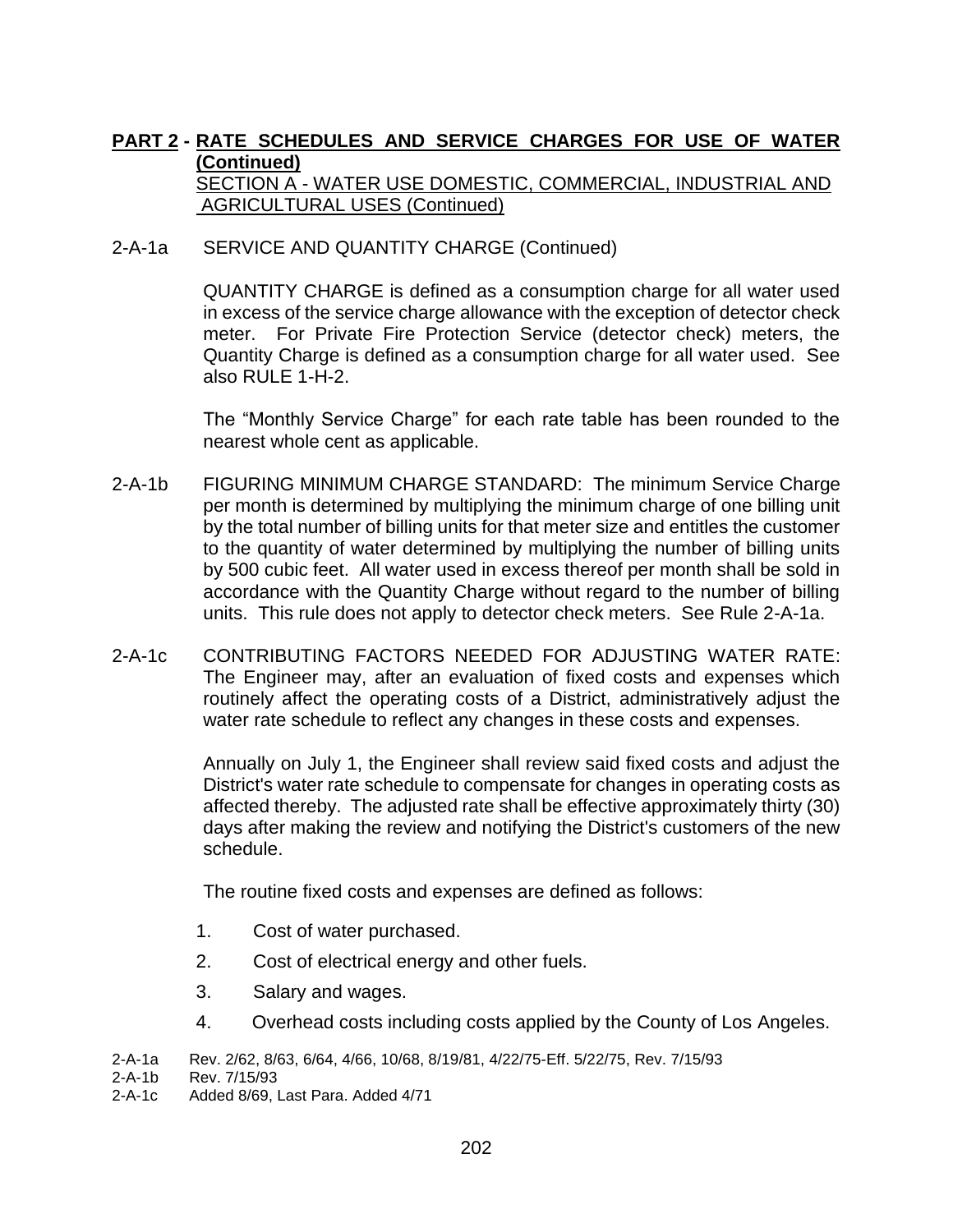#### 2-A-1c CONTRIBUTING FACTORS NEEDED FOR ADJUSTING WATER RATE: (Continued)

For a District where a portion of the financing of the construction of new and replacement water facilities such as water mains, is derived from a property tax levy and the operating and maintenance expense is paid in part from taxes, the Engineer for the District may establish a water rate schedule for water service to publicly owned premises which do not pay District taxes at higher rates than applicable for water service to tax-paying premises. The higher schedule may not exceed by more than 10 percent, the schedule established for tax-paying premises and may only be applicable for fiscal years in which the District levies taxes for the herein described purposes.

2-A-2 WATERWORKS DISTRICT NO. 1, ATHENS-WOODCREST SERVICE TRANSFERRED TO SOUTHERN CALIFORNIA WATER CO. 8-31-91

- 2-A-1c Added 8/69, Last Para.; Added 4/71
- 2-A-2 Rev. 5/57, 7/58, 3/63, 6/64, 9/66, 8/69; Rev. 7/15/93
- 2-A-2a Added 4/75; Rev. 5/31/77-Sch. 51; 6/13/78; 8/29/78-Sch. 54; 8/18/81-Sch. 66;12/27/83-Sch. 68; 8/23/83-Sch. 69; 9/6/83-Sch. 70; 12/27/83-Sch. 71;11/6/84-Sch. 74; 11/26/85-Sch. 77; Deleted 7/15/93
- 2-A-2b Added 1976, Rev. 11/6/84-Sch. 74; Deleted 4/30/85
- 2-A-2c Added 5/31/77-Sch. 52; Deleted 2/20/78
- 2-A-3 Rev. 7/56, 5/57; Deleted 5/59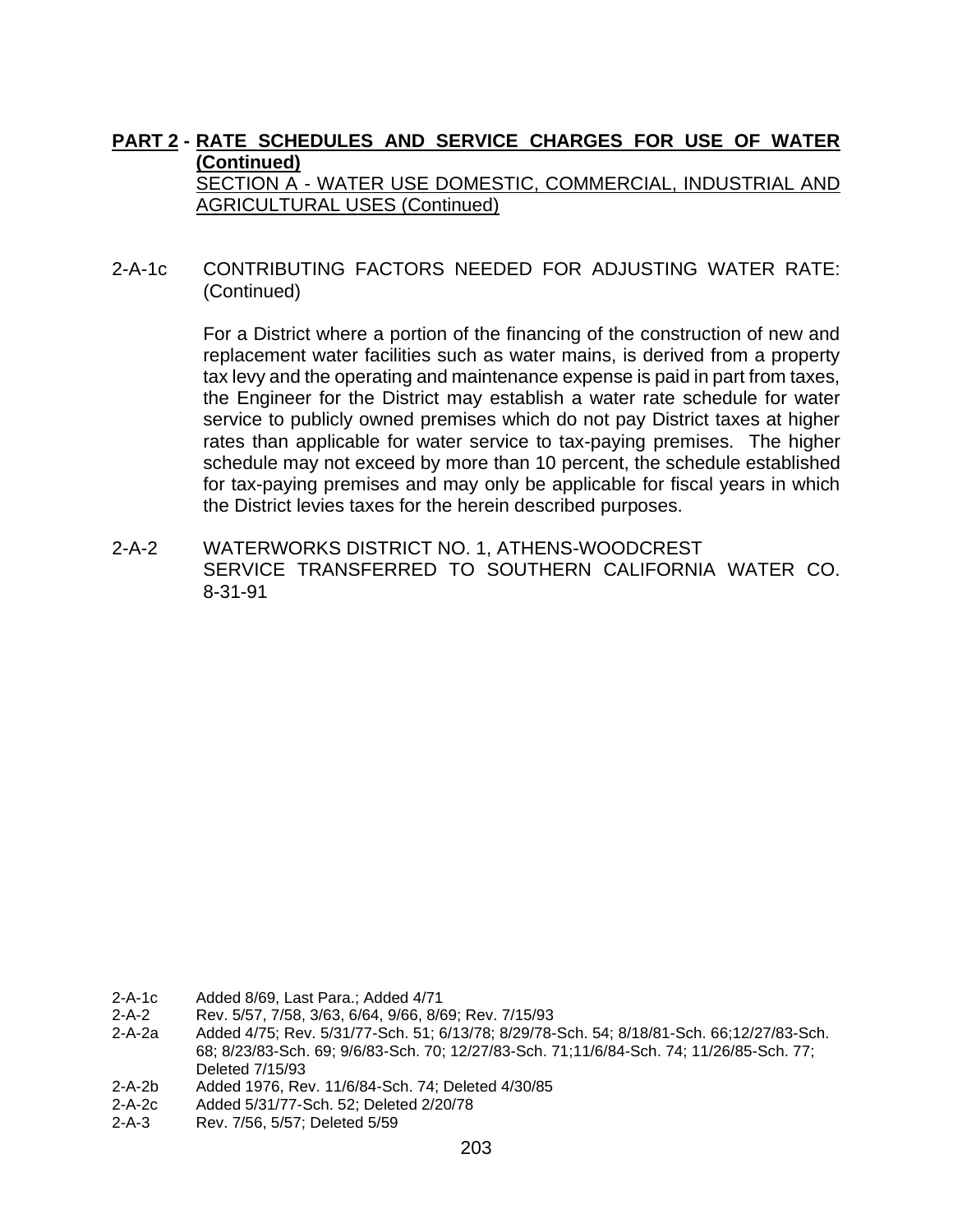- 2-A-4 WATERWORKS DISTRICT NO. 40, ANTELOPE VALLEY, REGION 4, LANCASTER
- 2-A-4a WATER SOLD TO CUSTOMERS WITHIN 2472, 2555, AND 2576 SERVICE ZONES:

| <b>Meter</b><br><b>Size</b> | <b>Billing</b><br><b>Units</b> | Monthly<br>Allowance<br>100 CF | Monthly<br>Service<br>Charge |
|-----------------------------|--------------------------------|--------------------------------|------------------------------|
| 3/4"                        | 1                              | 5                              | \$<br>27.372                 |
| 3/4"x1"                     | 1                              | 5                              | \$<br>27.372                 |
| 1"                          | 2                              | 10                             | \$<br>54.744                 |
| 11/2"                       | 3                              | 15                             | \$<br>82.116                 |
| 2"                          | 5                              | 25                             | \$<br>136.860                |
| 21/2"                       | 7                              | 35                             | \$<br>191.604                |
| 3"                          | 11                             | 55                             | \$<br>301.092                |
| 4"                          | 17                             | 85                             | \$<br>465.324                |
| 6"                          | 33                             | 165                            | \$<br>903.276                |
| 8"                          | 53                             | 265                            | \$<br>1,450.716              |
| 10"                         | 77                             | 385                            | \$<br>2,107.644              |
| 12"                         | 100                            | 500                            | 2,737.200                    |

RATE SCHEDULE 0427

SERVICE CHARGE per month for meter sizes other than shown above, the charge per billing unit is \$27.372.

QUANTITY CHARGE for each 100 cubic feet of water used in a month in excess of the monthly allowance is \$1.537.

<sup>2-</sup>A-4 Rev. 5/55, 7/56, 5/57, 5/59, 1/68, 4/22/03

<sup>2-</sup>A-4a Added 1/63, Rev. 9/66, 10/68, 4/22/75, 2/1/77-Sch. 41R, Rev. 7/15/93, Rev. 2/05, 1/08, 1/09, 2/10, 1/11,1/12,1/13,1/14, 1/15, 1/16, 1/17, 1/18, 1/19, 1/20, 1/21, 1/22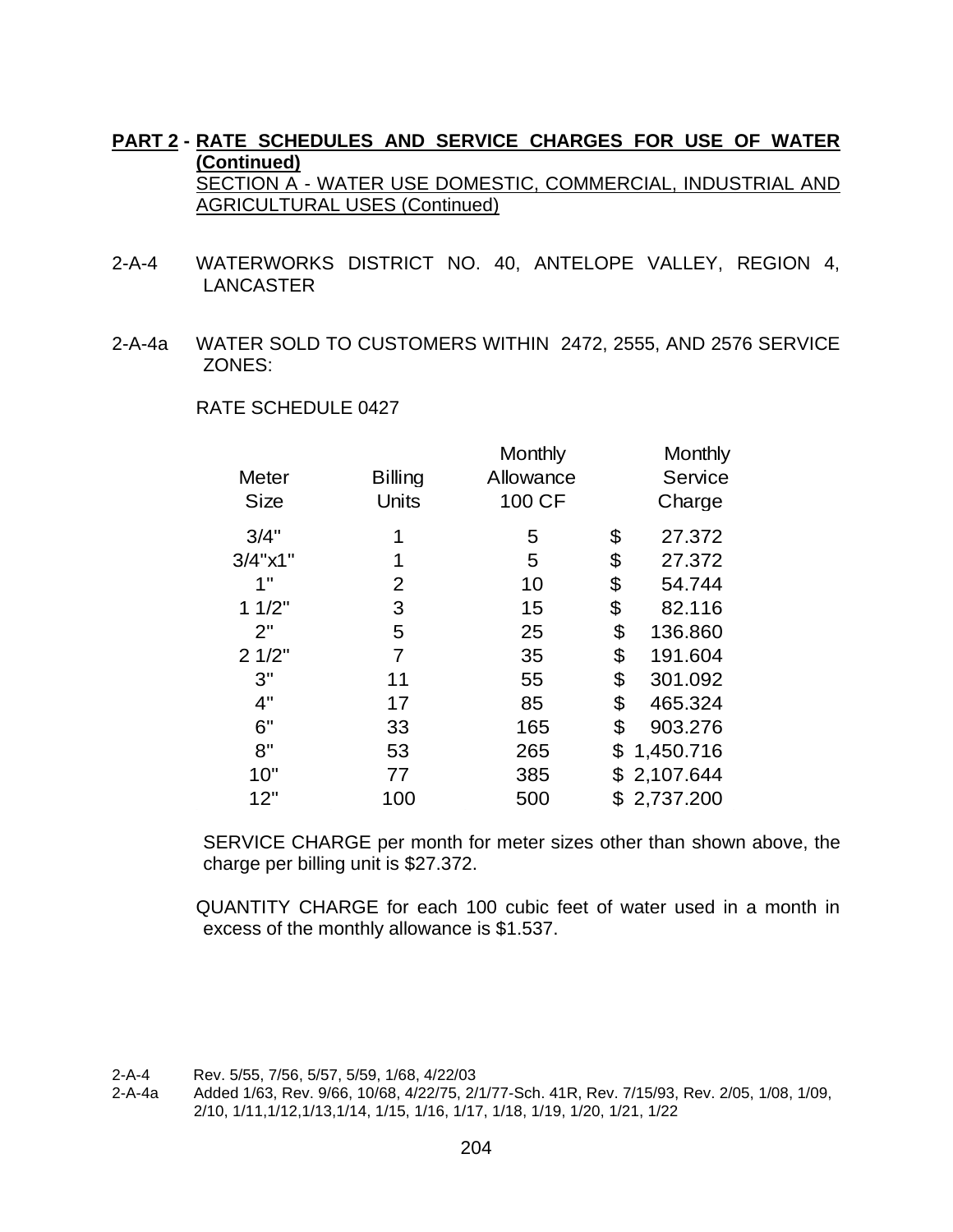SECTION A - WATER USE DOMESTIC, COMMERCIAL, INDUSTRIAL AND AGRICULTURAL USES (Continued)

FOR ALL 3/4" METERS (5/8"x3/4", 3/4", and 3/4"x1")

SUMMER CONSERVATION CREDIT for each 100 cubic feet of water used in summer months (three consecutive two month billing cycles) in excess of the monthly allowance, but less than or equal to 2000 cubic feet is \$0.154 (10% of the regular Quantity Charge).

SUMMER EFFECTIVE QUANTITY ADJUSTMENT for each 100 cubic feet of water used in summer months (three consecutive two month billing cycles) in excess of 2000 cubic feet, but less than or equal to 6500 cubic feet is \$0.077 (additional 5% adjustment on the regular Quantity Charge).

SUMMER EXCESSIVE SURCHARGE for each 100 cubic feet of water used in summer months (three consecutive two month billing cycles) in excess of 6500 cubic feet is \$0.769 (additional 50% surcharge to the regular Quantity Charge).

WINTER CONSERVATION CREDIT for each 100 cubic feet of water used in winter months (three consecutive two month billing cycles) in excess of the monthly allowance, but less than or equal to 1500 cubic feet is \$0.154 (10% of the regular Quantity Charge).

WINTER EFFECTIVE QUANTITY ADJUSTMENT for each 100 cubic feet of water used in winter months (three consecutive two month billing cycles) in excess of 1500 cubic feet, but less than or equal to 3000 cubic feet is \$0.077 (additional 5% adjustment on the regular Quantity Charge).

WINTER EXCESSIVE SURCHARGE for each 100 cubic feet of water used in winter months (three consecutive two month billing cycles) in excess of 3000 cubic feet is \$0.769 (additional 50% surcharge to the regular Quantity Charge).

Service Charge includes 500 cubic feet of water per billing unit per month.

See Rule 2-A-4j for Facilities Construction Surcharge.

The District Engineer will annually review the above water rate schedule and make recommendation to the Board for adjustment on January 1.

WATER SOLD TO CUSTOMERS OUTSIDE DISTRICT; see Rule 2-A-25a: RATE SCHEDULE 0437

2-A-4a Added 1/63, Rev. 9/66, 10/68, 4/22/75, 2/1/77-Sch. 41R, Rev. 7/15/93, Rev. 2/05, 1/08, 1/09, 2/10, 1/11,1/12, 3/13, 1/14, 1/15, 1/16, 1/17, 1/18, 1/19, 1/20, 1/21, 1/22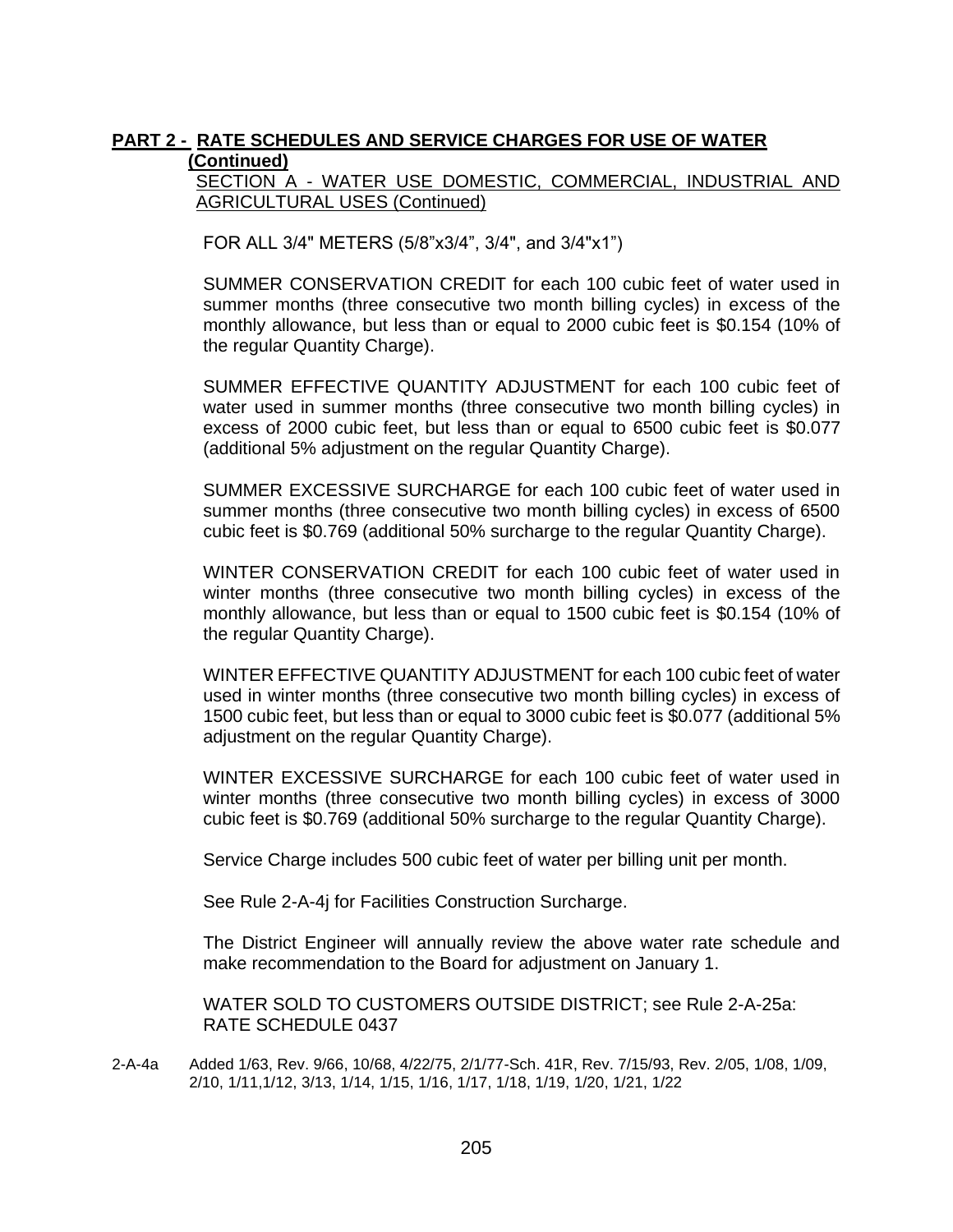#### 2-A-4b WATER SOLD TO CUSTOMERS WITHIN THE 2696 SERVICE ZONE:

|                     |                | Monthly   | Monthly       |
|---------------------|----------------|-----------|---------------|
| Meter               | <b>Billing</b> | Allowance | Service       |
| <b>Size</b>         | Units          | 100 CF    | Charge        |
| 3/4"                |                | 5         | \$<br>27.372  |
| $3/4$ " $\times$ 1" |                | 5         | \$<br>27.372  |
| 1"                  | 2              | 10        | \$<br>54.744  |
| 11/2"               | 3              | 15        | \$<br>82.116  |
| 2"                  | 5              | 25        | \$<br>136.860 |
| 21/2"               | $\overline{7}$ | 35        | \$<br>191.604 |
| 3"                  | 11             | 55        | \$<br>301.092 |
| 4"                  | 17             | 85        | \$<br>465.324 |
| 6"                  | 33             | 165       | \$<br>903.276 |
| 8"                  | 53             | 265       | \$1,450.716   |
| 10"                 | 77             | 385       | \$2,107.644   |
| 12"                 | 100            | 500       | \$2,737.200   |

RATE SCHEDULE 0429

SERVICE CHARGE per month for meter sizes other than shown above, the charge per billing unit is \$27.372.

QUANTITY CHARGE for each 100 cubic feet of water used in a month in excess of the monthly allowance is \$1.537.

2-A-4b Added 1/63, Rev. 8/63, 6/64, 9/66, 10/68, 4/22/75-Sch. 41R, 6/13/78, 8/29/78-Sch. 54, 2/20/79-Sch. 59, 8/18/81-Sch. 66, 8/2/83-Sch. 68, 11/26/85-Sch. 77, Rev. 7/15/93, 4/22/03; Rev. 2/05, 1/08, 1/09, 2/10, 1/11, 1/12, 3/13, 1/14, 1/15, 1/16, 1/17, 1/18, 1/19, 1/20, 1/21, 1/22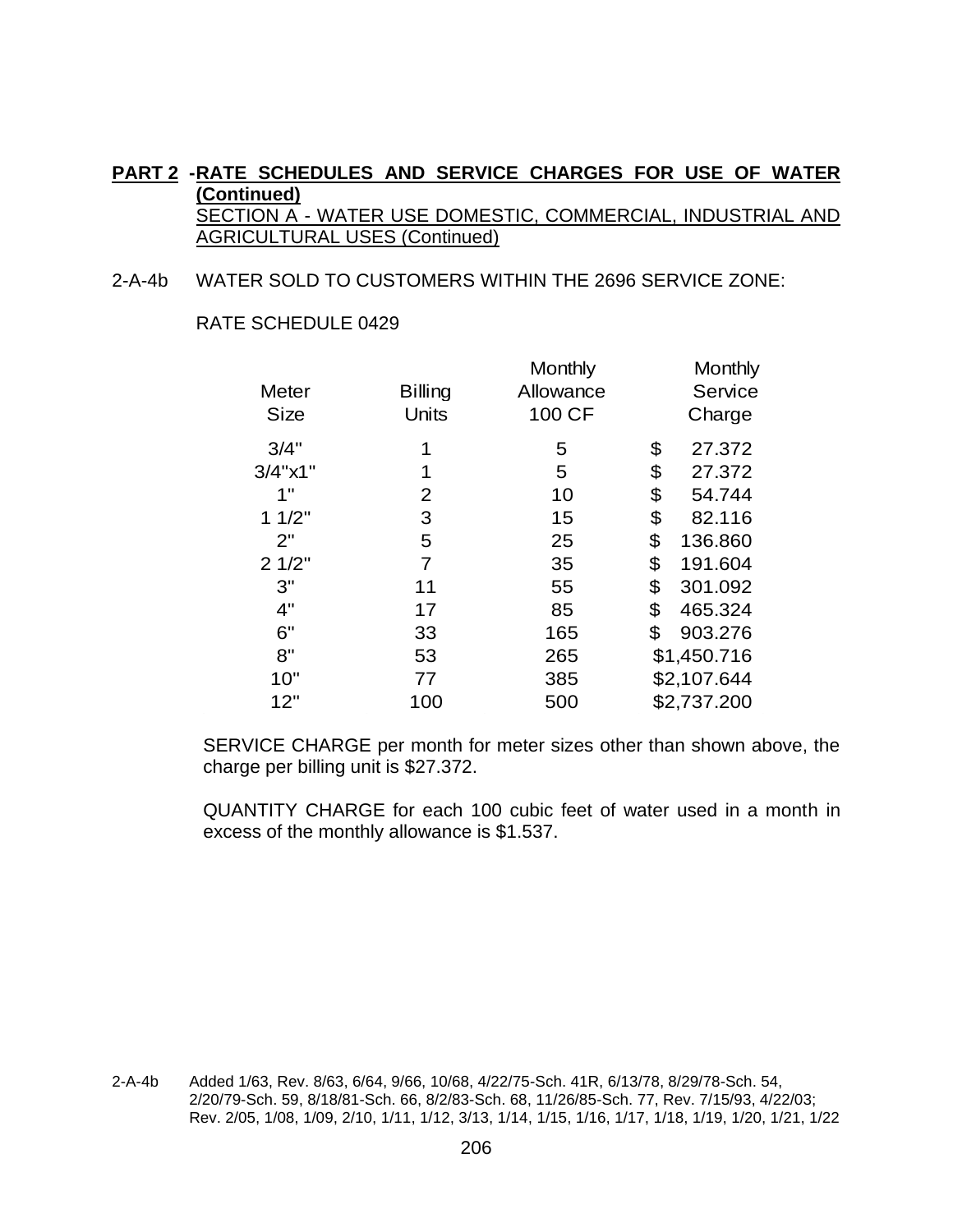SECTION A - WATER USE DOMESTIC, COMMERCIAL, INDUSTRIAL AND AGRICULTURAL USES (Continued)

FOR ALL 3/4" METERS (5/8"x3/4", 3/4", and 3/4"x1")

SUMMER CONSERVATION CREDIT for each 100 cubic feet of water used in summer months (three consecutive two month billing cycles) in excess of the monthly allowance, but less than or equal to 2000 cubic feet is \$0.154 (10% of the regular Quantity Charge).

SUMMER EFFECTIVE QUANTITY ADJUSTMENT for each 100 cubic feet of water used in summer months (three consecutive two month billing cycles) in excess of 2000 cubic feet, but less than or equal to 6500 cubic feet is \$0.077 (additional 5% adjustment on the regular Quantity Charge).

SUMMER EXCESSIVE SURCHARGE for each 100 cubic feet of water used in summer months (three consecutive two month billing cycles) in excess of 6500 cubic feet is \$0.769 (additional 50% surcharge to the regular Quantity Charge).

WINTER CONSERVATION CREDIT for each 100 cubic feet of water used in winter months (three consecutive two month billing cycles) in excess of the monthly allowance, but less than or equal to 1500 cubic feet is \$0.154 (10% off the regular Quantity Charge).

WINTER EFFECTIVE QUANTITY ADJUSTMENT for each 100 cubic feet of water used in winter months (three consecutive two month billing cycles) in excess of 1500 cubic feet, but less than or equal to 3000 cubic feet is \$0.077 (additional 5% adjustment on the regular Quantity Charge).

WINTER EXCESSIVE SURCHARGE for each 100 cubic feet of water used in winter months (three consecutive two month billing cycles) in excess of 3000 cubic feet is \$0.769 (additional 50% surcharge to the regular Quantity Charge).

Service Charge includes 500 cubic feet of water per billing unit per month.

See Rule 2-A-4j for Facilities Construction Surcharge.

The District Engineer will annually review the above water rate schedule and make recommendation to the Board for adjustment on January 1. WATER SOLD TO CUSTOMERS OUTSIDE DISTRICT, see Rule 2-A-25a: RATE SCHEDULE 0437

2-A-4b Added 1/63, Rev. 8/63, 6/64, 9/66, 10/68, 4/22/75-Sch. 41R, 6/13/78, 8/29/78-Sch. 54, 2/20/79-Sch. 59, 8/18/81-Sch. 66, 8/2/83-Sch. 68, 11/26/85-Sch. 77, Rev. 7/15/93, 4/22/03; Rev. 2/05, 1/09, 2/10, 1/11, 1/12, 3/13, 1/14, 1/15, 1/16, 1/17, 1/18, 1/19, 1/20, 1/21, 1/22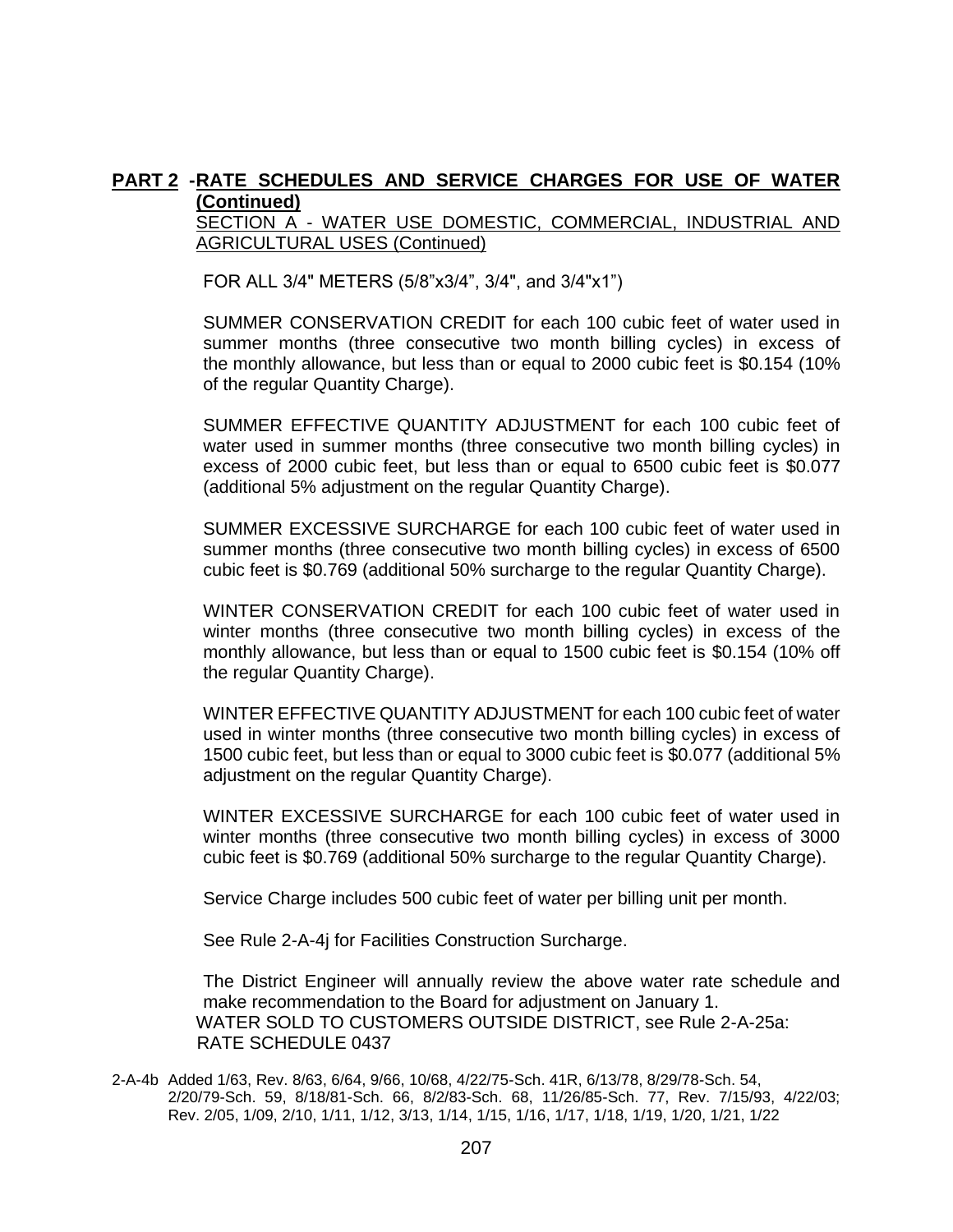2-A-4c WATER SOLD TO CUSTOMERS WITHIN THE 2837 SERVICE ZONE:

|  | RATE SCHEDULE 0430 |  |
|--|--------------------|--|
|--|--------------------|--|

|                |                          | Monthly         |
|----------------|--------------------------|-----------------|
| <b>Billing</b> | <b>Monthly Allowance</b> | Service         |
| <b>Units</b>   | 100 CF                   | Charge          |
| 1              | 5                        | \$<br>27.372    |
| 1              | 5                        | \$<br>27.372    |
| $\overline{2}$ | 10                       | \$<br>54.744    |
| 3              | 15                       | \$<br>82.116    |
| 5              | 25                       | \$<br>136.860   |
| $\overline{7}$ | 35                       | \$<br>191.604   |
| 11             | 55                       | \$<br>301.092   |
| 17             | 85                       | \$<br>465.324   |
| 33             | 165                      | \$<br>903.276   |
| 53             | 265                      | \$<br>1,450.716 |
| 77             | 385                      | \$<br>2,107.644 |
| 100            | 500                      | \$<br>2,737.200 |
|                |                          |                 |

SERVICE CHARGE per month for meter sizes other than shown above, the charge per billing unit is \$27.372.

QUANTITY CHARGE for each 100 cubic feet of water used in a month in excess of the monthly allowance is \$1.741.

2-A-4c Added 4/22/75, Rev. 2/1/77-Sch. 41R, 6/13/78, 8/29/78-Sch. 54, 2/20/79-Sch. 59, 8/18/81- Sch. 66, 8/2/83-Sch. 68, 11/26/85-Sch. 77, Rev. 7/15/93, 4/22/03; Rev. 2/05, 1/08, 1/09, 2/10, 1/11, 1/12, 3/13, 1/14, 1/15, 1/16, 1/17, 1/18, 1/19, 1/20, 1/21, 1/22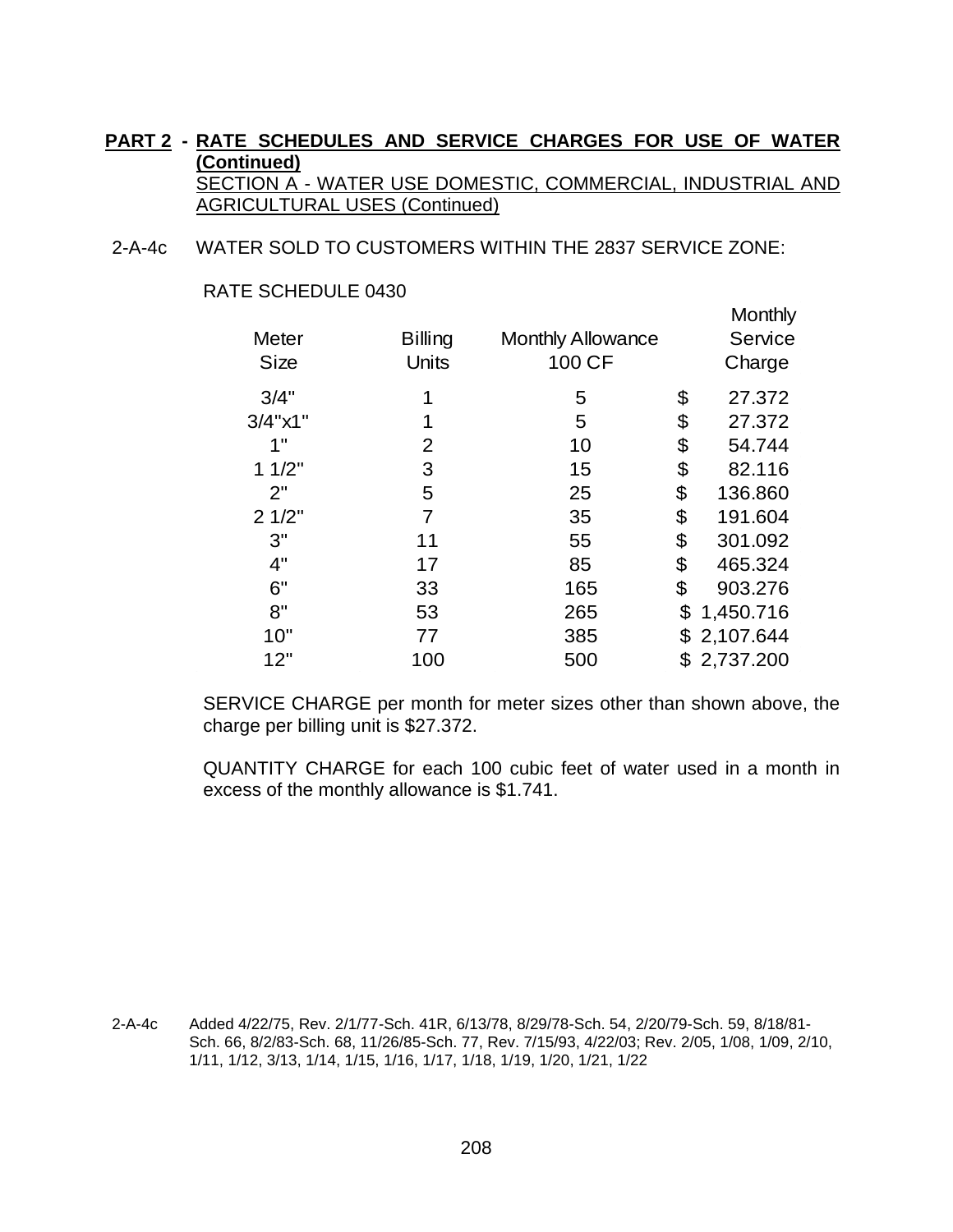#### SECTION A - WATER USE DOMESTIC, COMMERCIAL, INDUSTRIAL AND AGRICULTURAL USES (Continued)

FOR ALL 3/4" METERS (5/8"x3/4", 3/4", and 3/4"x1")

SUMMER CONSERVATION CREDIT for each 100 cubic feet of water used in summer months (three consecutive two month billing cycles) in excess of the monthly allowance, but less than or equal to 2000 cubic feet is \$0.174 (10% of the regular Quantity Charge).

SUMMER EFFECTIVE QUANTITY ADJUSTMENT for each 100 cubic feet of water used in summer months (three consecutive two month billing cycles) in excess of 2000 cubic feet, but less than or equal to 6500 cubic feet is \$0.087 (additional 5% adjustment on the regular Quantity Charge).

SUMMER EXCESSIVE SURCHARGE for each 100 cubic feet of water used in summer months (three consecutive two month billing cycles) in excess of 6500 cubic feet is \$0.871 (additional 50% surcharge to the regular Quantity Charge).

WINTER CONSERVATION CREDIT for each 100 cubic feet of water used in winter months (three consecutive two month billing cycles) in excess of the monthly allowance, but less than or equal to 1500 cubic feet is \$0.174 (10% off the regular Quantity Charge).

WINTER EFFECTIVE QUANTITY ADJUSTMENT for each 100 cubic feet of water used in winter months (three consecutive two month billing cycles) in excess of 1500 cubic feet, but less than or equal to 3000 cubic feet is \$0.087 (additional 5% adjustment on the regular Quantity Charge).

WINTER EXCESSIVE SURCHARGE for each 100 cubic feet of water used in winter months (three consecutive two month billing cycles) in excess of 3000 cubic fee is \$0.871 (additional 50% surcharge to the regular Quantity Charge).

Service Charge includes 500 cubic feet of water per billing unit per month.

See Rule 2-A-4j for Facilities Construction Surcharge.

The District Engineer will annually review the above water rate schedule and make recommendation to the Board for adjustment on January 1.

- 2-A-4c Added 4/22/75, Rev. 2/1/77-Sch. 41R, 6/13/78, 8/29/78-Sch. 54, 2/20/79-Sch. 59, 8/18/81- Sch. 66, 8/2/83-Sch. 68, 11/26/85-Sch. 77, Rev. 7/15/93, 4/22/03; Rev. 2/05, 1/08, 1/09, 2/10, 1/11, 1/12, 3/13, 1/14, 1/15, 1/16, 1/17, 1/18, 1/19, 1/20, 1/21, 1/22
- 2-A-4d Added 4/22/75; Rev. 2/1/77-Sch. 41R, 6/13/78, 8/29/78-Sch. 54, 2/20/79-Sch. 59, 8/18/81- Sch. 66; Rev. 8/2/83-Sch.68, Rev.4/22/03; Deleted 2/05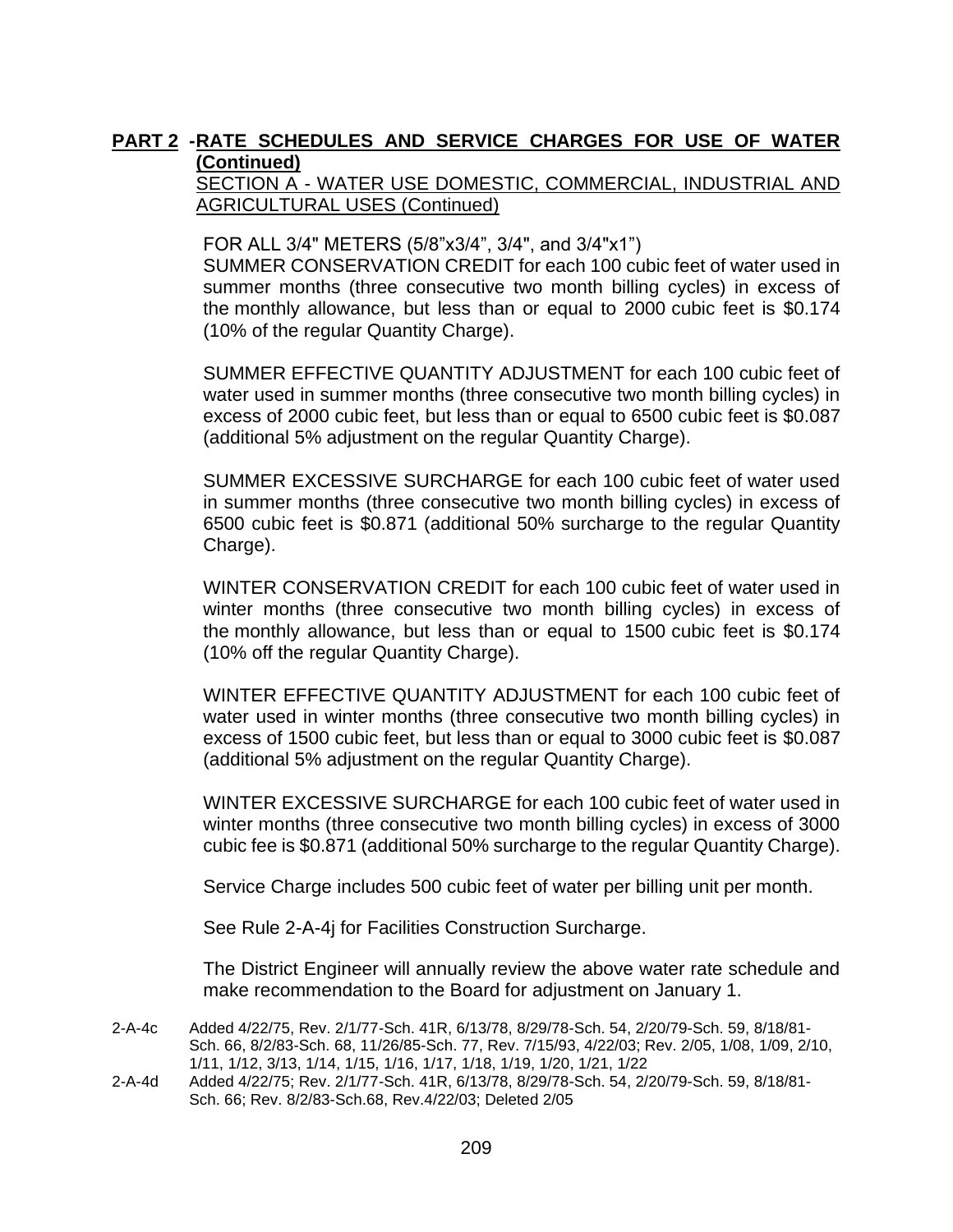SECTION A - WATER USE DOMESTIC, COMMERCIAL, INDUSTRIAL AND AGRICULTURAL USES (Continued)

2-A-4e CHARGES TO QUARTZ HILL COUNTY WATER DISTRICT FOR OVERLAPPED PORTIONS OF WATERWORKS DISTRICT NO. 40:

> RATE SCHEDULE 0435 RATE SCHEDULE 0436

Charges for the total quantity of water delivered in a billing period to the Quartz Hill County Water District for the overlapped portions of County Waterworks District No. 40 was made pursuant to the County Board of Supervisors Agreement No. 6172 dated October 2, 1962 between Los Angeles County Waterworks District No. 40 and the Quartz Hill County Water District. This Agreement expired October 2, 1992 and was not renewed.

2-A-4e Numbering of Previous unnumbered Sec. 4/22/75; Rev. 11/26/85-Sch. 77; Rev. 7/15/93

<sup>2-</sup>A-4f Added 6/13/78-Sch. 53, 8/2/83-Sch. 68, 11/26/85-Sch. 77, Deleted 7/15/93

<sup>2-</sup>A-5 Rev. 5/55, Deleted 2/61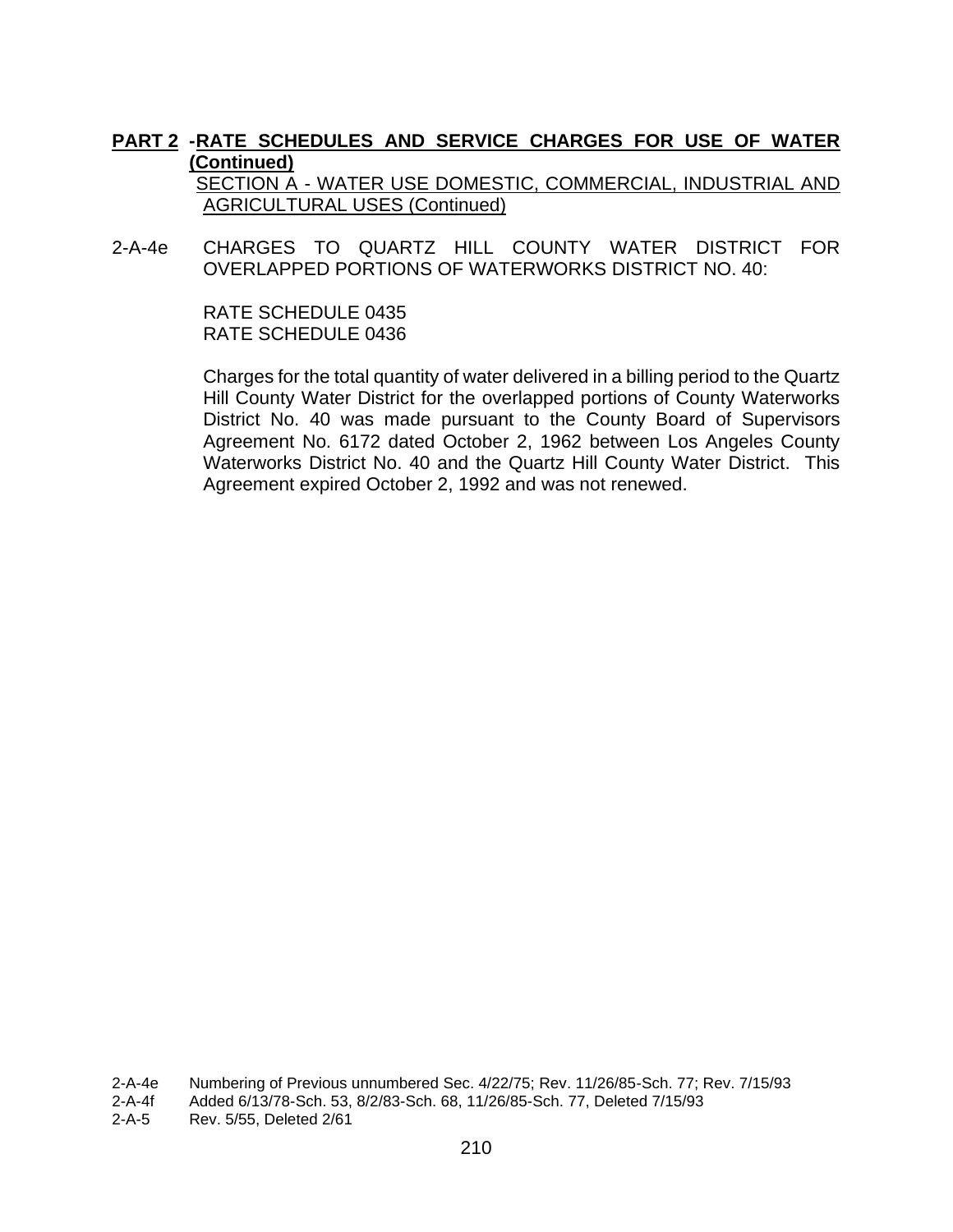2-A-4g WATER SOLD TO CUSTOMERS WITHIN 2615 SERVICE ZONE: Service Charge by meter size per month for meters of chart given in Rule 2-A-1.

| Meter               | <b>Billing</b> | <b>Monthly Allowance</b> | Monthly<br>Service |
|---------------------|----------------|--------------------------|--------------------|
| <b>Size</b>         | Units          | 100 CF                   | Charge             |
| 3/4"                | 1              | 5                        | \$<br>27.372       |
| $3/4$ " $\times$ 1" | 1              | 5                        | \$<br>27.372       |
| 1"                  | $\overline{2}$ | 10                       | \$<br>54.744       |
| 11/2"               | 3              | 15                       | \$<br>82.116       |
| 2"                  | 5              | 25                       | \$<br>136.860      |
| 21/2"               | 7              | 35                       | \$<br>191.604      |
| 3"                  | 11             | 55                       | \$<br>301.092      |
| 4"                  | 17             | 85                       | \$<br>465.324      |
| 6"                  | 33             | 165                      | \$<br>903.276      |
| 8"                  | 53             | 265                      | \$1,450.716        |
| 10"                 | 77             | 385                      | \$2,107.644        |
| 12"                 | 100            | 500                      | \$2,737.200        |

RATE SCHEDULE 0428

SERVICE CHARGE per month for meter sizes other than shown above, the charge per billing unit is \$27.372.

QUANTITY CHARGE for each 100 cubic feet of water used in a month in excess of the monthly allowance is \$1.537.

<sup>2-</sup>A-4g Added 11/26/85-Sch. 77, Rev. 7/15/93, 4/22/03; Rev. 2/05, 1/08, 1/09, 2/10, 1/11, 1/12, 3/13, 1/14, 1/15, 1/16, 1/17, 1/18, 1/19, 1/20, 1/21, 1/22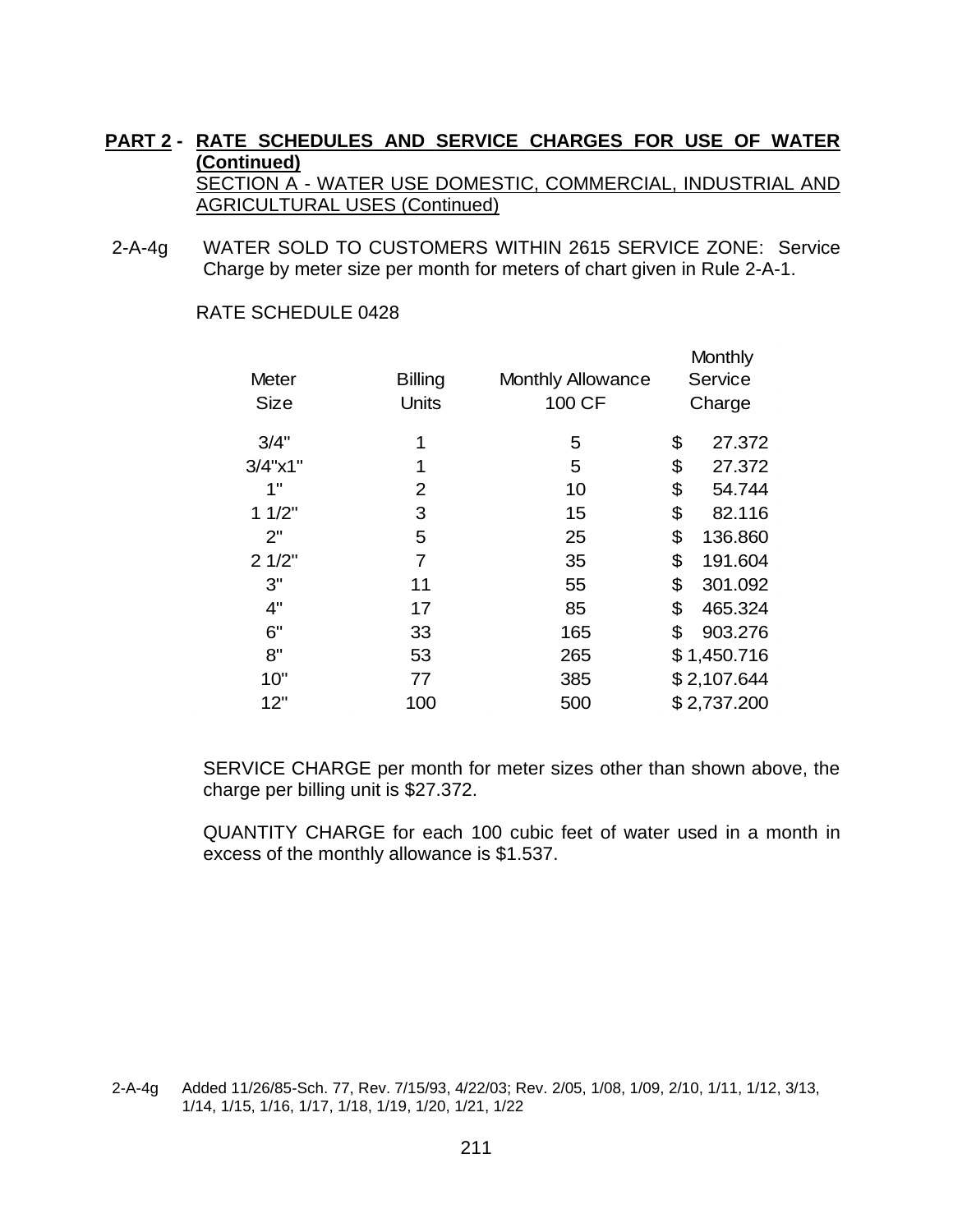SECTION A - WATER USE DOMESTIC, COMMERCIAL, INDUSTRIAL AND AGRICULTURAL USES (Continued)

FOR ALL 3/4" METERS (5/8"x3/4", 3/4", and 3/4"x1")

SUMMER CONSERVATION CREDIT for each 100 cubic feet of water used in summer months (three consecutive two month billing cycles) in excess of the monthly allowance, but less than or equal to 2000 cubic feet is \$0.154 (10% of the regular Quantity Charge).

SUMMER EFFECTIVE QUANTITY ADJUSTMENT for each 100 cubic feet of water used in summer months (three consecutive two month billing cycles) in excess of 2000 cubic feet, but less than or equal to 6500 cubic feet is \$0.077 (additional 5% adjustment on the regular Quantity Charge).

SUMMER EXCESSIVE SURCHARGE for each 100 cubic feet of water used in summer months (three consecutive two month billing cycles) in excess of 6500 cubic feet is \$0.769 (additional 50% surcharge to the regular Quantity Charge).

WINTER CONSERVATION CREDIT for each 100 cubic feet of water used in winter months (three consecutive two month billing cycles) in excess of the monthly allowance, but less than or equal to 1500 cubic feet is \$0.154 (10% of the regular Quantity Charge).

WINTER EFFECTIVE QUANTITY ADJUSTMENT for each 100 cubic feet of water used in winter months (three consecutive two month billing cycles) in excess of 1500 cubic feet, but less than or equal to 3000 cubic feet is \$0.077 (additional 5% adjustment on the regular Quantity Charge).

WINTER EXCESSIVE SURCHARGE for each 100 cubic feet of water used in winter months (three consecutive two month billing cycles) in excess of 3000 cubic feet is \$0.769 (additional 50% surcharge to the regular Quantity Charge).

Service Charge includes 500 cubic feet of water per billing unit per month.

See Rule 2-A-4j for Facilities Construction Surcharge.

The District Engineer will annually review the above water rate schedule and make recommendation to the Board for adjustment on January 1.

WATER SOLD TO CUSTOMERS OUTSIDE DISTRICT, see Rule 2-A-25a: RATE SCHEDULE 0437

2-A-4g Added 11/26/85-Sch. 77, Rev. 7/15/93, 4/22/03; Rev. 2/05, 1/08, 1/09, 2/10, 1/11, 1/12, 3/13,1/14, 1/15, 1/16, 1/17, 1/18, 1/19, 1/20, 1/21, 1/22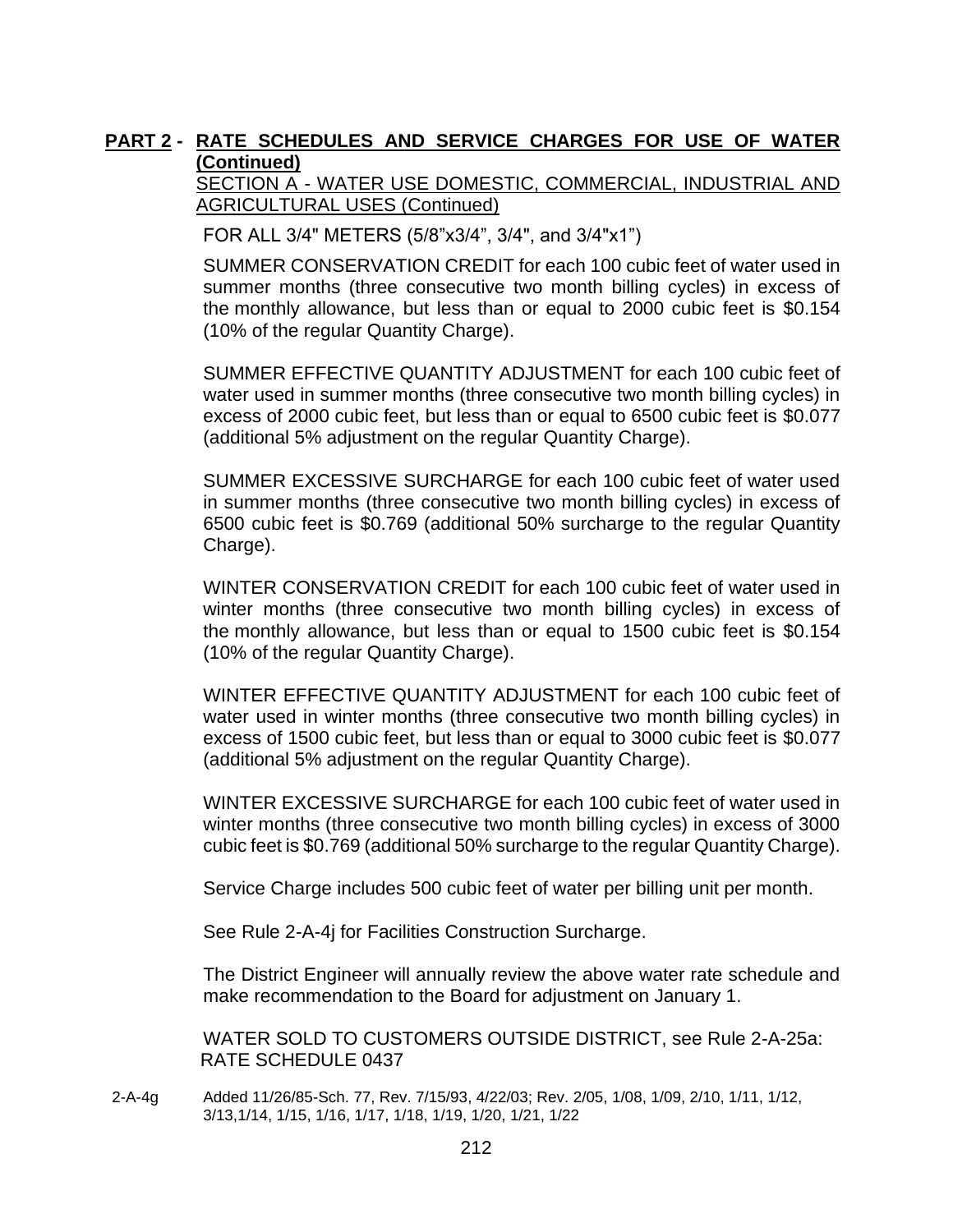2-A-4h WATER SOLD TO CUSTOMERS WITHIN THE 2911 SERVICE ZONE:

RATE SCHEDULE 0431

| <b>Meter</b> | <b>Billing</b> | <b>Monthly Allowance</b> | <b>Monthly</b><br>Service |
|--------------|----------------|--------------------------|---------------------------|
| <b>Size</b>  | <b>Units</b>   | 100 CF                   | Charge                    |
| 3/4"         | 1              | 5                        | \$<br>27.372              |
| 3/4"x1"      | 1              | 5                        | \$<br>27.372              |
| 1"           | 2              | 10                       | \$<br>54.744              |
| 11/2"        | 3              | 15                       | \$<br>82.116              |
| 2"           | 5              | 25                       | \$<br>136.860             |
| 21/2"        | $\overline{7}$ | 35                       | \$<br>191.604             |
| 3"           | 11             | 55                       | \$<br>301.092             |
| 4"           | 17             | 85                       | \$<br>465.324             |
| 6"           | 33             | 165                      | \$<br>903.276             |
| 8"           | 53             | 265                      | \$<br>1,450.716           |
| 10"          | 77             | 385                      | \$<br>2,107.644           |
| 12"          | 100            | 500                      | \$<br>2,737.200           |

SERVICE CHARGE per month for meter sizes other than shown above, the charge per billing unit is \$27.372.

QUANTITY CHARGE for each 100 cubic feet of water used in a month in excess of the monthly allowance is \$1.741.

2-A-4h Added 11/26/85-Sch. 77, Rev. 7/15/93, 4/22/03; Rev. 2/05, 1/08, 1/09, 2/10, 1/11, 1/12, 3/13, 1/14, 1/15, 1/16, 1/17, 1/18, 1/19, 1/20, 1/21, 1/22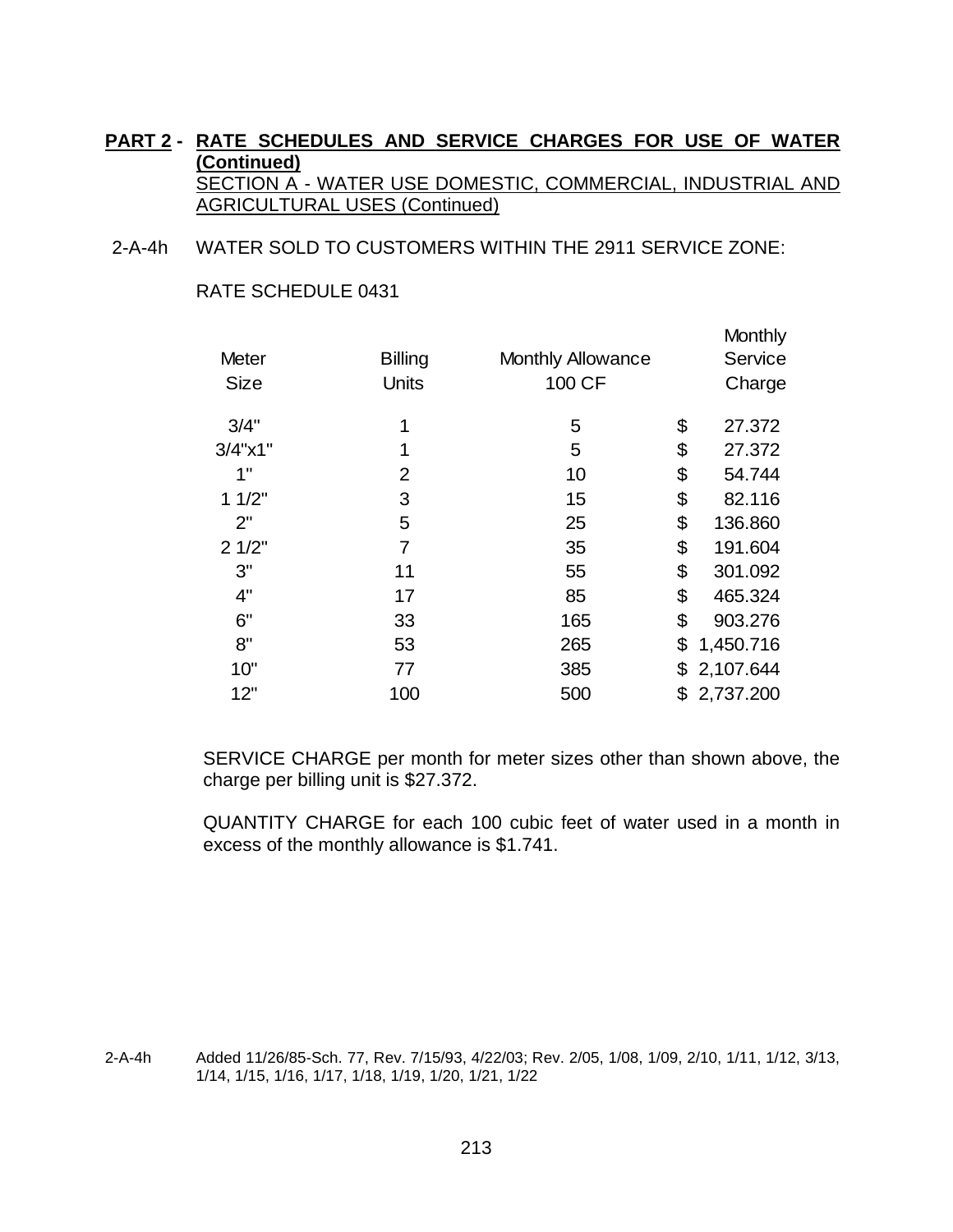SECTION A - WATER USE DOMESTIC, COMMERCIAL, INDUSTRIAL AND AGRICULTURAL USES (Continued)

FOR ALL 3/4" METERS (5/8"x3/4", 3/4", and 3/4"x1")

SUMMER CONSERVATION CREDIT for each 100 cubic feet of water used in summer months (three consecutive two month billing cycles) in excess of the monthly allowance, but less than or equal to 2000 cubic feet is \$0.174 (10% of the regular Quantity Charge).

SUMMER EFFECTIVE QUANTITY ADJUSTMENT for each 100 cubic feet of water used in summer months (three consecutive two month billing cycles) in excess of 2000 cubic feet, but less than or equal to 6500 cubic feet is \$0.087 (additional 5% adjustment on the regular Quantity Charge).

SUMMER EXCESSIVE SURCHARGE for each 100 cubic feet of water used in summer months (three consecutive two month billing cycles) in excess of 6500 cubic feet is \$0.871 (additional 50% surcharge to the regular Quantity Charge).

WINTER CONSERVATION CREDIT for each 100 cubic feet of water used in winter months (three consecutive two month billing cycles) in excess of the monthly allowance, but less than or equal to 1500 cubic feet is \$0.174 (10% of the regular Quantity Charge).

WINTER EFFECTIVE QUANTITY ADJUSTMENT for each 100 cubic feet of water used in winter months (three consecutive two month billing cycles) in excess of 1500 cubic feet, but less than or equal to 3000 cubic feet is \$0.087 (additional 5% adjustment on the regular Quantity Charge).

WINTER EXCESSIVE SURCHARGE for each 100 cubic feet of water used in winter months (three consecutive two month billing cycles) in excess of 3000 cubic feet is \$0.871 (additional 50% surcharge to the regular Quantity Charge).

Service Charge includes 500 cubic feet of water per billing unit per month.

See Rule 2-A-4j for Facilities Construction Surcharge.

The District Engineer will annually review the above water rate schedule and make recommendation to the Board for adjustment on January 1.

2-A-4h Added 11/26/85-Sch. 77, Rev. 7/15/93, 4/22/03; Rev. 2/05, 1/08, 1/09, 2/10, 1/11, 1/12, 3/13, 1/14, 1/15, 1/16, 1/17, 1/18, 1/19, 1/20, 1/21, 1/22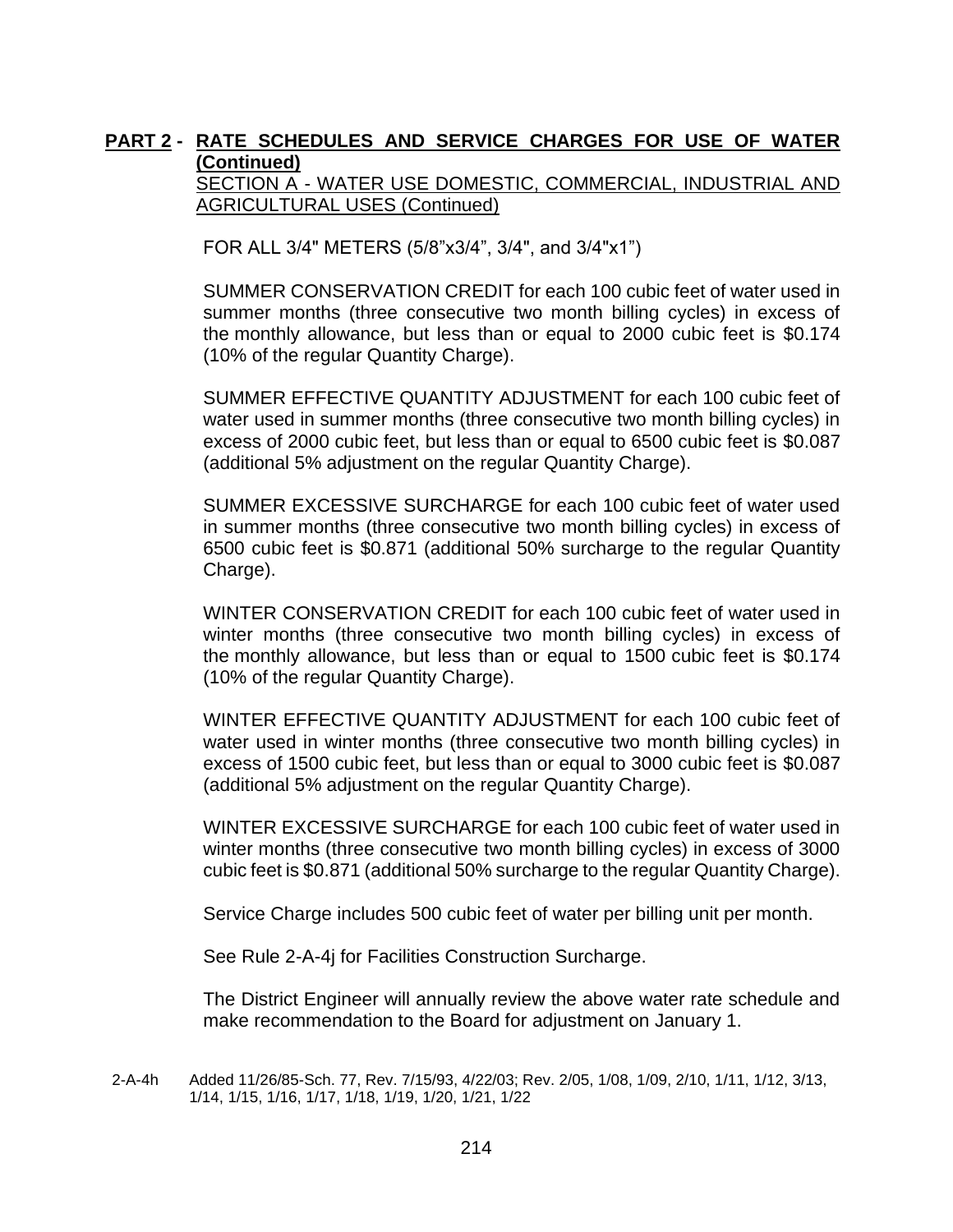2-A-4i WATER SOLD TO CUSTOMERS WITHIN THE 2980 ZONE:

RATE SCHEDULE 0433

| Meter               | <b>Billing</b> | Monthly Allowance | Monthly<br>Service |
|---------------------|----------------|-------------------|--------------------|
| <b>Size</b>         | Units          | 100 CF            | Charge             |
| 3/4"                | 1              | 5                 | \$<br>30.567       |
| $3/4$ " $\times$ 1" | 1              | 5                 | \$<br>30.567       |
| 1"                  | 2              | 10                | \$<br>61.134       |
| 11/2"               | 3              | 15                | \$<br>91.701       |
| 2"                  | 5              | 25                | \$<br>152.835      |
| 21/2"               | $\overline{7}$ | 35                | \$<br>213.969      |
| 3"                  | 11             | 55                | \$<br>336.237      |
| 4"                  | 17             | 85                | \$<br>519.639      |
| 6"                  | 33             | 165               | \$1,008.711        |
| 8"                  | 53             | 265               | \$1,620.051        |
| 10"                 | 77             | 385               | \$2,353.659        |
| 12"                 | 100            | 500               | \$3,056.700        |

SERVICE CHARGE per month for meter sizes other than shown above, the charge per billing unit is \$30.567.

QUANTITY CHARGE for each 100 cubic feet of water used in a month in excess of the monthly allowance is \$2.118.

2-A-4i Added 11/26/85-Sch. 77, Rev. 7/15/93, 4/22/03; Rev. 2/05, 1/08, 1/09, 2/10, 1/11, 1/12, 3/13, 1/14, 1/15, 1/16, 1/17, 1/18, 1/19, 1/20, 1/21, 1/22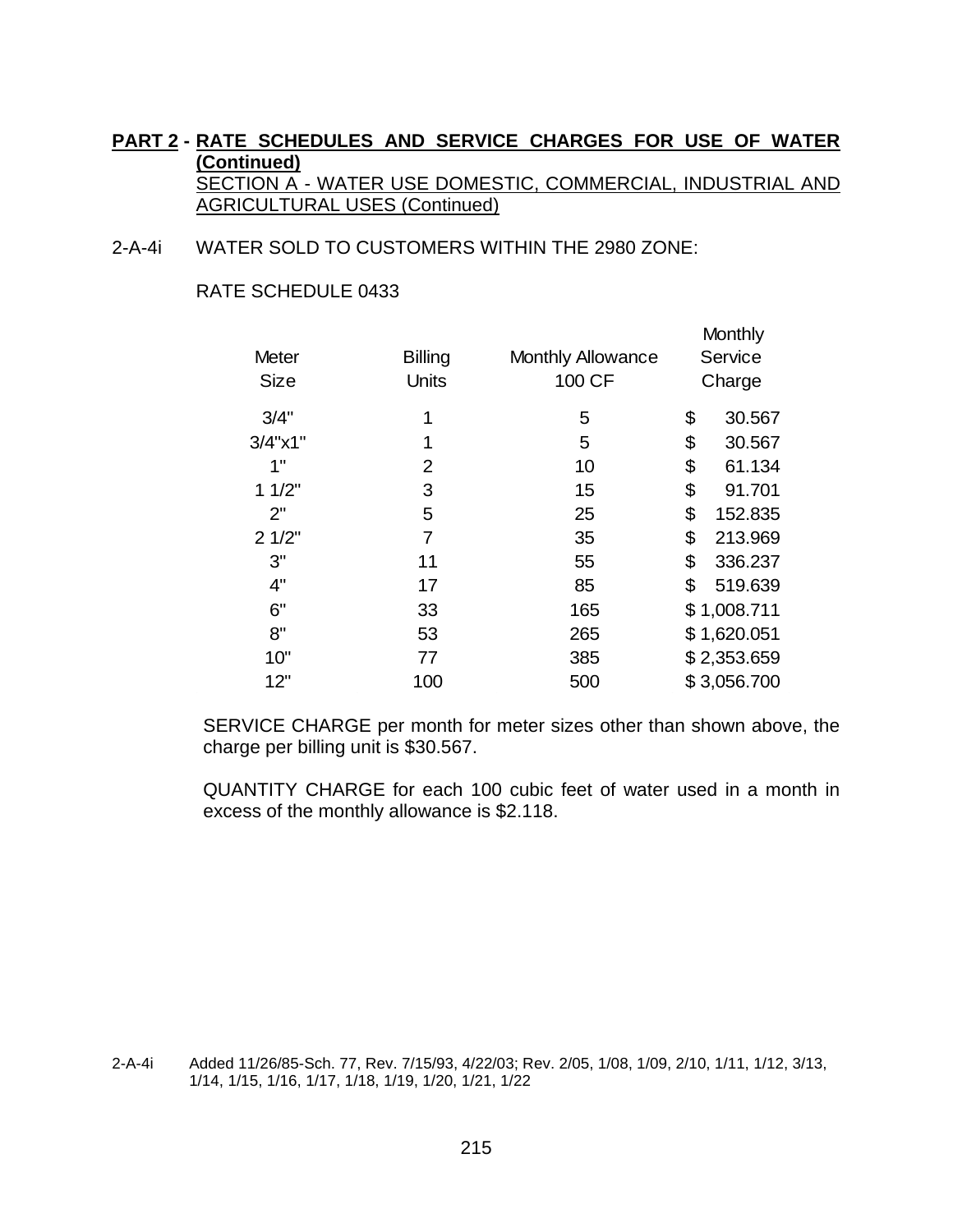SECTION A - WATER USE DOMESTIC, COMMERCIAL, INDUSTRIAL AND AGRICULTURAL USES (Continued)

FOR ALL 3/4" METERS (5/8"x3/4", 3/4", and 3/4"x1")

SUMMER CONSERVATION CREDIT for each 100 cubic feet of water used in summer months (three consecutive two month billing cycles) in excess of the monthly allowance, but less than or equal to 2000 cubic feet is \$0.212 (10% of the regular Quantity Charge).

SUMMER EFFECTIVE QUANTITY ADJUSTMENT for each 100 cubic feet of water used in summer months (three consecutive two month billing cycles) in excess of 2000 cubic feet, but less than or equal to 6500 cubic feet is \$0.106 (additional 5% adjustment on the regular Quantity Charge).

SUMMER EXCESSIVE SURCHARGE for each 100 cubic feet of water used in summer months (three consecutive two month billing cycles) in excess of 6500 cubic feet is \$1.059 (additional 50% surcharge to the regular Quantity Charge).

WINTER CONSERVATION CREDIT for each 100 cubic feet of water used in winter months (three consecutive two month billing cycles) in excess of the monthly allowance, but less than or equal to 1500 cubic feet is \$0.212 (10% of the regular Quantity Charge).

WINTER EFFECTIVE QUANTITY ADJUSTMENT for each 100 cubic feet of water used in winter months (three consecutive two month billing cycles) in excess of 1500 cubic feet, but less than or equal to 3000 cubic feet is \$0.106 (additional 5% adjustment on the regular Quantity Charge).

WINTER EXCESSIVE SURCHARGE for each 100 cubic feet of water used in winter months (three consecutive two month billing cycles) in excess of 3000 cubic feet is \$1.059 (additional 50% surcharge to the regular Quantity Charge).

Service Charge includes 500 cubic feet of water per billing unit per month.

See Rule 2-A-4j for Facilities Construction Surcharge.

The District Engineer will annually review the above water rate schedule and make recommendation to the Board for adjustment on January 1. WATER SOLD TO CUSTOMERS OUTSIDE DISTRICT, see Rule 2-A-25a: RATE SCHEDULE 0438

2-A-4i Added 11/26/85-Sch. 77, Rev. 7/15/93, 4/22/03; Rev. 2/05, 1/08, 1/09, 2/10, 1/11, 1/12, 3/13, 1/14, 1/15, 1/16, 1/17, 1/18, 1/19, 1/20, 1/21, 1/22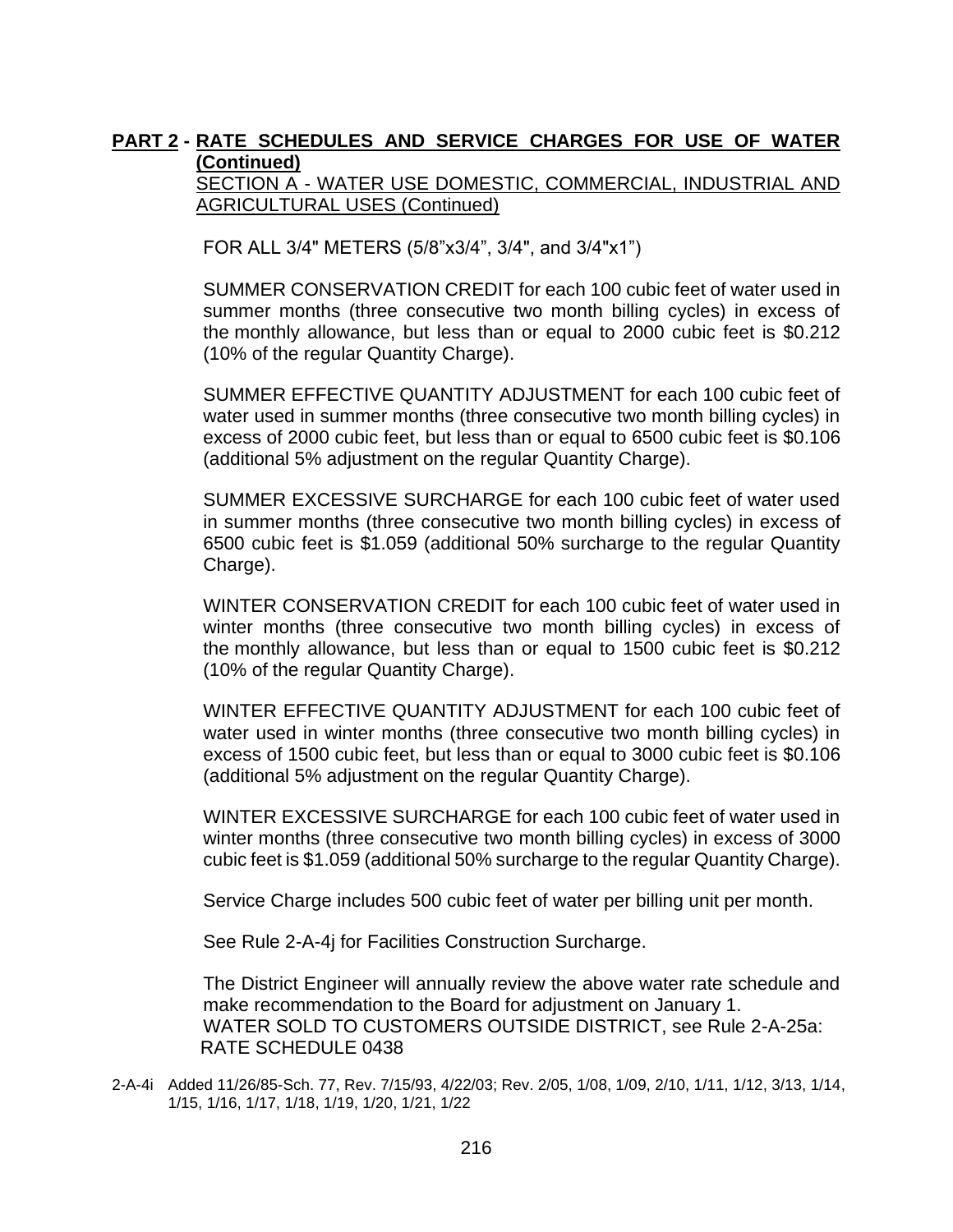2-A-4j SURCHARGE FOR FACILITIES CONSTRUCTION: A rate of \$0.106 per 100 cubic feet for all water sold, including service charge allowance, shall apply in all WATERWORKS DISTRICT NO. 40 service zones.

> Revenues derived from the Surcharge for Facilities Construction shall be deposited in the District's Accumulated Capital Fund and shall be used exclusively for the construction of new water system facilities for the replacement of older facilities, including the improvement of the water system.

> The District Engineer will annually review the above water rate schedule and make recommendation to the Board for adjustment on January 1.

> > Monthly

2-A-4k WATER SOLD TO CUSTOMERS WITHIN THE 2880 SERVICE ZONE: RATE SCHEDULE 0434

|                     |                |                          | <b>IVIOI IU IIV</b> |
|---------------------|----------------|--------------------------|---------------------|
| Meter               | <b>Billing</b> | <b>Monthly Allowance</b> | Service             |
| <b>Size</b>         | Units          | 100 CF                   | Charge              |
| 3/4"                | 1              | 5                        | \$<br>30.567        |
| $3/4$ " $\times$ 1" | 1              | 5                        | \$<br>30.567        |
| 1"                  | 2              | 10                       | \$<br>61.134        |
| 11/2"               | 3              | 15                       | \$<br>91.701        |
| 2"                  | 5              | 25                       | \$<br>152.835       |
| 21/2"               | 7              | 35                       | \$<br>213.969       |
| 3"                  | 11             | 55                       | \$<br>336.237       |
| 4"                  | 17             | 85                       | \$<br>519.639       |
| 6"                  | 33             | 165                      | \$1,008.711         |
| 8"                  | 53             | 265                      | \$1,620.051         |
| 10"                 | 77             | 385                      | \$2,353.659         |
| 12"                 | 100            | 500                      | \$3,056.700         |
|                     |                |                          |                     |

SERVICE CHARGE per month for meter sizes other than shown above, the charge per billing unit is \$30.567.

QUANTITY CHARGE for each 100 cubic feet of water used in a month in excess of the monthly allowance is \$2.118.

<sup>2-</sup>A-4j Added 1/05/88, Rev. 7/15/93; Rev. 1/04, 4/22/03; Rev. 2/05, 1/08, 2/10, 1/11, 1/12

<sup>2-</sup>A-4k Added 4/22/03; Rev. 2/05, 1/08, 1/09, 2/10, 1/11, 1/12, 3/13, 1/14, 1/15, 1/16, 1/17, 1/18, 1/19, 1/20, 1/21, 1/22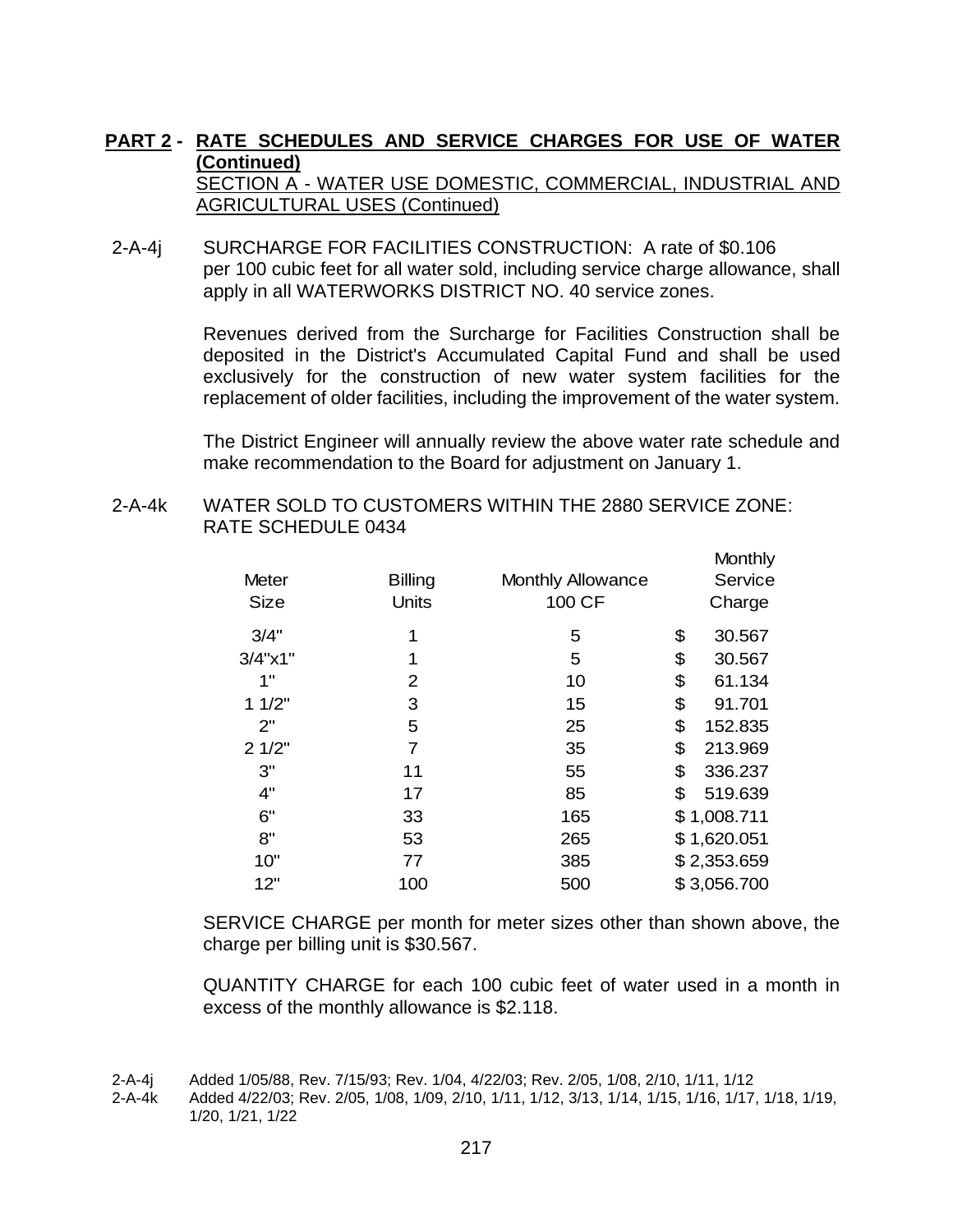### SECTION A - WATER USE DOMESTIC, COMMERCIAL, INDUSTRIAL AND AGRICULTURAL USES (Continued)

FOR ALL 3/4" METERS (5/8"x3/4", 3/4", and 3/4"x1")

SUMMER CONSERVATION CREDIT for each 100 cubic feet of water used in summer months (three consecutive two month billing cycles) in excess of the monthly allowance, but less than or equal to 2000 cubic feet is \$0.212 (10% of the regular Quantity Charge).

SUMMER EFFECTIVE QUANTITY ADJUSTMENT for each 100 cubic feet of water used in summer months (three consecutive two month billing cycles) in excess of 2000 cubic feet, but less than or equal to 6500 cubic feet is \$0.106 (additional 5% adjustment on the regular Quantity Charge).

SUMMER EXCESSIVE SURCHARGE for each 100 cubic feet of water used in summer months (three consecutive two month billing cycles) in excess of 6500 cubic feet is \$1.059 (additional 50% surcharge to the regular Quantity Charge).

WINTER CONSERVATION CREDIT for each 100 cubic feet of water used in winter months (three consecutive two month billing cycles) in excess of the monthly allowance, but less than or equal to 1500 cubic feet is \$0.212 (10% of the regular Quantity Charge).

WINTER EFFECTIVE QUANTITY ADJUSTMENT for each 100 cubic feet of water used in winter months (three consecutive two month billing cycles) in excess of 1500 cubic feet, but less than or equal to 3000 cubic feet, is \$0.106 (additional 5% adjustment on the regular Quantity Charge).

WINTER EXCESSIVE SURCHARGE for each 100 cubic feet of water used in winter months (three consecutive two month billing cycles) in excess of 3000 cubic feet is \$1.059 (additional 50% surcharge to the regular Quantity Charge).

Service Charge includes 500 cubic feet of water per billing unit per month.

See Rule 2-A-4j for Facilities Construction Surcharge.

The District Engineer will annually review the above water rate schedule and make recommendation to the Board for adjustment on January 1.

<sup>2-</sup>A-4k Added 4/22/03; Rev. 2/05, 1/08, 1/09, 2/10, 1/11, 1/12, 3/13, 1/14, 1/15, 1/16, 1/17, 1/18, 1/19, 1/20, 1/21, 1/22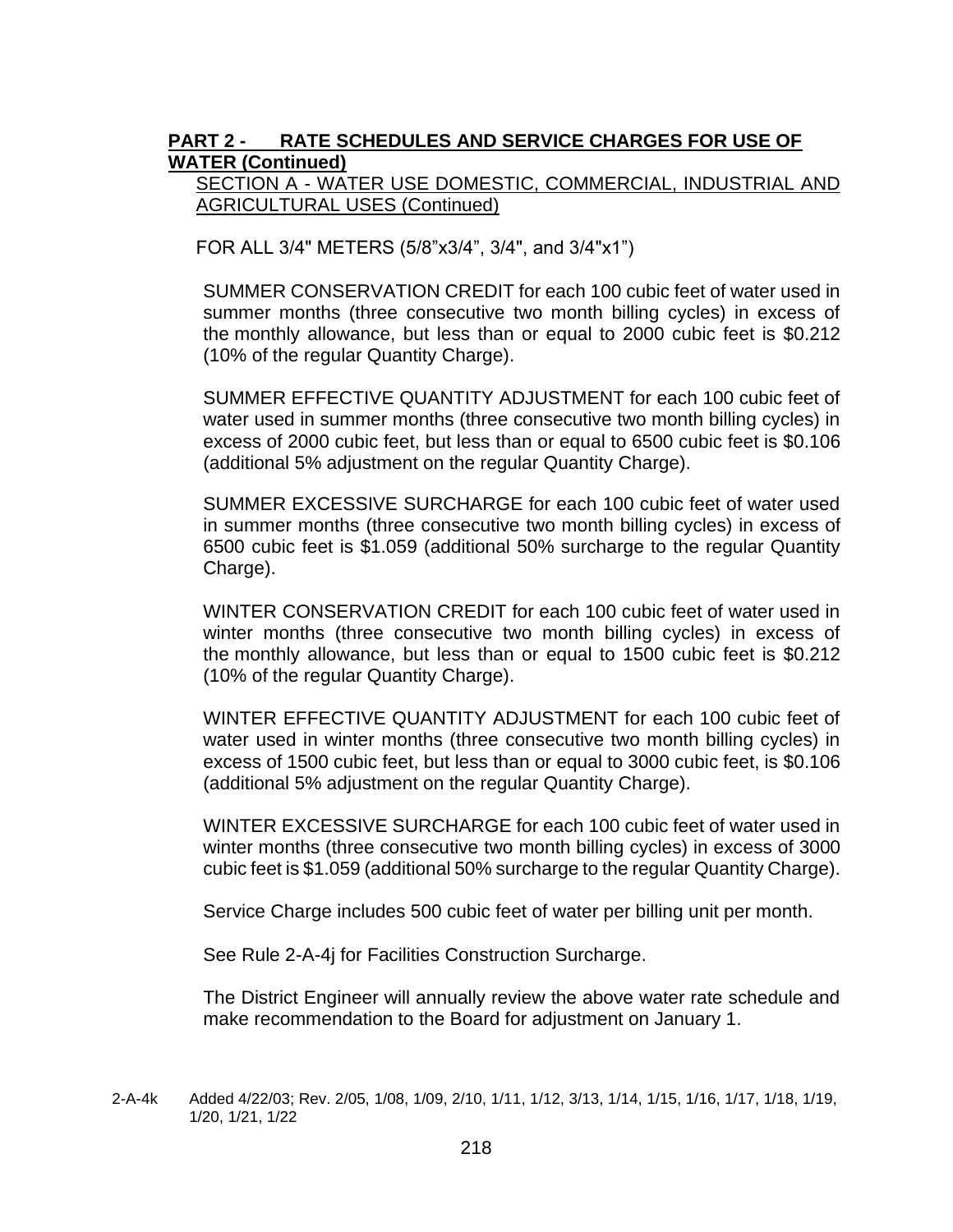#### **PART 2 -RATE SCHEDULES AND SERVICE CHARGES FOR USE OF WATER (Continued)**  SECTION A - WATER USE DOMESTIC, COMMERCIAL, INDUSTRIAL AND

AGRICULTURAL USES (Continued)

WATER SOLD TO CUSTOMERS OUTSIDE DISTRICT, see Rule 2-A-25a: RATE SCHEDULE 0438

- 2-A-6 WATERWORKS DISTRICT NO. 10, WILLOWBROOK SERVICE TRANSFERRED TO SOUTHERN CALIFORNIA WATER CO. 8/31/91
- 2-A-7 CITY OF LOMITA CITY WATER SYSTEM SERVICE TRANSFERRED TO CITY OF LOMITA 1/1/92
- 2-A-8 WATERWORKS DISTRICT NO. 16, MIRAMONTE PARK SERVICE TRANSFERRED TO SOUTHERN CALIFORNIA WATER CO. 8/31/91

- 2-A-6 Rev. 5/57, 2/61. 11/62, 6/64, 9/66, 8/69, 4/22/75, Rev. 7/15/93
- 2-A-6a Added 4/75, Rev. 5/31/77-Sch. 50, 6/13/78, 8/29/78-Sch. 54, Deleted 8/15/81-Sch. 66, 9/6/83- Sch. 70, 11/6/84-Sch. 74, 11/26/82-Sch. 77, Deleted 7/15/93
- 2-A-6b Added 5/31/77-Sch. 52, Deleted 2/13/78
- 2-A-7 Rev. 5/55, 5/57, 6/58, 2/62, 5/62, 6/64, Rev. 7/15/93
- 2-A-7a Added 5/62, Rev. 2/63, 6/64, 10/66, 8/69, 4/22/75, 3/8/77-Sch. 43, 6/13/78, 8/29/78-Sch. 54, 3/6/79-Sch. 61, 8/2/83-Sch. 68, 12/27/83-Sch. 71, 11/26/85-Sch. 77, Deleted 7/15/93
- 2-A-7a Adopted by Lomita City Council 3/20/89, New Water Rate Effective on May 1, 1989
- 2-A-7a-1 Construction Surcharge Water Rate Adopted by Lomita City Council on 4/03/89, Construction Surcharge Water Rate effective on May 1, 1989
- 2-A-7b Added 5/62, Rev. 2/63, 6/64, 9/66, 8/69, 4/22/75, 3/8/77-Sch. 43, 6/13/78, 8/29/78-Sch. 54, 3/6/79-Sch. 61, 8/2/83-Sch. 68, 12/27/83-Sch. 71, 11/26/85-Sch. 77, Deleted 7/15/93
- 2-A-7c Added 7/15/75, Deleted 2/15/77-Sch. 42
- 2-A-7d Added 5/31/71-Sch. 52, Deleted 1/2/78
- 2-A-7b-1 Adopted by Lomita City Council 3-20-89, New Water Rate Effective on May 1, 1989, Construction Surcharge Water Rate Adopted by Lomita City Council on 4-03-89, Construction Surcharge Water Rate effective on May 1, 1989, Deleted 7/15/93
- 2-A-8 Rev. 5/57, 3/63, 6/64, 9/66, 8/69, 4/22/75, Rev. 7/15/93<br>2-A-8a Added 4/75, Rev. 5/31/77-Wch. 49, 6/13/78, 8/2/83-Sch
- 2-A-8a Added 4/75, Rev. 5/31/77-Wch. 49, 6/13/78, 8/2/83-Sch. 68, 11/6/84-Sch. 74, 11/26/85-Sch. 77, Deleted 7/15/93
- 2-A-8b Added 5/31/77-Sch. 52, Deleted 2/13/78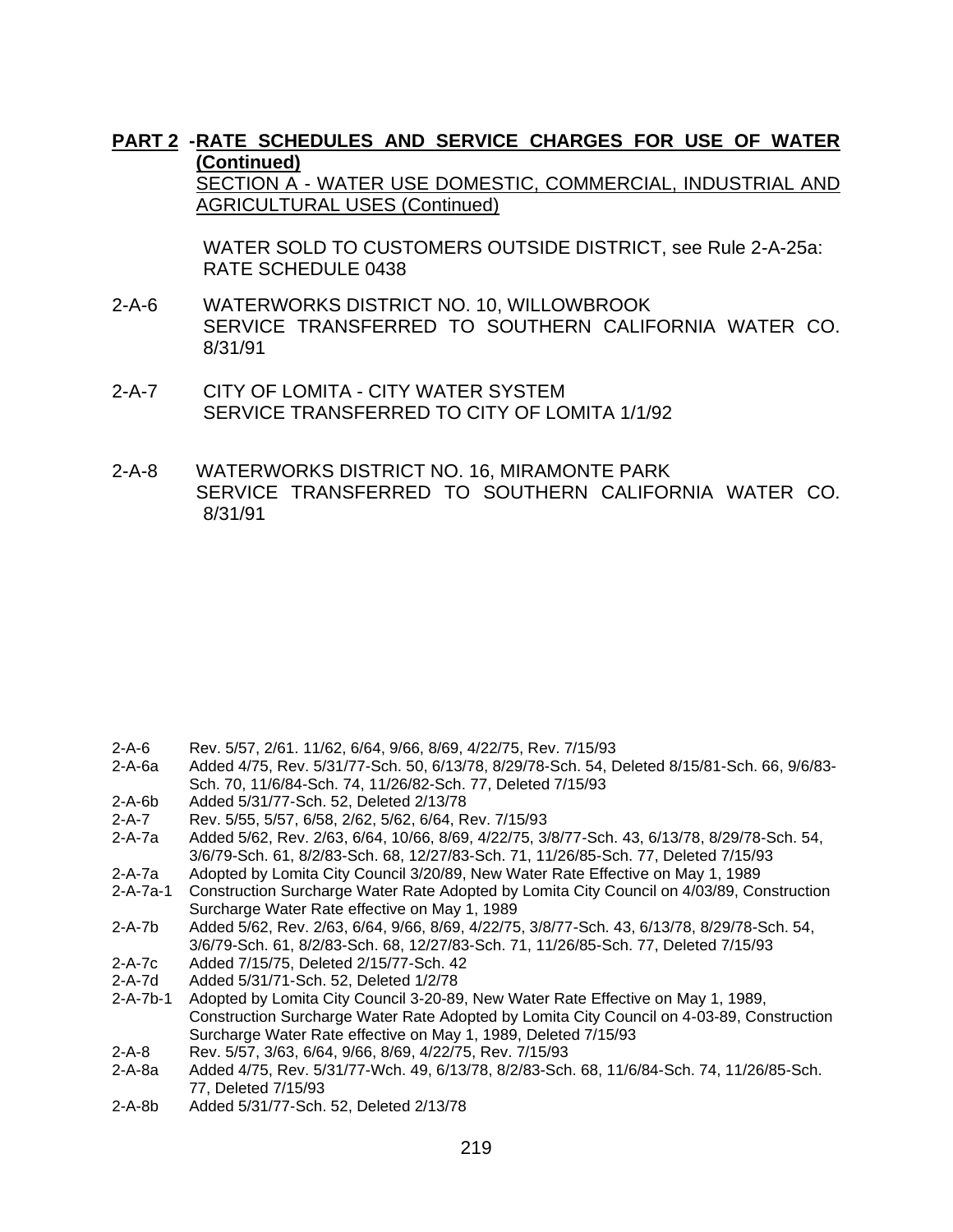- 2-A-9 WATERWORKS DISTRICT NO. 21, KAGEL CANYON
- 2-A-9a WATER SOLD TO CUSTOMERS WITHIN THE 2105 SERVICE ZONE:

|                     |                |                          | <b>IVIONITIIV</b> |
|---------------------|----------------|--------------------------|-------------------|
| Meter               | <b>Billing</b> | <b>Monthly Allowance</b> | Service           |
| <b>Size</b>         | Units          | 100 CF                   | Charge            |
| 3/4"                | 1              | 5                        | \$<br>48.244      |
| $3/4$ " $\times$ 1" | 1              | 5                        | \$<br>48.244      |
| 1"                  | 2              | 10                       | \$<br>96.488      |
| 11/2"               | 3              | 15                       | \$<br>144.732     |
| 2"                  | 5              | 25                       | \$<br>241.220     |
| 21/2"               | 7              | 35                       | \$<br>337.708     |
| 3"                  | 11             | 55                       | \$<br>530.684     |
| 4"                  | 17             | 85                       | \$<br>820.148     |
| 6"                  | 33             | 165                      | \$<br>1,592.052   |
| 8"                  | 53             | 265                      | \$<br>2,556.932   |
| 10"                 | 77             | 385                      | \$<br>3,714.788   |
| 12"                 | 100            | 500                      | \$<br>4,824.400   |
|                     |                |                          |                   |

Month Li

RATE SCHEDULE 2105

SERVICE CHARGE per month for meter sizes other than shown above, the charge per billing unit is \$48.244.

QUANTITY CHARGE for each 100 cubic feet of water used in a month in excess of the monthly allowance is \$6.928.

Service Charge includes 500 cubic feet of water per billing unit per month.

Water Service will be provided to the County of Los Angeles-owned Dexter Park and the Fire Station, located outside the District's boundaries, pursuant to the Agreement between the District and the County.

<sup>2-</sup>A-9 Rev. 6/55, 9/55, 5/57, 11/57, 6/64, 9/66, 8/69, 4/22/75

<sup>2-</sup>A-9a Added 4/75, Rev. 5/31/77-Sch. 48, 6/13/78, 8/29/78-Sch. 54, 6/12/79-Sch. 60R, 8/18/81-Sch. 66, 8/2/83-Sch. 68, 8/13/83-Sch. 68, 8/13/85-Sch. 75, Rev. 7/15/93, 9/24/02; Rev. 10/24/06,1/08, 1/09, 2/10, 1/15, 1/16, 1/17, 1/18, 1/19, 1/20, 1/21, 1/22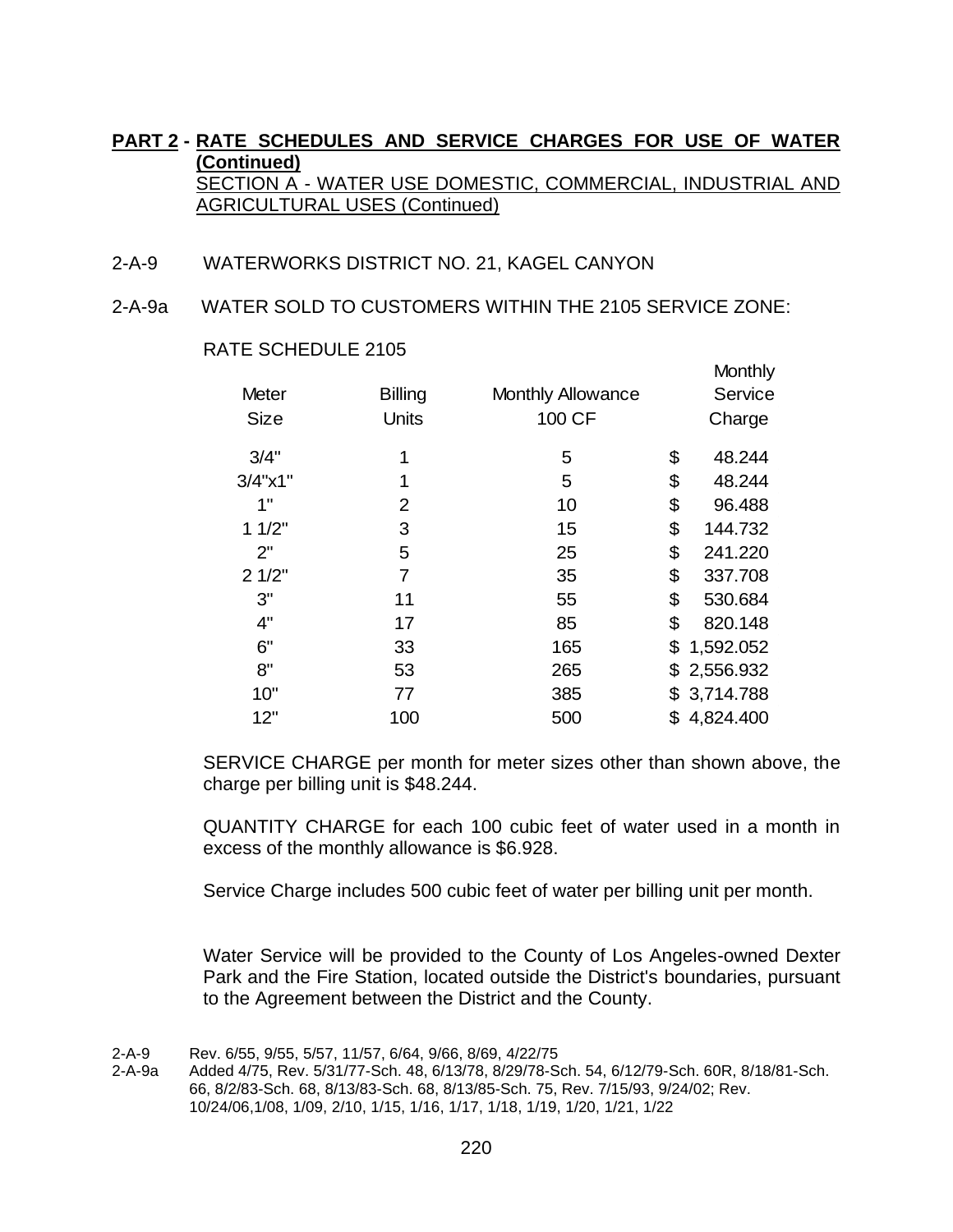SECTION A - WATER USE DOMESTIC, COMMERCIAL, INDUSTRIAL AND AGRICULTURAL USES (Continued)

WATER SOLD TO CUSTOMERS OUTSIDE DISTRICT, see Rule 2-A-25a:

RATE SCHEDULE 2107

2-A-9b FACILITIES REPAIR SURCHARGE

When the water facility repair expenditures exceed the current year budgeted estimate for the District and no emergency disaster funding is available from State or Federal agencies, the Board of Supervisors, as the governing Board for the District, may find that there is shortage of District General Fund revenues and establish a Facilities Repair Surcharge in an amount not to exceed \$1.00 per 100 cubic feet of water sold. The District must give the customers mailed notice of the amount and duration of the proposed surcharge at least ten days before the Board will consider its approval. The surcharge will become effective no sooner than the first full billing period after the date of the Board approval.

2-A-10 WATERWORKS DISTRICT NO. 22, LIBERTY ACRES SERVICE TRANSFERRED TO SOUTHERN CALIFORNIA WATER CO. 8/31/91

<sup>2-</sup>A-9a Added 4/75, Rev. 5/31/77-Sch. 48, 6/13/78, 8/29/78-Sch. 54, 6/12/79-Sch. 60R, 8/18/81-Sch. 66, 8/2/83-Sch. 68, 8/13/83-Sch. 68, 8/13/85-Sch. 75, Rev. 7/15/93, 9/24/02; Rev. 10/24/06

<sup>2-</sup>A-9b Added 5/31/77-Sch. 52, Deleted 1/23/78, Reinstated 6/8/95-Ordinance No. 95-0026.

<sup>2-</sup>A-9c Removed 1/13

<sup>2-</sup>A-9d Removed 1/13

<sup>2-</sup>A-10 Rev. 5/44, 6/55, 6/56, 5/57, 5/59, 2/63, 6/64, 9/66, 8/69, 4/22/75, Rev. 7/15/93

<sup>2-</sup>A-10a Added 4/75, 3/22/77-Sch. 44, 6/13/78, 8/29/78-Sch. 54, 6/12/79-Sch. 55, 8/18/81-Sch. 66, 8/3/82-Sch. 67C, 8/2/83-Sch. 68, 11/16/84-Sch. 74, 11/26/85-Sch. 77, Deleted 7/15/93

<sup>2-</sup>A-10b Added 4/75, 6/12/79-Sch. 55, Deleted 7/15/93

<sup>2-</sup>A-10c Added 5/31/77-Sch. 52, Deleted 1/23/78

<sup>2-</sup>A-11 Rev. 7/69, Deleted 2/61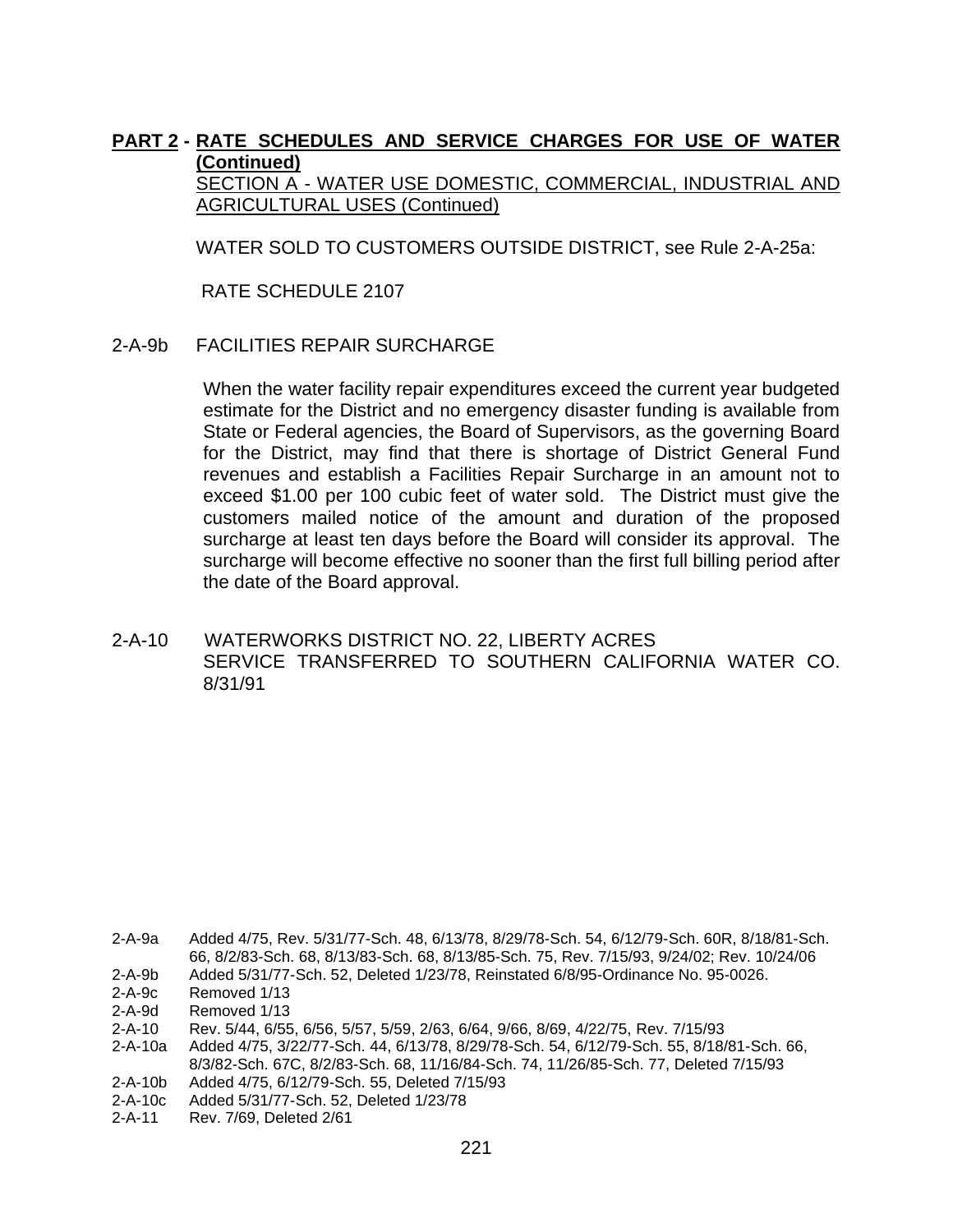- 2-A-12 WATERWORKS DISTRICT NO. 40, ANTELOPE VALLEY, REGION 24, PEARBLOSSOM
- 2-A-12a WATER SOLD TO CUSTOMERS WITHIN REGION 24:

|                     |                |                          | Monthly         |
|---------------------|----------------|--------------------------|-----------------|
| <b>Meter</b>        | <b>Billing</b> | <b>Monthly Allowance</b> | Service         |
| <b>Size</b>         | Units          | 100 CF                   | Charge          |
| 3/4"                | 1              | 5                        | \$<br>29.695    |
| $3/4$ " $\times$ 1" | 1              | 5                        | \$<br>29.695    |
| 1"                  | 2              | 10                       | \$<br>59.390    |
| 11/2"               | 3              | 15                       | \$<br>89.085    |
| 2"                  | 5              | 25                       | \$<br>148.475   |
| 21/2"               | $\overline{7}$ | 35                       | \$<br>207.865   |
| 3"                  | 11             | 55                       | \$<br>326.645   |
| 4"                  | 17             | 85                       | \$<br>504.815   |
| 6"                  | 33             | 165                      | \$<br>979.935   |
| 8"                  | 53             | 265                      | \$<br>1,573.835 |
| 10"                 | 77             | 385                      | \$<br>2,286.515 |
| 12"                 | 100            | 500                      | \$<br>2,969.500 |

#### RATE SCHEDULE 2405

SERVICE CHARGE per month for meter sizes other than shown above, the charge per billing unit is \$29.695.

QUANTITY CHARGE for each 100 cubic feet of water used in a month in excess of the monthly allowance is \$1.709.

2-A-12 Added 6/60, Rev. 04/22/03

2-A-12a Added 6/60, Rev. 6/64, 9/66, 8/69, 4/22/75, 2/1/77-Sch. 41R, 6/13/78, 8/29/78-Sch. 54, 8/18/81-Sch. 66, 8/2/83-Sch. 68, 8/13/85-Sch. 75, Rev. 7/15/93, 04/22/03; Rev. 2/05, 1/08, 1/09, 2/10, 1/11, 1/12, 3/13, 1/14, 1/15, 1/16, 1/17, 1/18, 1/19, 1/20, 1/21, 1/22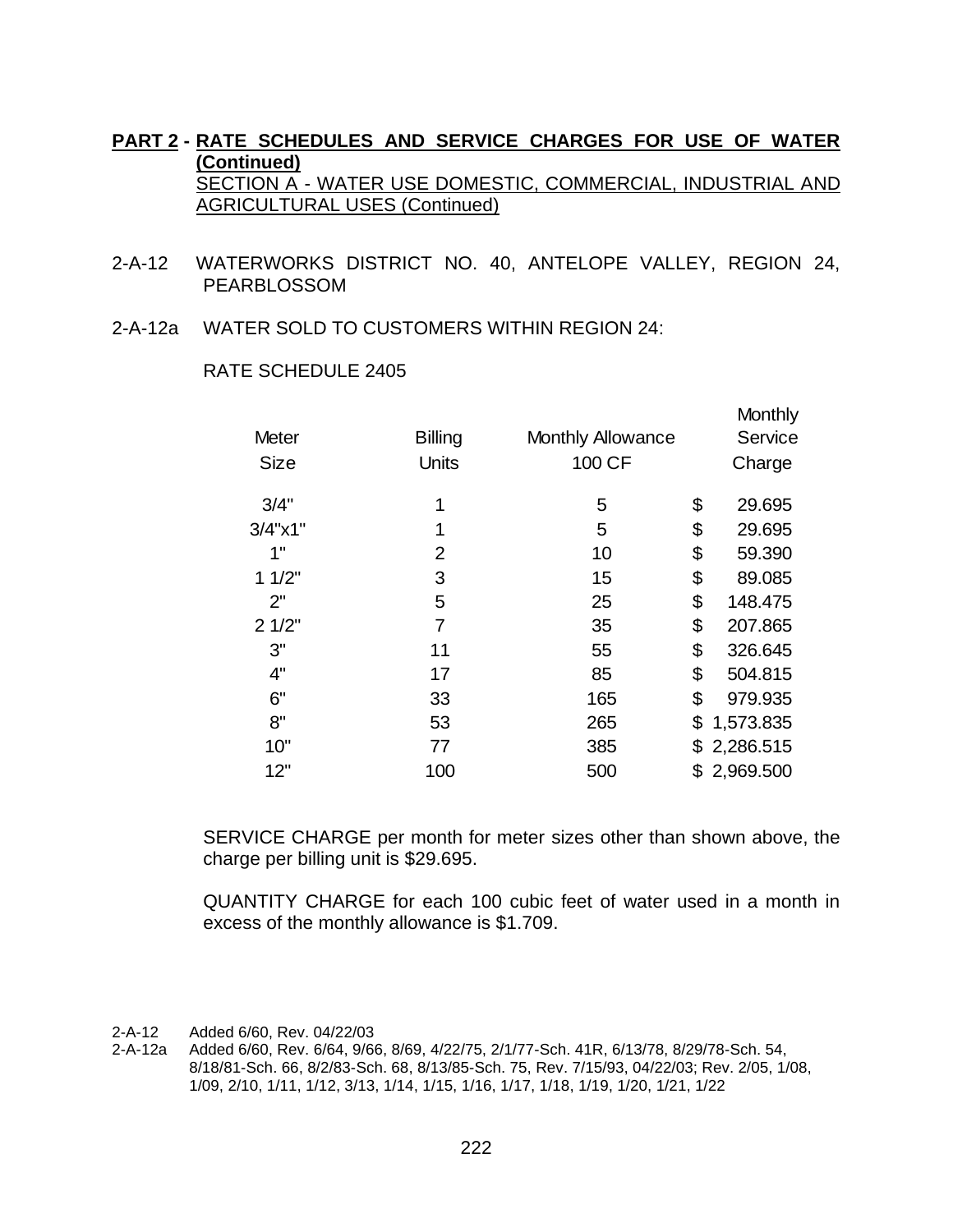SECTION A - WATER USE DOMESTIC, COMMERCIAL, INDUSTRIAL AND AGRICULTURAL USES (Continued)

FOR ALL 3/4" METERS (5/8"x3/4", 3/4", and 3/4"x1")

SUMMER CONSERVATION CREDIT for each 100 cubic feet of water used in summer months (three consecutive two month billing cycles) in excess of the monthly allowance, but less than or equal to 2000 cubic feet is \$0.171 (10% of the regular Quantity Charge).

SUMMER EFFECTIVE QUANTITY ADJUSTMENT for each 100 cubic feet of water used in summer months (three consecutive two month billing cycles) in excess of 2000 cubic feet, but less than or equal to 9500 cubic feet is \$0.085 (additional 5% adjustment on the regular Quantity Charge).

SUMMER EXCESSIVE SURCHARGE for each 100 cubic feet of water used in summer months (three consecutive two month billing cycles) in excess of 9500 cubic feet is \$0.855 (additional 50% surcharge to the regular Quantity Charge).

WINTER CONSERVATION CREDIT for each 100 cubic feet of water used in winter months (three consecutive two month billing cycles) in excess of the monthly allowance, but less than or equal to 1500 cubic feet is \$0.171 (10% of the regular Quantity Charge).

WINTER EFFECTIVE QUANTITY ADJUSTMENT for each 100 cubic feet of water used in winter months (three consecutive two month billing cycles) in excess of 1500 cubic feet, but less than or equal to 3500 cubic feet is \$0.085 (additional 5% adjustment on the regular Quantity Charge).

WINTER EXCESSIVE SURCHARGE for each 100 cubic feet of water used in winter months (three consecutive two month billing cycles) in excess of 3500 cubic feet is \$0.855 (additional 50% surcharge to the regular Quantity Charge).

Service Charge includes 500 cubic feet of water per billing unit per month.

See Rule 2-A-4j for Facilities Construction Surcharge.

The District Engineer will annually review the above water rate schedule and make recommendation to the Board for adjustment on January 1.

2-A-12a Added 6/60, Rev. 6/64, 9/66, 8/69, 4/22/75, 2/1/77-Sch. 41R, 6/13/78, 8/29/78-Sch. 54, 8/18/81-Sch. 66, 8/2/83-Sch. 68, 8/13/85-Sch. 75, Rev. 7/15/93, 04/22/03; Rev. 2/05, 1/08, 1/09, 2/10, 1/11, 3/12, 1/14, 1/15, 1/16, 1/17, 1/18, 1/19, 1/20, 1/21, 1/22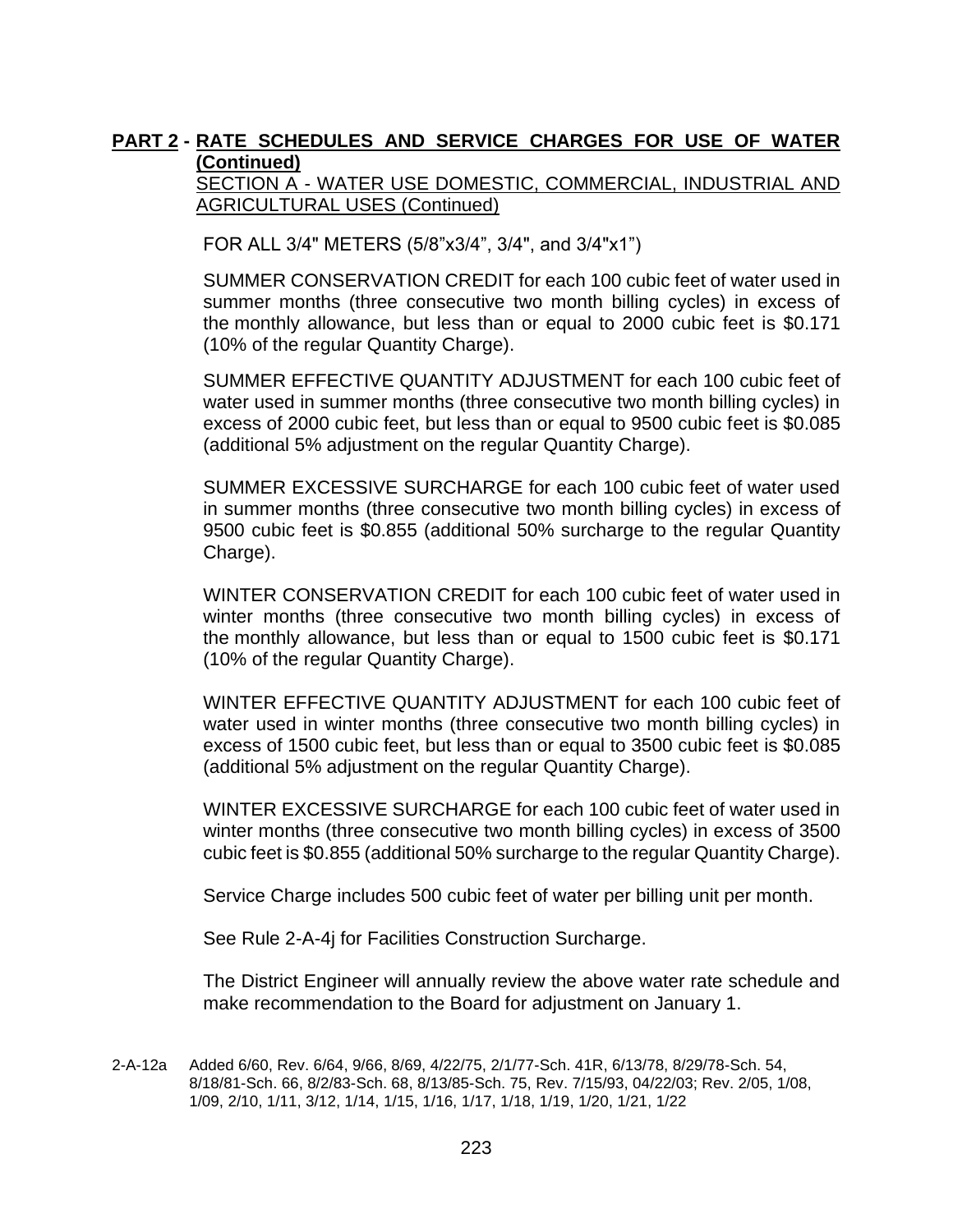SECTION A - WATER USE DOMESTIC, COMMERCIAL, INDUSTRIAL AND AGRICULTURAL USES (Continued)

 WATER SOLD TO CUSTOMERS OUTSIDE DISTRICT, see Rule 2-A-25a: RATE SCHEDULE 2406

Month Links

- 2-A-13 WATERWORKS DISTRICT NO. 26, EL PORTO BEACH SERVICE TRANSFERRED TO CITY OF MANHATTAN BEACH 7/1/83
- 2-A-14 WATERWORKS DISTRICT NO. 40, ANTELOPE VALLEY, REGION 27, LITTLEROCK
- 2-A-14a WATER SOLD TO CUSTOMERS WITHIN REGION 27:

|                     |                |                          | <b>IVIOHUHY</b> |
|---------------------|----------------|--------------------------|-----------------|
| Meter               | <b>Billing</b> | <b>Monthly Allowance</b> | Service         |
| <b>Size</b>         | Units          | 100 CF                   | Charge          |
| 3/4"                | 1              | 5                        | \$<br>32.581    |
| $3/4$ " $\times$ 1" | 1              | 5                        | \$<br>32.581    |
| 1"                  | 2              | 10                       | \$<br>65.162    |
| 11/2"               | 3              | 15                       | \$<br>97.743    |
| 2"                  | 5              | 25                       | \$<br>162.905   |
| 21/2"               | 7              | 35                       | \$<br>228.067   |
| 3"                  | 11             | 55                       | \$<br>358.391   |
| 4"                  | 17             | 85                       | \$<br>553.877   |
| 6"                  | 33             | 165                      | \$1,075.173     |
| 8"                  | 53             | 265                      | \$1,726.793     |
| 10"                 | 77             | 385                      | \$<br>2,508.737 |
| 12"                 | 100            | 500                      | \$<br>3,258.100 |
|                     |                |                          |                 |

#### RATE SCHEDULE 2705

SERVICE CHARGE per month for meter sizes other than shown above, the charge per billing unit is \$32.581.

QUANTITY CHARGE for each 100 cubic feet of water used in a month in excess of the monthly allowance is \$1.709.

2-A-12b Added 6/60, Rev. 6/64, 10,66, 8/69, 4/22/75, 2/1/75-Sch. 41R, 6/12/78, 8/29/78-Sch. 54, 8/18/81-Sch. 66, 8/2/83-Sch. 68, 8/13/85-Sch. 75, Rev. 7/15/93, Deleted 04/22/03

2-A-14a Added 7/59, Rev. 9/66, 8/69, 4/22/75, 5/31/77-Sch. 45, 6/13/78, 8/29/78-Sch. 54, 8/18/81-Sch. 66, 8/2/83-Sch. 68, 8/13/85-Sch. 75, Rev. 7/15/93, 4/22/03; Rev. 2/05, 1/08, 1/09, 2/10, 1/11, 1/12, 3/13, 1/14, 1/15, 1/16, 1/17, 1/18, 1/19, 1/20, 1/21, 1/22

<sup>2-</sup>A-14 Added 10/57, Rev. 6/58, 4/22/03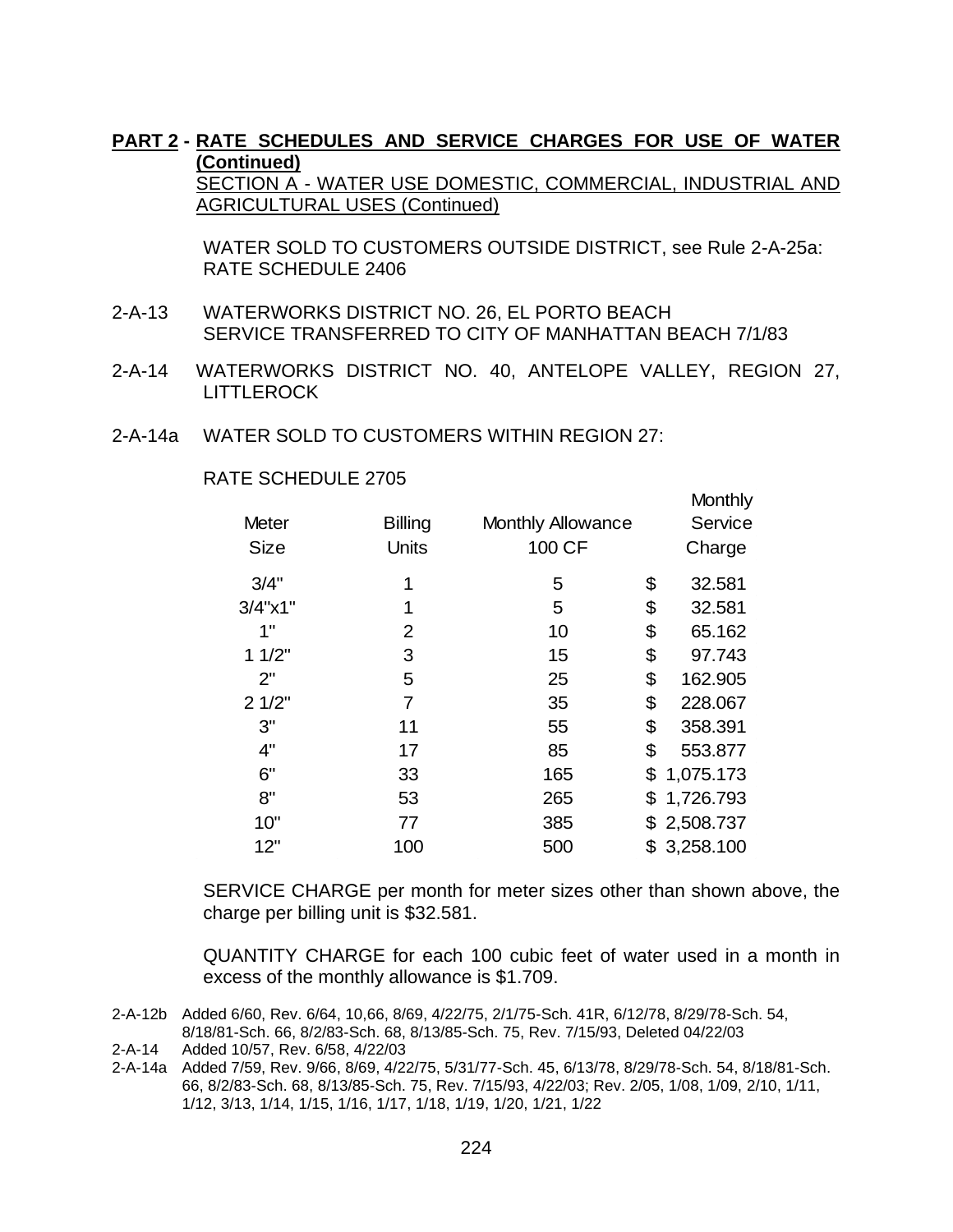### SECTION A - WATER USE DOMESTIC, COMMERCIAL, INDUSTRIAL AND AGRICULTURAL USES (Continued)

FOR ALL 3/4" METERS (5/8"x3/4", 3/4", and 3/4"x1")

SUMMER CONSERVATION CREDIT for each 100 cubic feet of water used in summer months (three consecutive two month billing cycles) in excess of the monthly allowance, but less than or equal to 2000 cubic feet is \$0.171 (10% of the regular Quantity Charge).

SUMMER EFFECTIVE QUANTITY ADJUSTMENT for each 100 cubic feet of water used in summer months (three consecutive two month billing cycles) in excess of 2000 cubic feet, but less than or equal to 9500 cubic feet is \$0.085 (additional 5% adjustment on the regular Quantity Charge).

SUMMER EXCESSIVE SURCHARGE for each 100 cubic feet of water used in summer months (three consecutive two month billing cycles) in excess of 9500 cubic feet is \$0.855 (additional 50% surcharge to the regular Quantity Charge).

WINTER CONSERVATION CREDIT for each 100 cubic feet of water used in winter months (three consecutive two month billing cycles) in excess of the monthly allowance, but less than or equal to 1500 cubic feet is \$0.171 (10% of the regular Quantity Charge).

WINTER EFFECTIVE QUANTITY ADJUSTMENT for each 100 cubic feet of water used in winter months (three consecutive two month billing cycles) in excess of 1500 cubic feet, but less than or equal to 3500 cubic feet is \$0.085 (additional 5% adjustment on the regular Quantity Charge).

WINTER EXCESSIVE SURCHARGE for each 100 cubic feet of water used in winter months (three consecutive two month billing cycles) in excess of 3500 cubic feet is \$0.855 (additional 50% surcharge to the regular Quantity Charge).

Service Charge includes 500 cubic feet of water per billing unit per month. See Rule 2-A-4j for Facilities Construction Surcharge.

The District Engineer will annually review the above water rate schedule and make recommendation to the Board for adjustment on January 1.

 WATER SOLD TO CUSTOMERS OUTSIDE DISTRICT, see Rule 2-A-25a: RATE SCHEDULE 2706

2-A-14a Added 7/59, Rev. 9/66, 8/69, 4/22/75, 5/31/77-Sch. 45, 6/13/78, 8/29/78-Sch. 54, 8/18/81-Sch. 66, 8/2/83-Sch. 68, 8/13/85-Sch. 75, Rev. 7/15/93, 4/22/03; Rev. 2/05, 1/08, 1/09, 2/10, 1/11, 1/12, 3/13, 1/14, 1/15, 1/16, 1/17, 1/18, 1/19, 1/20, 1/21, 1/22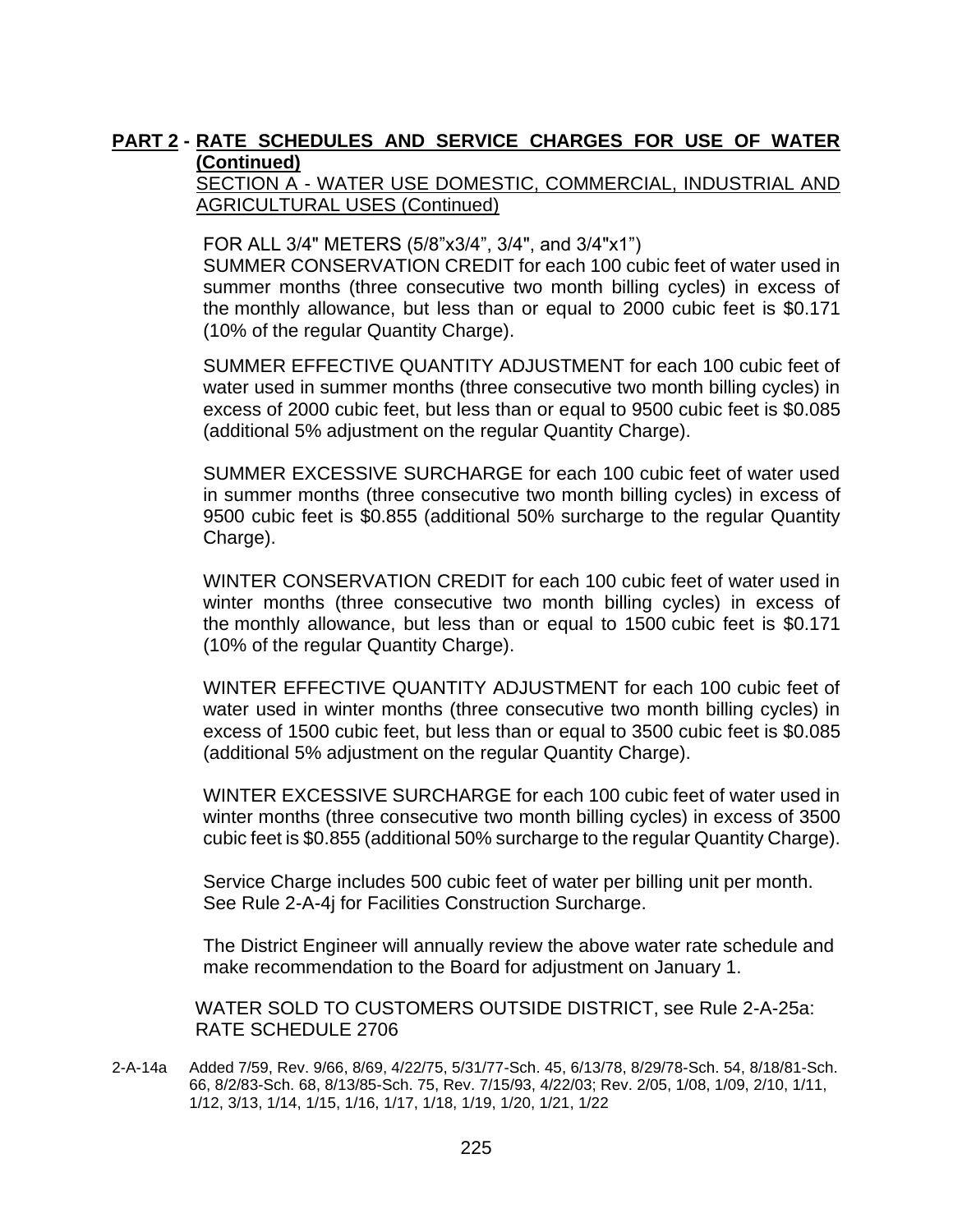- 2-A-16 WATERWORKS DISTRICT NO. 29, MALIBU,
- 2-A-16a TIERED-RATE STRUCTURE

The QUANTITY CHARGE for District No. 29, shall be separated into three tiers, namely the CONSERVATION USE CHARGE, NORMAL USE CHARGE, and EXCESSIVE USE CHARGE.

During summer months, (three consecutive two month billing cycles, the CONSERVATION USE CHARGE shall apply to each 100 cubic feet of water used in excess of the monthly allowance, but less than or equal to 2,000 cubic feet per billing unit.

During summer months (three consecutive two month billing cycles), the NORMAL USE CHARGE shall apply to each 100 cubic feet of water used in excess of 2,000 cubic feet per billing unit, but less than or equal to 5,000 cubic feet per billing unit.

During summer months (three consecutive two month billing cycles), the EXCESSIVE USE CHARGE shall apply to each 100 cubic feet of water used in excess of 5,000 cubic feet per billing unit.

During winter months (three consecutive two month billing cycles), the CONSERVATION USE CHARGE shall apply to each 100 cubic feet of water used in excess of the monthly allowance, but less than or equal to 1,500 cubic feet per billing unit.

During winter months (three consecutive two month billing cycles), the NORMAL USE CHARGE shall apply to each 100 cubic feet of water used in excess of 1,500 cubic feet per billing unit, but less than or equal to 3,500 cubic feet per billing unit.

During winter months (three consecutive two month billing cycles), the EXCESSIVE USE CHARGE for each 100 cubic feet of water used in excess of 3,500 cubic feet per billing unit.

WATER SOLD TO CUSTOMERS OUTSIDE DISTRICT, see Rule 2-A-25a: RATE SCHEDULE 2955

- 2-A-16 Added 3/62
- 2-A-16a Added 7/62, Rev. 2/63, 4/65, 4/66, 8/69, 4/22/75, 2/1/77-Sch. 41R, 5/31/77-Sch. 52, 7/13/78- Sch. 53, 8/18/81-Sch. 66, 8/3/82-Sch. 670, 8/2/83-Sch. 68, 2/7/84-Sch. 72, 8/13/85-Sch. 75, Rev. 6/24/93, 9/1/94, Rev. 10/10/96-Ordinance No. 96-0056, Added tiered-rate 10/24/06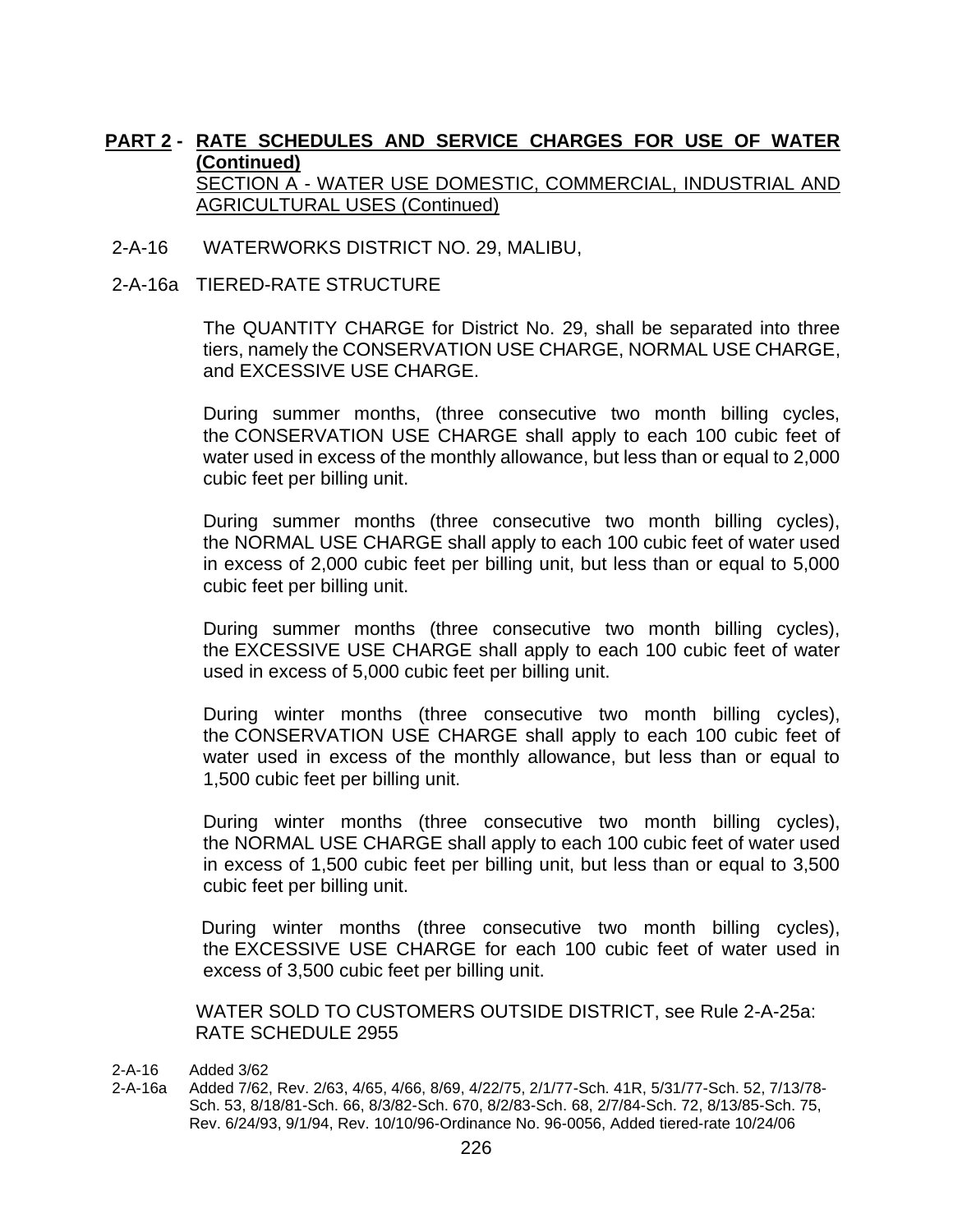2-A-16b WATER SOLD TO CUSTOMERS WITHIN THE DISTRICT, EAST MALIBU NON-PUMPED ZONE-METERED SERVICE:

|                     |                | <b>IVIOLIUITY</b> | <b>IVIOLIU IIV</b> |
|---------------------|----------------|-------------------|--------------------|
| <b>Meter</b>        | <b>Billing</b> | Allowance         | Service            |
| <b>Size</b>         | <b>Units</b>   | 100 CF            | Charge             |
| 3/4"                | 1              | 5                 | \$<br>41.075       |
| $3/4$ " $\times$ 1" | 1              | 5                 | \$<br>41.075       |
| 1"                  | 2              | 10                | \$<br>82.150       |
| 11/2"               | 3              | 15                | \$<br>123.225      |
| 2"                  | 5              | 25                | \$<br>205.375      |
| 21/2"               | $\overline{7}$ | 35                | \$<br>287.525      |
| 3"                  | 11             | 55                | \$<br>451.825      |
| 4"                  | 17             | 85                | \$<br>698.275      |
| 6"                  | 33             | 165               | \$1,355.475        |
| 8"                  | 53             | 265               | \$2,176.975        |
| 10"                 | 77             | 385               | \$3,162.775        |
| 12"                 | 100            | 500               | \$4,107.500        |

Monthly

Monthly

**BRN 29-54 RATE SCHEDULE 2954** 

SERVICE CHARGE per month for meter sizes other than shown above, the charge per billing unit is \$41.075.

CONSERVATION USE CHARGE IS……… ….\$6.961

NORMAL USE CHARGE IS…………………….\$8.115

EXCESSIVE USE CHARGE IS ………………..\$11.561

Service Charge includes 500 cubic feet of water per billing unit per month.

See Rule 2-A-16o for Facilities Construction Surcharge.

The District Engineer will annually review the above water rate schedule and make recommendations to the Board for an adjustment on January 1.

2-A-16b Added 7/62, Rev. 10/63, 8/69, 4/22/75, 2/1/77-Sch. 41R, 5/31/77-Sch. 52, 7/13/78-Sch. 53, 8/18/81-Sch. 66, 8/3/82-Sch. 67D, 8/2/83-Sch. 68, 2/7/84-Sch. 72, 8/13/85-Sch. 75, Rev. 6/24/93, 9/1/94, Rev. 10/10/96-Ordinance No. 96-0056, Rev. 10/24/06, 1/08, 1/09, 2/10, 1/11, 1/12, 1/13, 1/14, 1/15, 1/16, 1/17, 1/18, 1/20, 1/21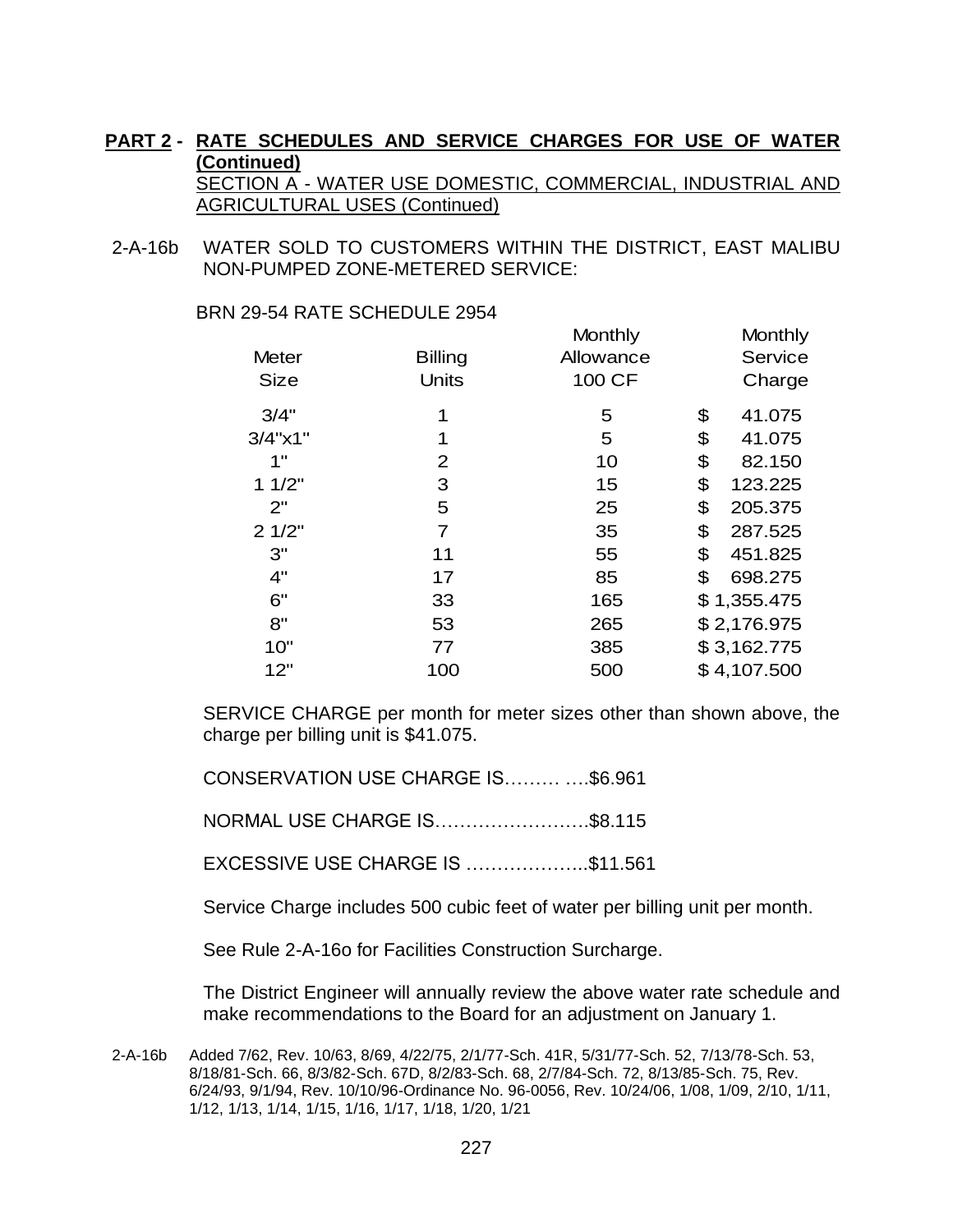#### **PART 2 - RATE SCHEDULES AND SERVICE CHARGES FOR USE OF WATER (Continued)**  SECTION A - WATER USE - DOMESTIC, COMMERCIAL, INDUSTRIAL, AND

AGRICULTURAL USES (Continued)

**Monthly** 

2-A-16c WATER SOLD TO CUSTOMERS WITHIN DISTRICT; EAST MALIBU PUMPED ZONE-METERED SERVICE: (includes Big Rock Mesa, Las Flores Mesa, Hume Tract, and Sunset Mesa areas).

**BRN 29-57 RATE SCHEDULE 2957** 

|                     |                |                          | 17 IV IV 18 11 Y |
|---------------------|----------------|--------------------------|------------------|
| <b>Meter</b>        | <b>Billing</b> | <b>Monthly Allowance</b> | Service          |
| <b>Size</b>         | <b>Units</b>   | 100 CF                   | Charge           |
| 3/4"                | 1              | 5                        | \$<br>41.075     |
| $3/4$ " $\times$ 1" | 1              | 5                        | \$<br>41.075     |
| 1"                  | 2              | 10                       | \$<br>82.150     |
| 11/2"               | 3              | 15                       | \$<br>123.225    |
| 2"                  | 5              | 25                       | \$<br>205.375    |
| 21/2"               | 7              | 35                       | \$<br>287.525    |
| 3"                  | 11             | 55                       | \$<br>451.825    |
| 4"                  | 17             | 85                       | \$<br>698.275    |
| 6"                  | 33             | 165                      | \$1,355.475      |
| 8"                  | 53             | 265                      | \$2,176.975      |
| 10"                 | 77             | 385                      | \$3,162.775      |
| 12"                 | 100            | 500                      | \$4,107.500      |
|                     |                |                          |                  |

SERVICE CHARGE per month for meter sizes other than shown above, the charge per billing unit is \$41.075.

CONSERVATION USE CHARGE IS………….. \$7.219

NORMAL USE CHARGE IS…………………….. \$8.460

EXCESSIVE USE CHARGE IS …………………\$12.060

Service Charge includes 500 cubic feet of water per billing unit per month.

See Rule 2-A-16o for Facilities Construction Surcharge.

The District Engineer will annually review the above water rate schedule and make recommendations to the Board for an adjustment on January 1.

 WATER SOLD TO CUSTOMERS OUTSIDE DISTRICT, see Rule 2-A-25a: RATE SCHEDULE 2958

2-A-16c Added 8/64, Deleted 8/19/81, Rev. 4/22/75, 2/1/77-Sch. 41R, 5/31/77-Sch. 52, 7/13/78-Sch. 53, Deleted 8/18/81, Rev. 10/24/06, 1/08, 1/09, 2/10, 1/11, 1/12, 1/13, 1/14, 1/15, 1/16, 1/17, 1/18, 1/20, 1/21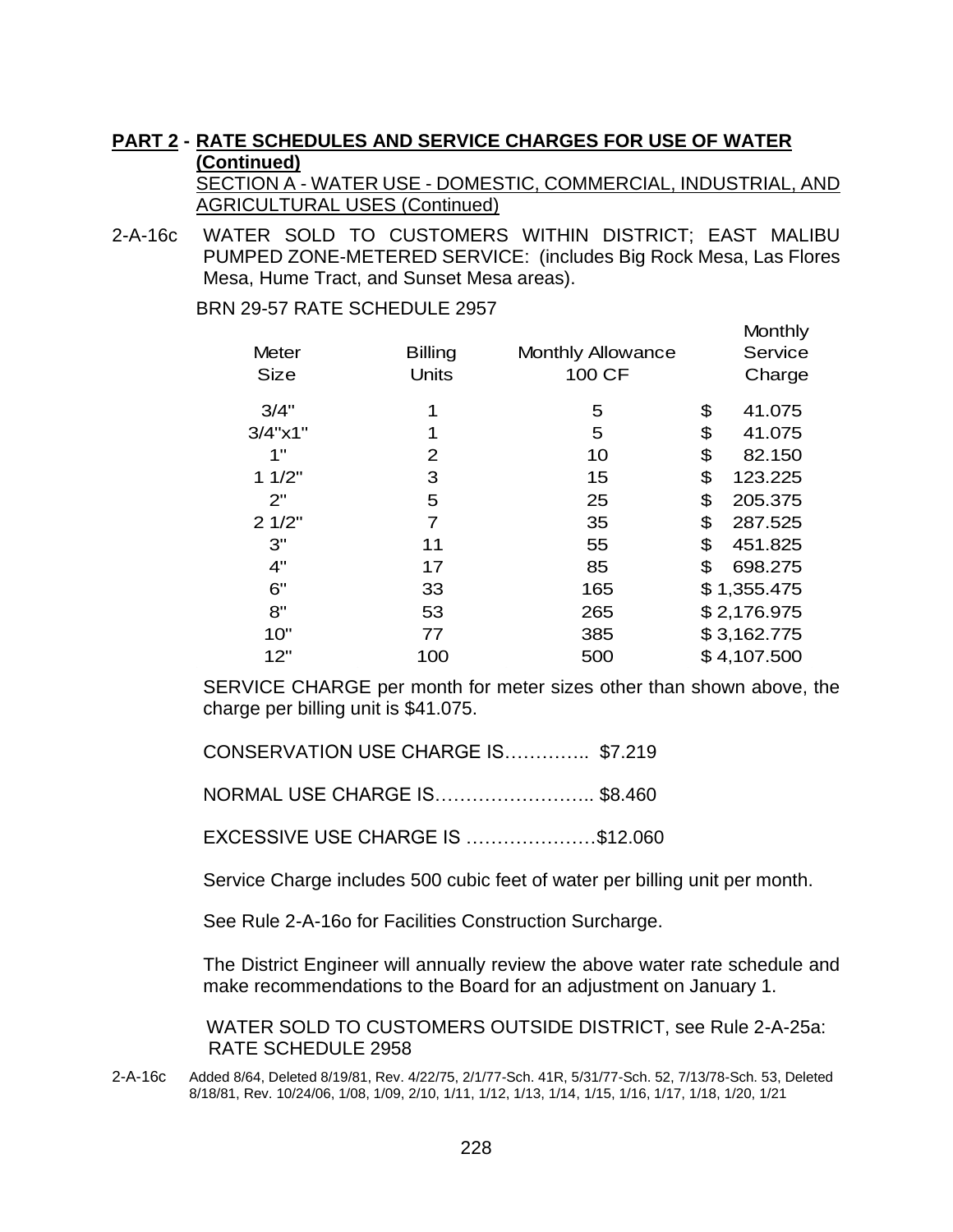2-A-16d WATER SOLD TO CUSTOMERS WITHIN DISTRICT; TOPANGA PUMPED ZONE-METERED SERVICE: (includes Topanga Canyon, Tuna Canyon, and Saddle Peak areas).

BRN 29-60 RATE SCHEDULE 2960

| <b>Meter</b><br><b>Size</b> | <b>Billing</b><br><b>Units</b> | <b>Monthly Allowance</b><br>100 CF | <b>Monthly</b><br>Service<br>Charge |
|-----------------------------|--------------------------------|------------------------------------|-------------------------------------|
| 3/4"                        | 1                              | 5                                  | \$<br>41.075                        |
| $3/4$ " $\times$ 1"         | 1                              | 5                                  | \$<br>41.075                        |
| 1"                          | 2                              | 10                                 | \$<br>82.150                        |
| 11/2"                       | 3                              | 15                                 | \$<br>123.225                       |
| 2"                          | 5                              | 25                                 | \$<br>205.375                       |
| 21/2"                       | $\overline{7}$                 | 35                                 | \$<br>287.525                       |
| 3"                          | 11                             | 55                                 | \$<br>451.825                       |
| 4"                          | 17                             | 85                                 | \$<br>698.275                       |
| 6"                          | 33                             | 165                                | \$1,355.475                         |
| 8"                          | 53                             | 265                                | \$2,176.975                         |
| 10"                         | 77                             | 385                                | \$3,162.775                         |
| 12"                         | 100                            | 500                                | \$4,107.500                         |

SERVICE CHARGE per month for meter sizes other than shown above, the charge per billing unit is \$41.075.

CONSERVATION USE CHARGE IS……..…… \$7.323

NORMAL USE CHARGE IS………………….… \$8.528

EXCESSIVE USE CHARGE IS ……………… \$12.183

Service Charge includes 500 cubic feet of water per billing unit per month. See Rule 2-A-16o for Facilities Construction Surcharge.

The District Engineer will annually review the above water rate schedule and make recommendations to the Board for adjustment on January 1.

WATER SOLD TO CUSTOMERS OUTSIDE DISTRICT, see Rule 2-A-25a: RATE SCHEDULE 2961

2-A-16d Added 8/69, Rev. 4/22/75, 2/1/77-Sch. 41R, 5/31/77-Sch. 52, 7/13/78-Sch. 53, 8/18/81-Sch. 66, 8/3/82 Sch. 67D, 8/2/83-Sch. 68, 2/7/84-Sch. 72, 8/13/85-Sch. 75, Rev. 6/24/93, 9/1/94,Rev. 10/10/96-Ordinance No. 96-0056; Rev. 10/24/06, 1/08, 1/09, 2/10, 1/11, 1/12, 1/13, 1/14, 1/15, 1/16, 1/17, 1/18, 1/20, 1/21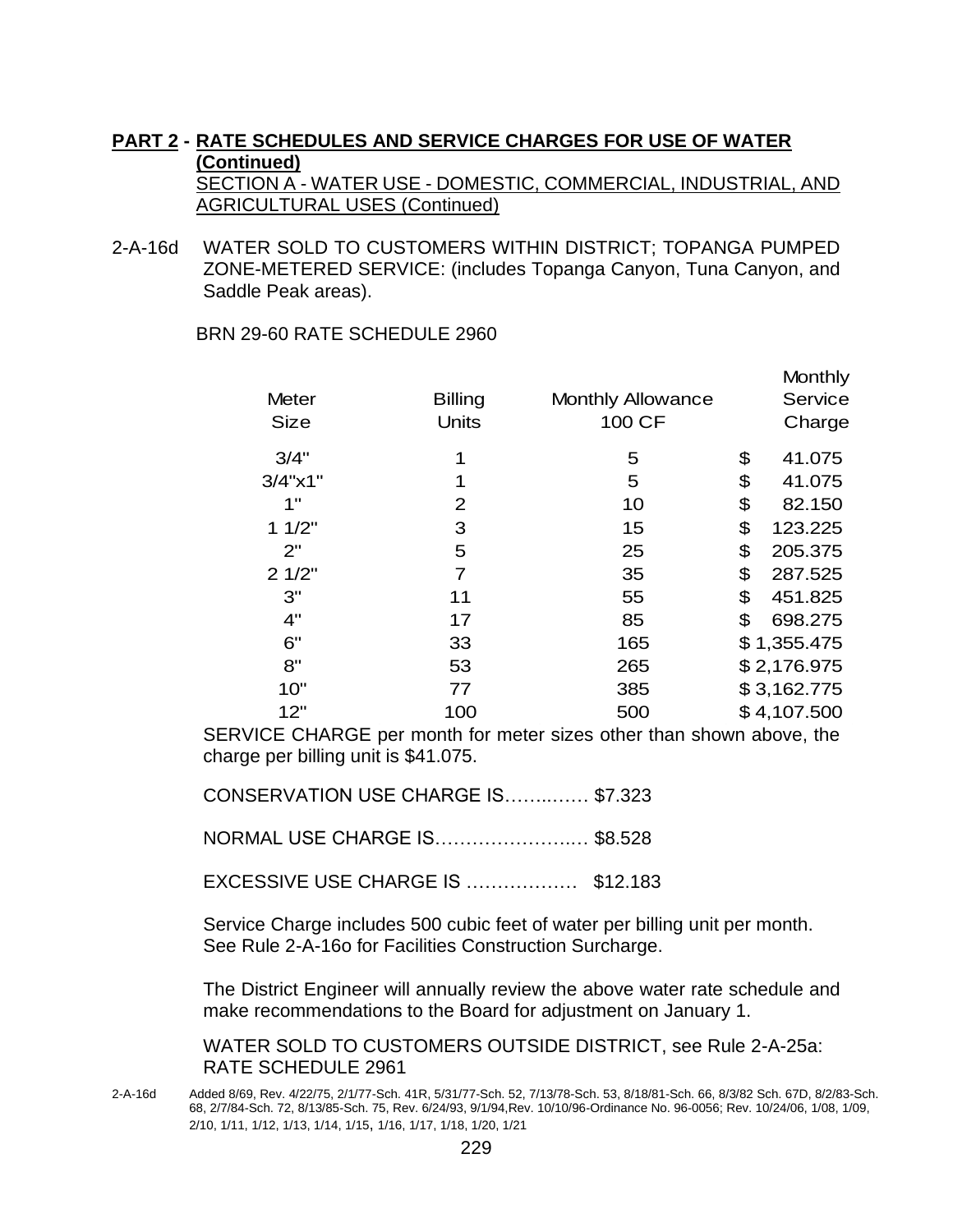2-A-16e WATER SOLD TO CUSTOMERS WITHIN DISTRICT; AREA OF RANCHO TOPANGA-MALIBU SEQUIT:

| <b>Meter</b>        | <b>Billing</b> | <b>Monthly Allowance</b> | <b>Service</b>  |
|---------------------|----------------|--------------------------|-----------------|
| <b>Size</b>         | <b>Units</b>   | 100 CF                   | Charge          |
| 3/4"                | 1              | 5                        | \$<br>41.075    |
| $3/4$ " $\times$ 1" | 1              | 5                        | \$<br>41.075    |
| 1"                  | 2              | 10                       | \$<br>82.150    |
| 11/2"               | 3              | 15                       | \$<br>123.225   |
| 2"                  | 5              | 25                       | \$<br>205.375   |
| 21/2"               | 7              | 35                       | \$<br>287.525   |
| 3"                  | 11             | 55                       | \$<br>451.825   |
| 4"                  | 17             | 85                       | \$<br>698.275   |
| 6"                  | 33             | 165                      | \$<br>1,355.475 |
| 8"                  | 53             | 265                      | \$<br>2,176.975 |
| 10"                 | 77             | 385                      | \$<br>3,162.775 |
| 12"                 | 100            | 500                      | \$<br>4,107.500 |

**Monthly** 

BRN 29-62 RATE SCHEDULE 2962

SERVICE CHARGE per month for meter sizes other than shown above, the charge per billing unit is \$41.075.

CONSERVATION USE CHARGE IS………….. \$7.323 NORMAL USE CHARGE IS…………………….. \$8.528

EXCESSIVE USE CHARGE IS ……………… \$12.183

Service Charge includes 500 cubic feet of water per billing unit per month.

2-A-16e Added 4/71, Rev. 4/22/75, 2/1/77-Sch. 41R, 5/31/77-Sch. 52, 7/13/78 Sch. 53, 8/18/81-Sch. 66, 8/3/82-Sch. 67D, 8/2/83-Sch. 68, 2/7/84-Sch. 72, 8/13/85-Sch. 75, Rev. 6/24/93 Rev. 10/24/06, 1/08, 1/09, 2/10, 1/11, 1/12, 1/13, 1/14, 1/15, 1/16, 1/17, 1/18, 1/20, 1/21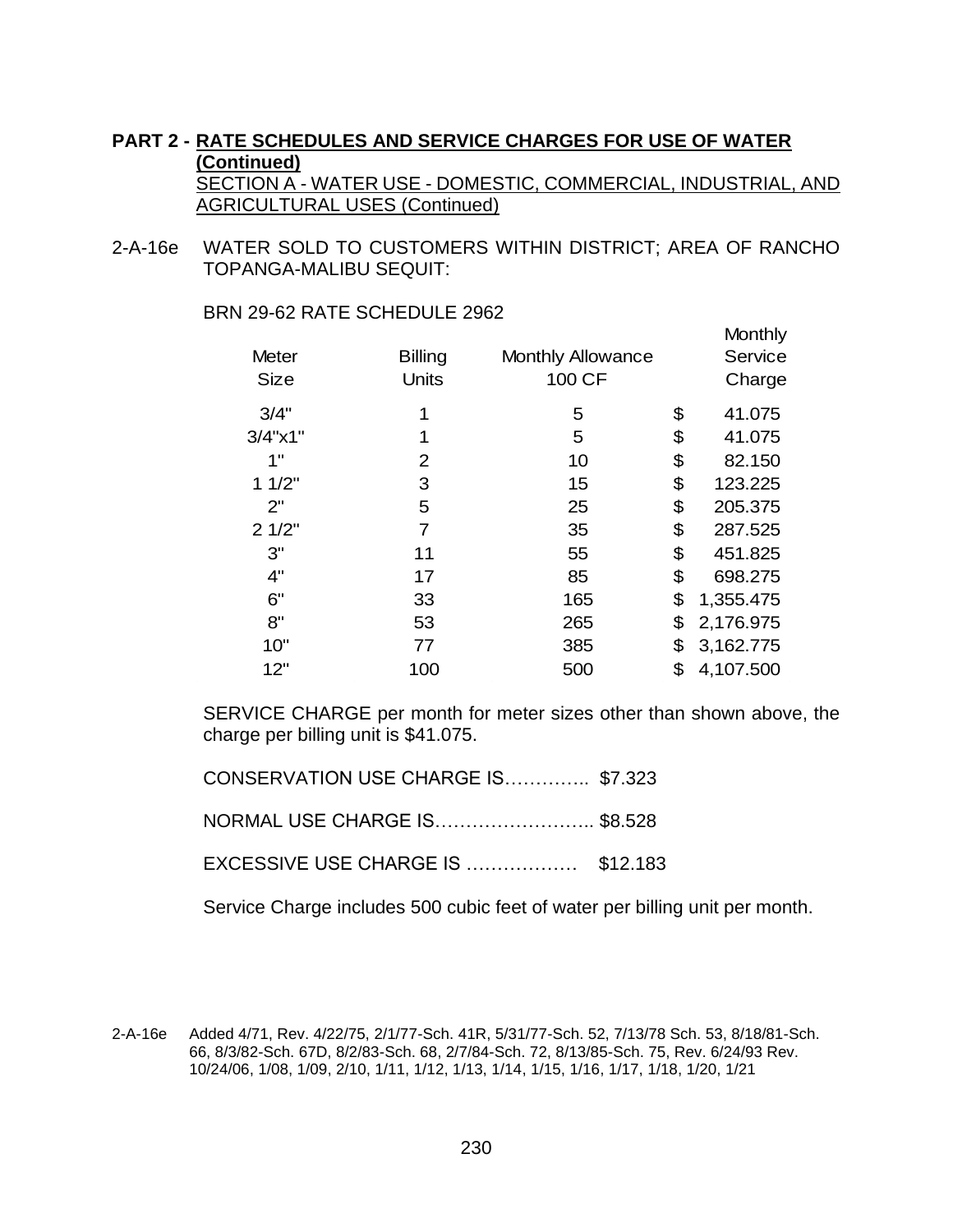SECTION A - WATER USE DOMESTIC, COMMERCIAL, INDUSTRIAL AND **AGRICULTURAL USES (Continued)** 

See Rule 2-A-16o for Facilities Construction Surcharge.

The District Engineer will annually review the above water rate schedule and make recommendations to the Board for adjustment on January 1.

- 2-A-16g WATER SOLD TO CUSTOMERS OUTSIDE DISTRICT, see Rule 2-A-25a: RATE SCHEDULES 2955, 2958, 2961, and 2963
- 2-A-16m WATER SOLD TO CUSTOMERS OUTSIDE DISTRICT: RATE SCHEDULE 2965

WATER SOLD TO CUSTOMERS PARTLY INSIDE AND PARTLY OUTSIDE DISTRICT: The total monthly charge shall be the "inside the District total charge for the applicable water service area", increased by twenty-five percent (25%).

2-A-16o SURCHARGE FOR FACILITIES CONSTRUCTION: The Service Charge shall be increased by the amount of \$2.420 per billing unit per month.

> The Quantity Charge shall be increased by the amount of \$0.961 per each 100 cubic-feet of water consumed in excess of the service charge allowance.

> Revenues derived from the Service Charge and Quantity Charge Surcharges for Facilities Construction shall be deposited in the District's Accumulative Capital Fund and shall be used exclusively for the construction of new water system facilities for the replacement of older facilities, including the improvement of the water system.

2-A-16h Added 4/22/75, 5/31/77-Sch. 52, Rev. 2/7/84-Sch. 72, 8/13/85-Sch. 75, Rev. 7/15/93, Deleted 7/29/93

<sup>2-</sup>A-16f Added 4/71, Rev. 4/22/75, Deleted 2/1/77-Sch. 41R; Rev. 10/24/06

<sup>2-</sup>A-16g Added 4/71, Rev. 4/22/75, 5/31/77-Sch. 52, 2/7/84-Sch. 72, 8/13/85, Sch. 75, Rev. 7/15/93

<sup>2-</sup>A-16i Added 7/15/75, Deleted 2/15/77-Sch. 42

<sup>2-</sup>A-16j Added 5/31/77-Sch. 52, Deleted 1/2/78

<sup>2-</sup>A-16k Added 5/31/77-Sch. 52, Deleted 1/2/78

<sup>2-</sup>A-16l Added 5/31/77-Sch. 52, Deleted 1/2/78

<sup>2-</sup>A-16m Added 3/25/81, Rev. 2/7/84-Sch. 72, 8/13/85-Sch. 75, Rev. 7/15/93

<sup>2-</sup>A-16n Added 7/22/80-Sch. 63, Deleted 9/84

<sup>2-</sup>A-16o Added 8/3/82-Sch.67C; Rev 7/15/93; Rev. 10/24/06, 1/08, 2/10, 1/11, 1/12, 1/13, 1/15, 1/16, 1/17

<sup>2-</sup>A-16p Added 9/4/84-Sch. 73; Deleted - Big Rock Land Movement Surcharge was removed as of 5/31/87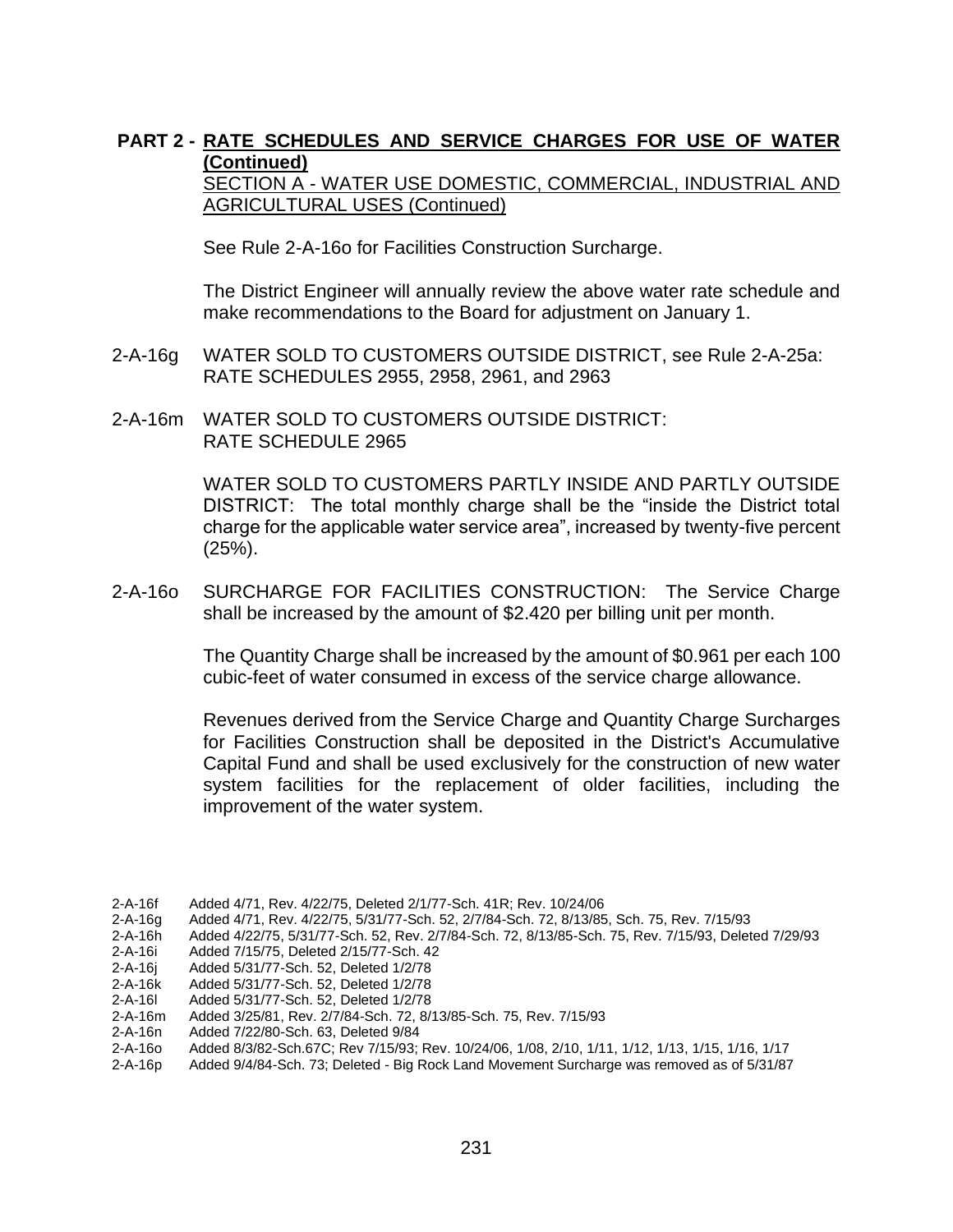- 2-A-17 WATERWORKS DISTRICT NO. 40, ANTELOPE VALLEY, REGION 33, SUN VILLAGE
- 2-A-17a WATER SOLD TO CUSTOMERS WITHIN REGION 33:

#### RATE SCHEDULE 3303

|                     |                |                          | <u>IVIVI ILI II Y</u> |
|---------------------|----------------|--------------------------|-----------------------|
| <b>Meter</b>        | <b>Billing</b> | <b>Monthly Allowance</b> | Service               |
| <b>Size</b>         | <b>Units</b>   | 100 CF                   | Charge                |
| 3/4"                | 1              | 5                        | \$<br>32.581          |
| $3/4$ " $\times$ 1" | 1              | 5                        | \$<br>32.581          |
| 1"                  | 2              | 10                       | \$<br>65.162          |
| 11/2"               | 3              | 15                       | \$<br>97.743          |
| 2"                  | 5              | 25                       | \$<br>162.905         |
| 21/2"               | 7              | 35                       | \$<br>228.067         |
| 3"                  | 11             | 55                       | \$<br>358.391         |
| 4"                  | 17             | 85                       | \$<br>553.877         |
| 6"                  | 33             | 165                      | \$<br>1,075.173       |
| 8"                  | 53             | 265                      | \$<br>1,726.793       |
| 10"                 | 77             | 385                      | \$<br>2,508.737       |
| 12"                 | 100            | 500                      | \$<br>3,258.100       |
|                     |                |                          |                       |

Monthly

SERVICE CHARGE per month for meter sizes other than shown above, the charge per billing unit is \$32.581.

QUANTITY CHARGE for each 100 cubic feet of water used in a month in excess of the monthly allowance is \$1.709.

2-A-17 Added 11/62; Rev. 8/63, 3/64, 4/22/03, 1/08

2-A-17a Rev. 8/69, 4/22/75, 2/1/77-Sch. 41R, 6/13/78, 8/29/78-Sch. 54, 3/13/79-Sch. 57, 8/12/81-Sch. 66, 8/2/83-Sch. 68, 8/13/85-Sch. 7, Rev. 7/15/93, 4/22/03; Rev. 2/05, 1/08, 1/09, 2/10, 1/11, 1/12, 3/13, 1/14, 1/15, 1/16, 1/17, 1/18, 1/19, 1/20, 1/21, 1/22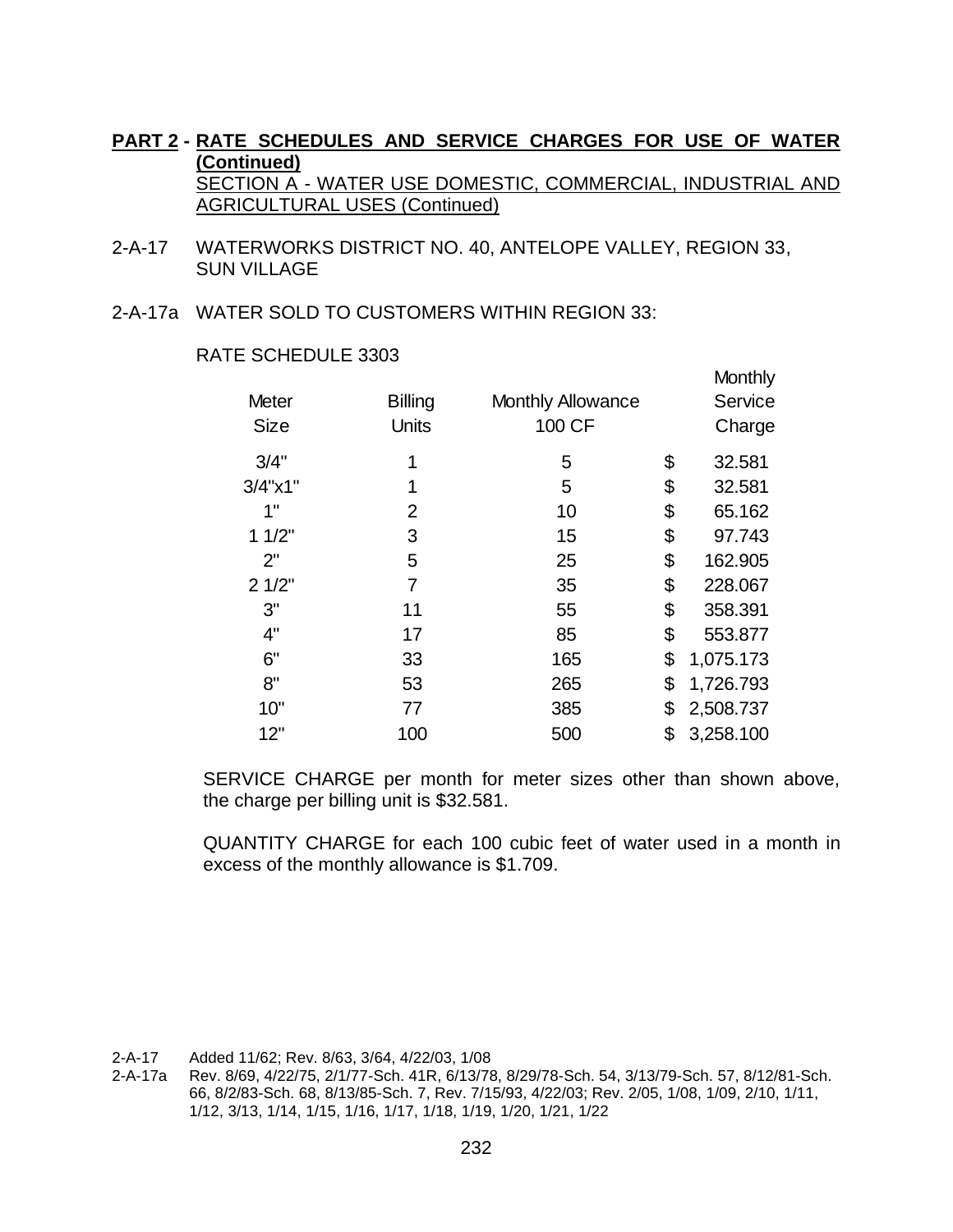SECTION A - WATER USE DOMESTIC, COMMERCIAL, INDUSTRIAL AND AGRICULTURAL USES (Continued)

FOR ALL 3/4" METERS (5/8"x3/4", 3/4", and 3/4"x1")

SUMMER CONSERVATION CREDIT for each 100 cubic feet of water used in summer months (three consecutive two month billing cycles) in excess of the monthly allowance, but less than or equal to 2000 cubic feet is \$0.171 (10% of the regular Quantity Charge).

SUMMER EFFECTIVE QUANTITY ADJUSTMENT for each 100 cubic feet of water used in summer months (three consecutive two month billing cycles) in excess of 2000 cubic feet, but less than or equal to 9000 cubic feet is \$0.085 (additional 5% adjustment on the regular Quantity Charge).

SUMMER EXCESSIVE SURCHARGE for each 100 cubic feet of water used in summer months (three consecutive two month billing cycles) in excess of 9000 cubic feet is \$0.855 (additional 50% surcharge to the regular Quantity Charge).

WINTER CONSERVATION CREDIT for each 100 cubic feet of water used in winter months (three consecutive two month billing cycles) in excess of the monthly allowance, but less than or equal to 1500 cubic feet is \$0.171 (10% of the regular Quantity Charge).

WINTER EFFECTIVE QUANTITY ADJUSTMENT for each 100 cubic feet of water used in winter months (three consecutive two month billing cycles) in excess of 1500 cubic feet, but less than or equal to 3500 cubic feet is \$0.085 (additional 5% adjustment on the regular Quantity Charge).

WINTER EXCESSIVE SURCHARGE for each 100 cubic feet of water used in winter months (three consecutive two month billing cycles) in excess of 3500 cubic feet is \$0.855 (additional 50% surcharge to the regular Quantity Charge).

Service Charge includes 500 cubic feet of water per billing unit per month.

See Rule 2-A-4j for Facilities Construction Surcharge.

The District Engineer will annually review the above water rate schedule and make recommendation to the Board for adjustment on January 1.

WATER SOLD TO CUSTOMERS OUTSIDE DISTRICT, see Rule 2-A-25a: RATE SCHEDULE 3304

2-A-17a Rev. 8/69, 4/22/75, 2/1/77-Sch. 41R, 6/13/78, 8/29/78-Sch. 54, 3/13/79-Sch. 57, 8/12/81-Sch. 66, 8/2/83-Sch. 68, 8/13/85-Sch. 7, Rev. 7/15/93, 4/22/03; Rev. 2/05, 1/08, 1/09, 2/10, 1/11, 1/12, 3/13, 1/14, 1/15, 1/16, 1/17, 1/18, 1/19, 1/20, 1/21, 1/22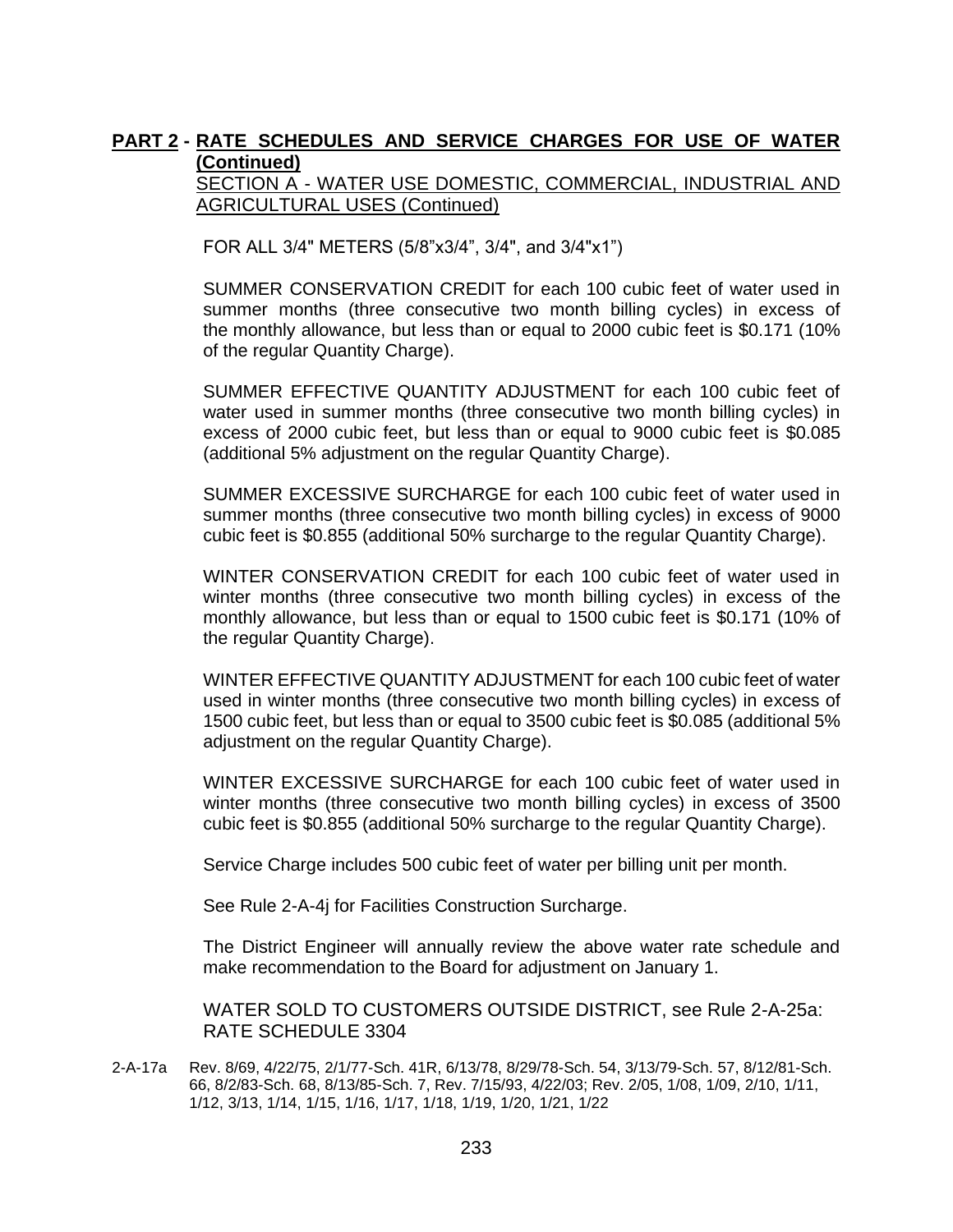- 2-A-18 WATERWORKS DISTRICT NO. 40, ANTELOPE VALLEY, REGION 34, DESERT VIEW HIGHLANDS
- 2-A-18a WATER SOLD TO CUSTOMERS WITHIN THE 2911 SERVICE ZONES:

| <b>Billing</b> | <b>Monthly Allowance</b> |                  | Monthly<br>Service<br>Charge |
|----------------|--------------------------|------------------|------------------------------|
|                |                          |                  | 31.659                       |
| 1              |                          |                  | 31.659                       |
| 2              | 10                       | \$               | 63.318                       |
| 3              | 15                       | \$               | 94.977                       |
| 5              | 25                       | \$               | 158.295                      |
| 7              | 35                       | \$               | 221.613                      |
| 11             | 55                       | \$               | 348.249                      |
| 17             | 85                       | \$               | 538.203                      |
| 33             | 165                      | \$               | 1,044.747                    |
| 53             | 265                      | \$               | 1,677.927                    |
| 77             | 385                      | \$               | 2,437.743                    |
| 100            | 500                      | \$               | 3,165.900                    |
|                | Units<br>1               | 100 CF<br>5<br>5 | \$<br>\$                     |

RATE SCHEDULE 3405

SERVICE CHARGE per month for meter sizes other than shown above, charge per billing unit is \$31.659.

QUANTITY CHARGE for each 100 cubic feet of water used in a month in excess of the monthly allowance is \$2.767.

2-A-18 Added 3/64; Rev. 4/22/03

2-A-18a Added 3/63, Rev. 6/64, 9/66, 10/68, 4/22/75 5/31/77-Sch. 46, 6/13/78, 8/29/78-Sch. 56, 8/18/81-Sch. 66, 8/2/83-Sch. 68, 8/13/85-Sch. 75, Rev. 7/15/93, 4/22/03; Rev. 2/05, 1/08, 1/09, 2/10, 1/11. 1/12, 3/13, 1/14, 1/15, 1/16, 1/17, 1/18, 1/19, 1/20, 1/21, 1/22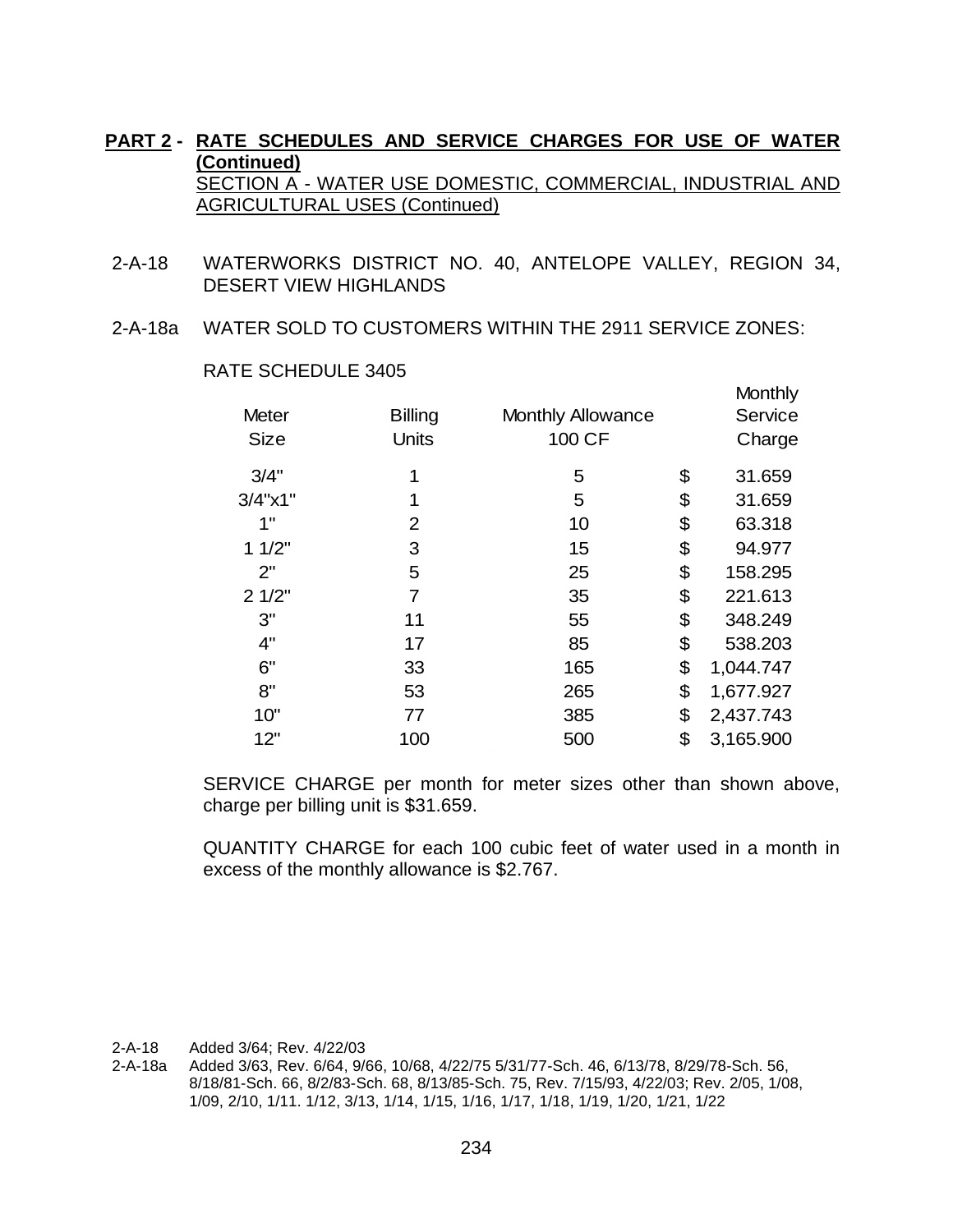SECTION A - WATER USE DOMESTIC, COMMERCIAL, INDUSTRIAL AND AGRICULTURAL USES (Continued)

FOR ALL 3/4" METERS (5/8"x3/4", 3/4", and 3/4"x1")

SUMMER CONSERVATION CREDIT for each 100 cubic feet of water used in summer months (three consecutive two month billing cycles) in excess of the monthly allowance, but less than or equal to 2000 cubic feet is \$0.277 (10% of the regular Quantity Charge).

SUMMER EFFECTIVE QUANTITY ADJUSTMENT for each 100 cubic feet of water used in summer months (three consecutive two month billing cycles) in excess of 2000 cubic feet, but less than or equal to 6500 cubic feet is \$0.138 (additional 5% adjustment on the regular Quantity Charge).

SUMMER EXCESSIVE SURCHARGE for each 100 cubic feet of water used in summer months (three consecutive two month billing cycles) in excess of 6500 cubic feet is \$1.384 (additional 50% surcharge to the regular Quantity Charge).

WINTER CONSERVATION CREDIT for each 100 cubic feet of water used in winter months (three consecutive two month billing cycles) in excess of the monthly allowance, but less than or equal to 1500 cubic feet is \$0.277 (10% of the regular Quantity Charge).

WINTER EFFECTIVE QUANTITY ADJUSTMENT for each 100 cubic feet of water used in winter months (three consecutive two month billing cycles) in excess of 1500 cubic feet, but less than or equal to 3000 cubic feet is \$0.138 (additional 5% adjustment on the regular Quantity Charge).

WINTER EXCESSIVE SURCHARGE for each 100 cubic feet of water used in winter months (three consecutive two month billing cycles) in excess of 3000 cubic feet is \$1.384 (additional 50% surcharge to the regular Quantity Charge).

Service Charge includes 500 cubic feet of water per billing unit per month.

See Rule 2-A-4j for Facilities Construction Surcharge.

The District Engineer will annually review the above water rate schedule and make recommendation to the Board for adjustment on January 1.

2-A-18b Deleted 4/22/03

<sup>2-</sup>A-18a Added 3/63, Rev. 6/64, 9/66, 10/68, 4/22/75 5/31/77-Sch. 46, 6/13/78, 8/29/78-Sch. 56, 8/18/81-Sch. 66, 8/2/83-Sch. 68, 8/13/85-Sch. 75, Rev. 7/15/93, 4/22/03; Rev. 2/05, 1/08, 1/09, 2/10, 1/11, 1/12, 3/13, 1/14, 1/15, 1/16, 1/17, 1/18, 1/19, 1/20, 1/21, 1/22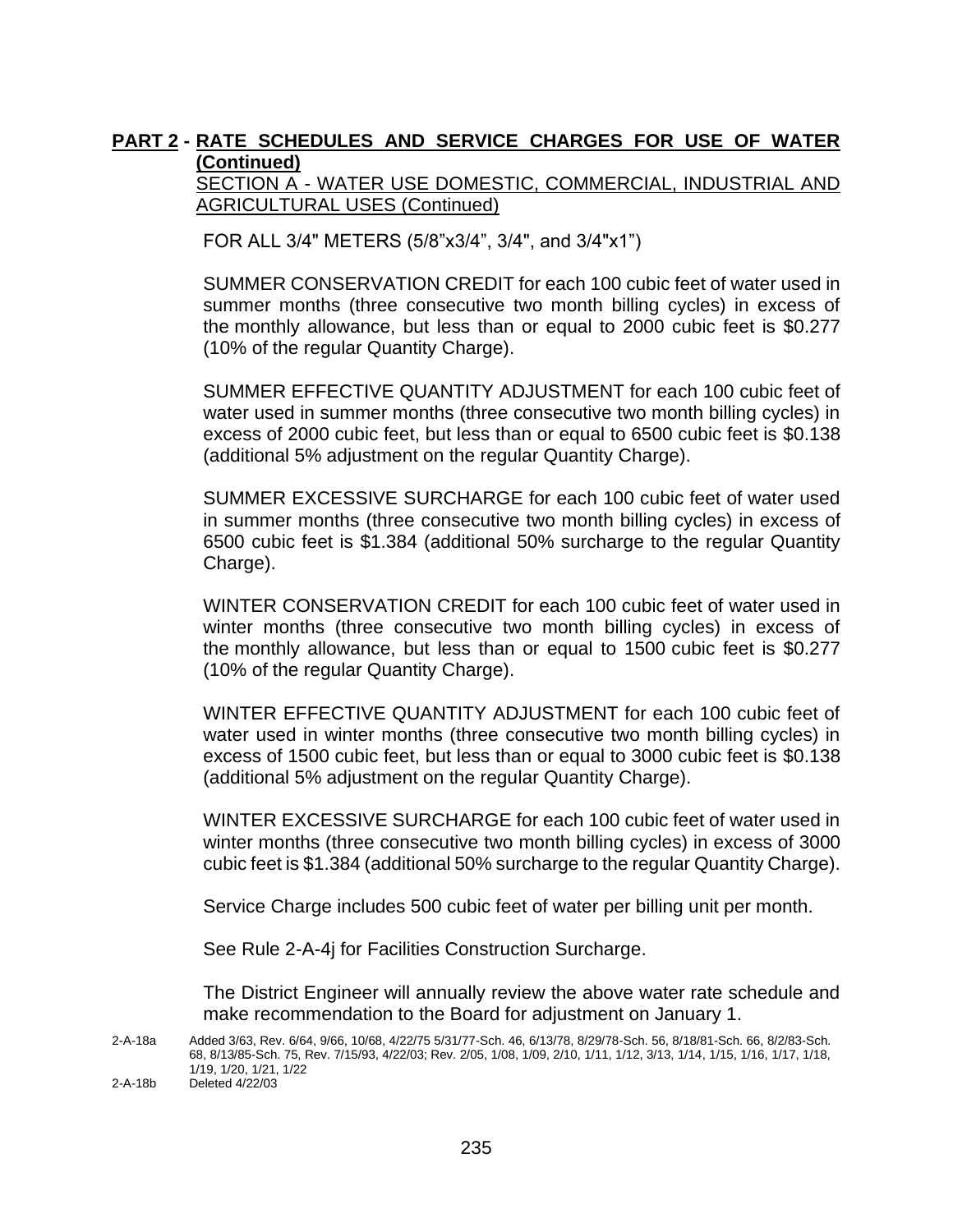SECTION A - WATER USE DOMESTIC, COMMERCIAL, INDUSTRIAL AND AGRICULTURAL USES (Continued)

# 2-A-18a WATER SOLD TO CUSTOMERS WITHIN THE 2911 SERVICE ZONES:

In the area of the District known as Ritter Ranch, which is defined in Agreement No. 66407 as amended between the District and Ritter Park Associates, the quantity charge shall apply to the amount of water used in excess of the monthly/minimum up to the maximum allowed per Agreement No. 66407 as amended when the District imposes the water use restrictions required by Part 5 of these Rules.

 WATER SOLD TO CUSTOMERS OUTSIDE DISTRICT, see Rule 2-A-25a: RATE SCHEDULE 3408

2-A-18c WATER SOLD TO CUSTOMERS WITHIN THE 2970 AND 3240 SERVICE ZONES EXCLUDING ANAVERDE: RATE SCHEDULE 3404

|                     |                |                          | Monthly         |
|---------------------|----------------|--------------------------|-----------------|
| Meter               | <b>Billing</b> | <b>Monthly Allowance</b> | Service         |
| <b>Size</b>         | <b>Units</b>   | 100 CF                   | Charge          |
| 3/4"                | 1              | 5                        | \$<br>31.659    |
| $3/4$ " $\times$ 1" | 1              | 5                        | \$<br>31.659    |
| 1"                  | 2              | 10                       | \$<br>63.318    |
| 11/2"               | 3              | 15                       | \$<br>94.977    |
| 2"                  | 5              | 25                       | \$<br>158.295   |
| 21/2"               | 7              | 35                       | \$<br>221.613   |
| 3"                  | 11             | 55                       | \$<br>348.249   |
| 4"                  | 17             | 85                       | \$<br>538.203   |
| 6"                  | 33             | 165                      | \$<br>1,044.747 |
| 8"                  | 53             | 265                      | \$<br>1,677.927 |
| 10"                 | 77             | 385                      | \$<br>2,437.743 |
| 12"                 | 100            | 500                      | \$<br>3,165.900 |

SERVICE CHARGE per month for meter sizes other than shown above, the charge per billing unit is \$31.659.

QUANTITY CHARGE for each 100 cubic feet of water used in a month in excess of the monthly allowance is \$2.767.

2-A-18b Deleted 4/22/03

2-A-18c Added 4/22/03; Rev. 2/05, 1/08, 1/09, 2/10, 1/11, 1/12, 3/13, 1/14, 1/15, 1/16, 1/17, 1/18, 1/19, 1/20, 1/21, 1/22

<sup>2-</sup>A-18a Added 3/63, Rev. 6/64, 9/66, 10/68, 4/22/75 5/31/77-Sch. 46, 6/13/78, 8/29/78-Sch. 56, 8/18/81-Sch. 66, 8/2/83-Sch. 68, 8/13/85-Sch. 75, Rev. 7/15/93, 4/22/03; Rev. 2/05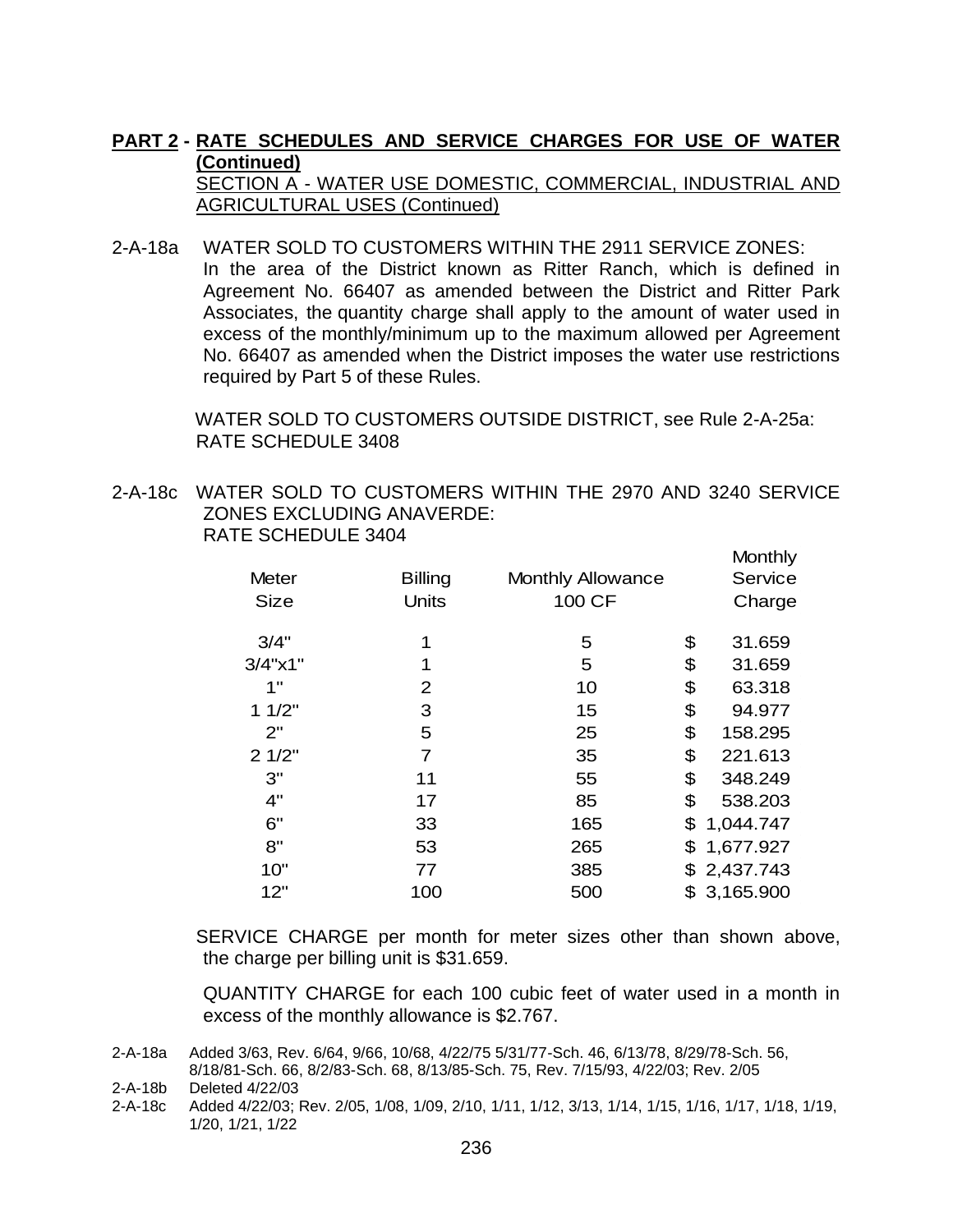SECTION A - WATER USE DOMESTIC, COMMERCIAL, INDUSTRIAL AND AGRICULTURAL USES (Continued)

FOR ALL 3/4" METERS (5/8"x3/4", 3/4", and 3/4"x1")

SUMMER CONSERVATION CREDIT for each 100 cubic feet of water used in summer months (three consecutive two month billing cycles) in excess of the monthly allowance, but less than or equal to 2000 cubic feet is \$0.277 (10% of the regular Quantity Charge).

SUMMER EFFECTIVE QUANTITY ADJUSTMENT for each 100 cubic feet of water used in summer months (three consecutive two month billing cycles) in excess of 2000 cubic feet, but less than or equal to 6500 cubic feet is \$0.138 (additional 5% adjustment on the regular Quantity Charge).

SUMMER EXCESSIVE SURCHARGE for each 100 cubic feet of water used in summer months (three consecutive two month billing cycles) in excess of 6500 cubic feet is \$1.384 (additional 50% surcharge to the regular Quantity Charge).

WINTER CONSERVATION CREDIT for each 100 cubic feet of water used in winter months (three consecutive two month billing cycles) in excess of the monthly allowance, but less than or equal to 1500 cubic feet is \$0.277 (10% of the regular Quantity Charge).

WINTER EFFECTIVE QUANTITY ADJUSTMENT for each 100 cubic feet of water used in winter months (three consecutive two month billing cycles) in excess of 1500 cubic feet, but less than or equal to 3000 cubic feet is \$0.138 (additional 5% adjustment on the regular Quantity Charge).

WINTER EXCESSIVE SURCHARGE for each 100 cubic feet of water used in winter months (three consecutive two month billing cycles) in excess of 3000 cubic feet is \$1.384 (additional 50% surcharge to the regular Quantity Charge).

Service Charge includes 500 cubic feet of water per billing unit per month.

See Rule 2-A-4j for Facilities Construction Surcharge.

The District Engineer will annually review the above water rate schedule and make recommendation to the Board for adjustment on January 1.

<sup>2-</sup>A-18c Added 4/22/03; Rev. 2/05, Rev. 1/08, 1/09, 2/10, 1/11, 1/12, 3/13, 1/14, 1/15, 1/16, 1/17, 1/18, 1/19, 1/20, 1/21, 1/22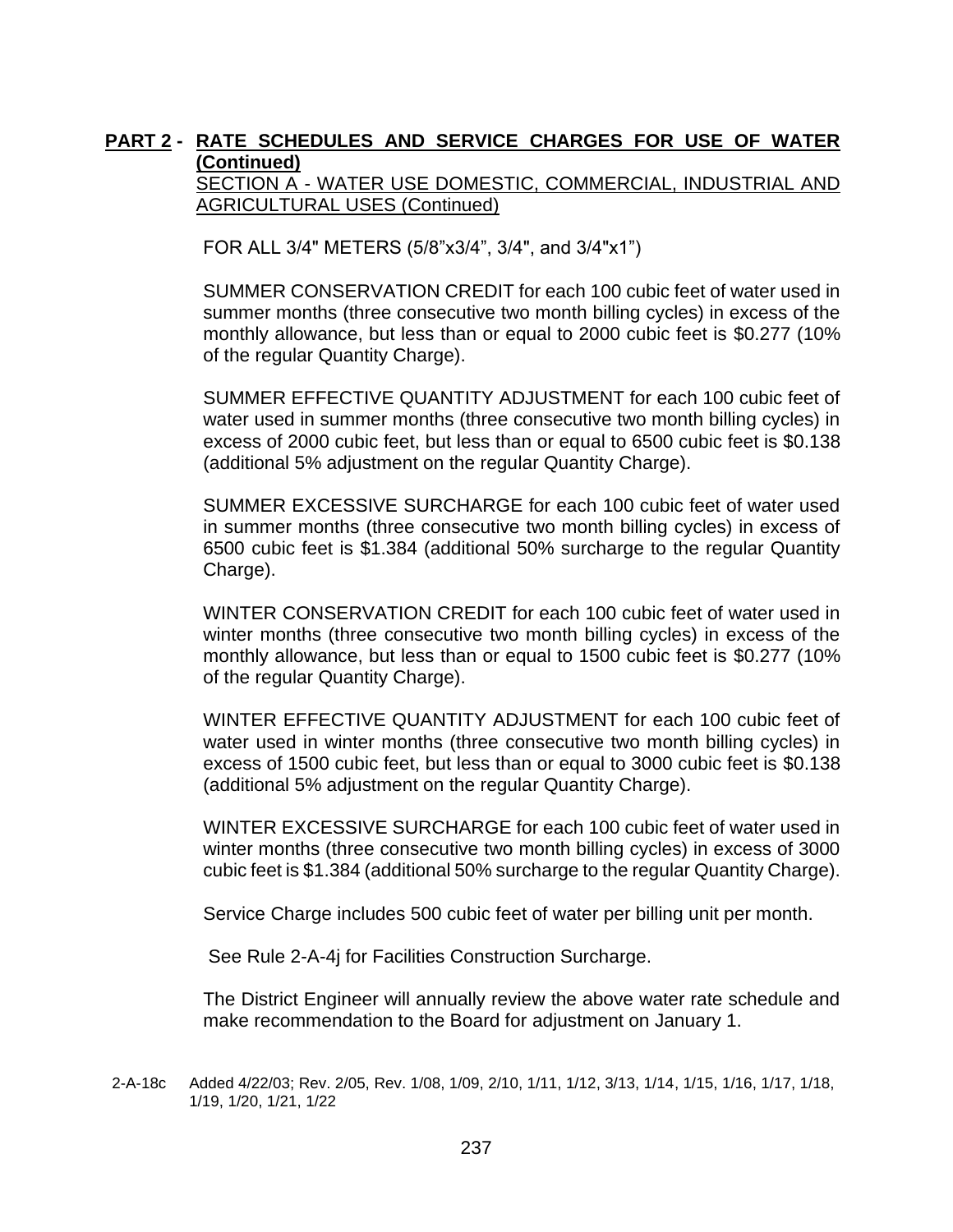- 2-A-18c WATER SOLD TO CUSTOMERS OUTSIDE DISTRICT, see Rule 2-A-25a: RATE SCHEDULE 3408
- 2-A-18d WATER SOLD TO CUSTOMERS WITHIN THE 3240 SERVICE ZONE, ANAVERDE:

|                     |                |                          | Monthly         |
|---------------------|----------------|--------------------------|-----------------|
| <b>Meter</b>        | <b>Billing</b> | <b>Monthly Allowance</b> | Service         |
| <b>Size</b>         | <b>Units</b>   | 100 CF                   | Charge          |
| 3/4"                | 1              | 5                        | \$<br>31.659    |
| $3/4$ " $\times$ 1" | 1              | 5                        | \$<br>31.659    |
| 1"                  | 2              | 10                       | \$<br>63.318    |
| 11/2"               | 3              | 15                       | \$<br>94.977    |
| 2"                  | 5              | 25                       | \$<br>158.295   |
| 21/2"               | 7              | 35                       | \$<br>221.613   |
| 3"                  | 11             | 55                       | \$<br>348.249   |
| 4"                  | 17             | 85                       | \$<br>538.203   |
| 6"                  | 33             | 165                      | \$<br>1,044.747 |
| 8"                  | 53             | 265                      | \$<br>1,677.927 |
| 10"                 | 77             | 385                      | \$<br>2,437.743 |
| 12"                 | 100            | 500                      | \$<br>3,165.900 |

RATE SCHEDULE 3406

SERVICE CHARGE per month for meter sizes other than shown above, the charge per billing unit is \$31.659.

QUANTITY CHARGE for each 100 cubic feet of water used in a month in excess of the monthly allowance is \$3.055.

FOR ALL 3/4" METERS (5/8"x3/4", 3/4", and 3/4"x1")

SUMMER CONSERVATION CREDIT for each 100 cubic feet of water used in summer months (three consecutive two month billing cycles) in excess of the monthly allowance, but less than or equal to 2000 cubic feet is \$0.306 (10% of the regular Quantity Charge).

2-A-18d Added 05/21/07, Rev. 1/08, 1/09, 2/10, 1/11, 1/12, 3/13, 1/14, 1/15, 1/16, 1/17, 1/18, 1/19, 1/20, 1/21, 1/22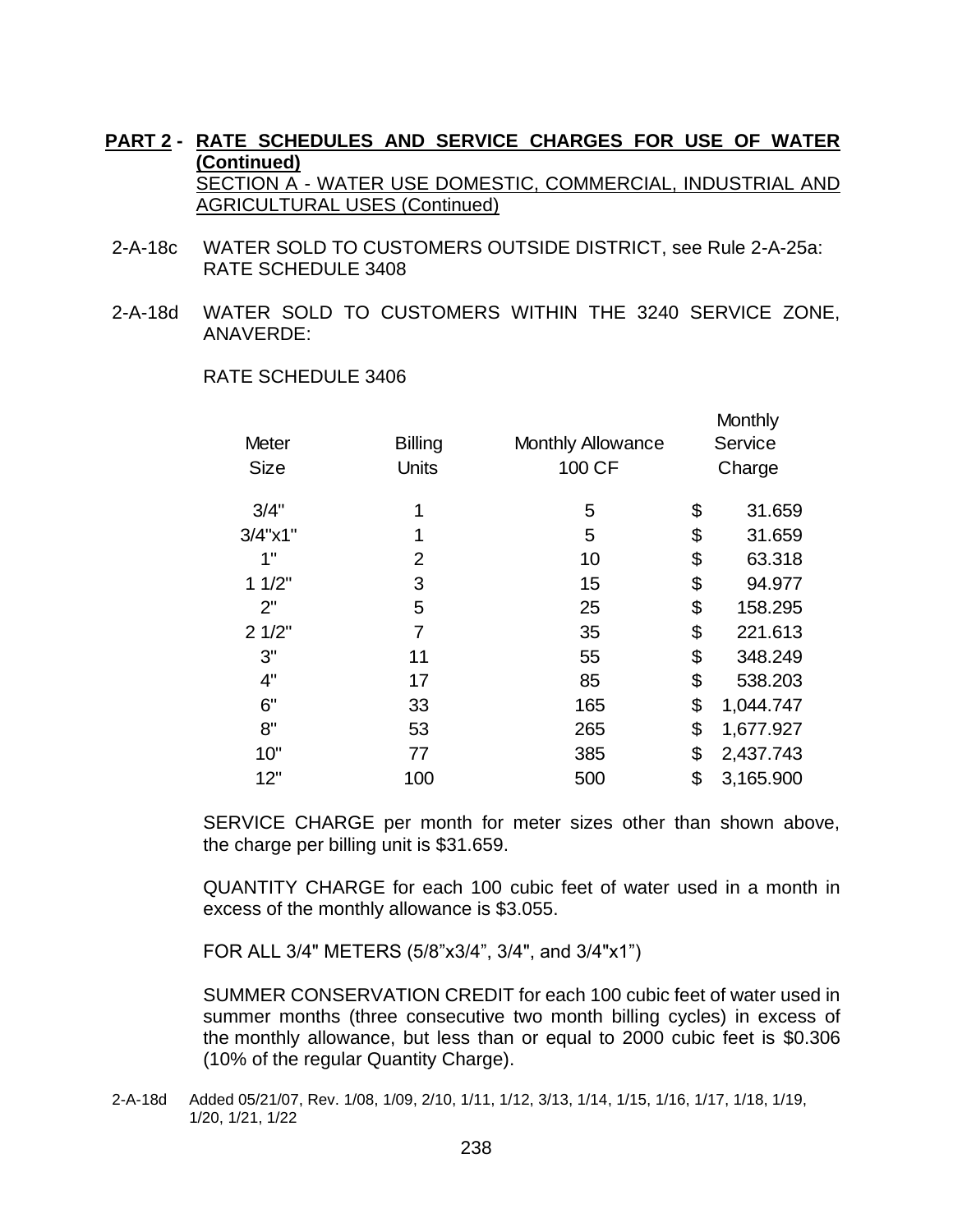SECTION A - WATER USE DOMESTIC, COMMERCIAL, INDUSTRIAL AND AGRICULTURAL USES (Continued)

SUMMER EFFECTIVE QUANTITY ADJUSTMENT for each 100 cubic feet of water used in summer months (three consecutive two month billing cycles) in excess of 2000 cubic feet, but less than or equal to 6500 cubic feet is \$0.153 (additional 5% adjustment on the regular Quantity Charge).

SUMMER EXCESSIVE SURCHARGE for each 100 cubic feet of water used in summer months (three consecutive two month billing cycles) in excess of 6500 cubic feet is \$1.528 (additional 50% surcharge to the regular Quantity Charge).

WINTER CONSERVATION CREDIT for each 100 cubic feet of water used in winter months (three consecutive two month billing cycles) in excess of the monthly allowance, but less than or equal to 1500 cubic feet is \$0.306 (10% of the regular Quantity Charge).

WINTER EFFECTIVE QUANTITY ADJUSTMENT for each 100 cubic feet of water used in winter months (three consecutive two month billing cycles) in excess of 1500 cubic feet, but less than or equal to 3000 cubic feet is \$0.153 (additional 5% adjustment on the regular Quantity Charge).

WINTER EXCESSIVE SURCHARGE for each 100 cubic feet of water used in winter months (three consecutive two month billing cycles) in excess of 3000 cubic feet is \$1.528 (additional 50% surcharge to the regular Quantity Charge).

Service Charge includes 500 cubic feet of water per billing unit per month.

See RULE 2-A-4j for Facilities Construction Surcharge.

The District Engineer will annually review the above water rate schedule and make recommendation to the Board for adjustment on January 1.

WATER SOLD TO CUSTOMERS OUTSIDE DISTRICT, see Rule 2-A-25a: RATE SCHEDULE 3409

2-A-18d Added 05/21/07, Rev. 1/08, 1/09, 2/10, 1/11, 1/12. 3/13, 1/14, 1/15, 1/16, 1/17, 1/18, 1/19, 1/20, 1/21, 1/22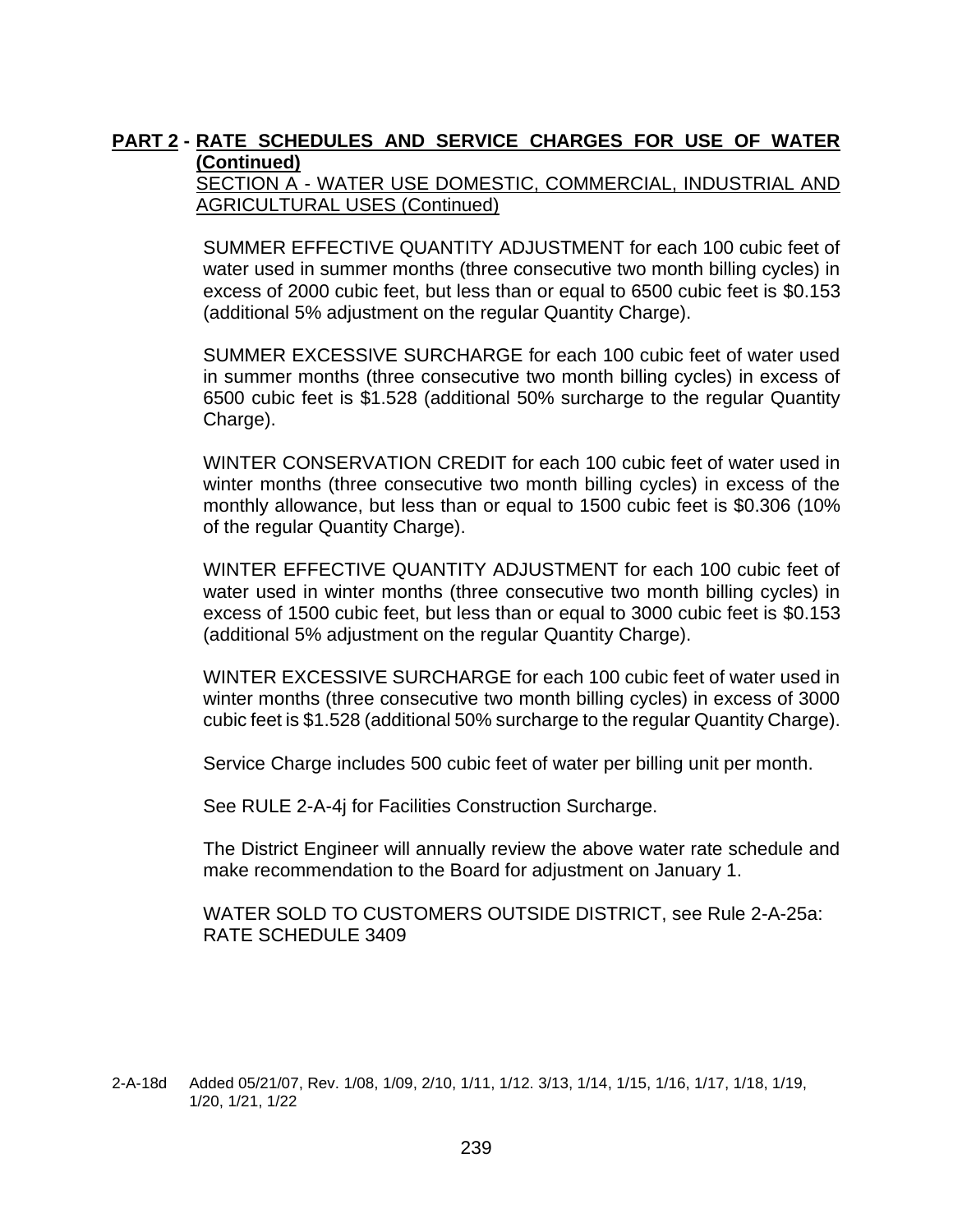2-A-18e WATER SOLD TO CUSTOMERS WITHIN THE 3430 SERVICE ZONE, ANAVERDE:

|                     |                |                          | <b>IVIUI IU IIV</b> |
|---------------------|----------------|--------------------------|---------------------|
| <b>Meter</b>        | <b>Billing</b> | <b>Monthly Allowance</b> | Service             |
| <b>Size</b>         | Units          | 100 CF                   | Charge              |
| 3/4"                | 1              | 5                        | \$<br>31.659        |
| $3/4$ " $\times$ 1" | 1              | 5                        | \$<br>31.659        |
| 1"                  | 2              | 10                       | \$<br>63.318        |
| 11/2"               | 3              | 15                       | \$<br>94.977        |
| 2"                  | 5              | 25                       | \$<br>158.295       |
| 21/2"               | 7              | 35                       | \$<br>221.613       |
| 3"                  | 11             | 55                       | \$<br>348.249       |
| 4"                  | 17             | 85                       | \$<br>538.203       |
| 6"                  | 33             | 165                      | \$<br>1,044.747     |
| 8"                  | 53             | 265                      | \$<br>1,677.927     |
| 10"                 | 77             | 385                      | \$<br>2,437.743     |
| 12"                 | 100            | 500                      | \$<br>3,165.900     |
|                     |                |                          |                     |

Monthly

#### RATE SCHEDULE 3407

SERVICE CHARGE per month for meter sizes other than shown above, the charge per billing unit is \$31.659.

QUANTITY CHARGE for each 100 cubic feet of water used in a month in excess of the monthly allowance is \$3.208.

FOR ALL 3/4" METERS (5/8"x3/4", 3/4", and 3/4"x1")

SUMMER CONSERVATION CREDIT for each 100 cubic feet of water used in summer months (three consecutive two month billing cycles) in excess of the monthly allowance, but less than or equal to 2000 cubic feet is \$0.321 (10% of the regular Quantity Charge).

SUMMER EFFECTIVE QUANTITY ADJUSTMENT for each 100 cubic feet of water used in summer months (three consecutive two month billing cycles) in excess of 2000 cubic feet, but less than or equal to 6500 cubic feet is \$0.160 (additional 5% adjustment on the regular Quantity Charge).

<sup>2-</sup>A-18e Added 5/21/07, Rev. 1/08, 1/09, 2/10, 1/11, 1/12, 3/13, 1/14, 1/15, 1/16, 1/17, 1/18, 1/19, 1/20, 1/21, 1/22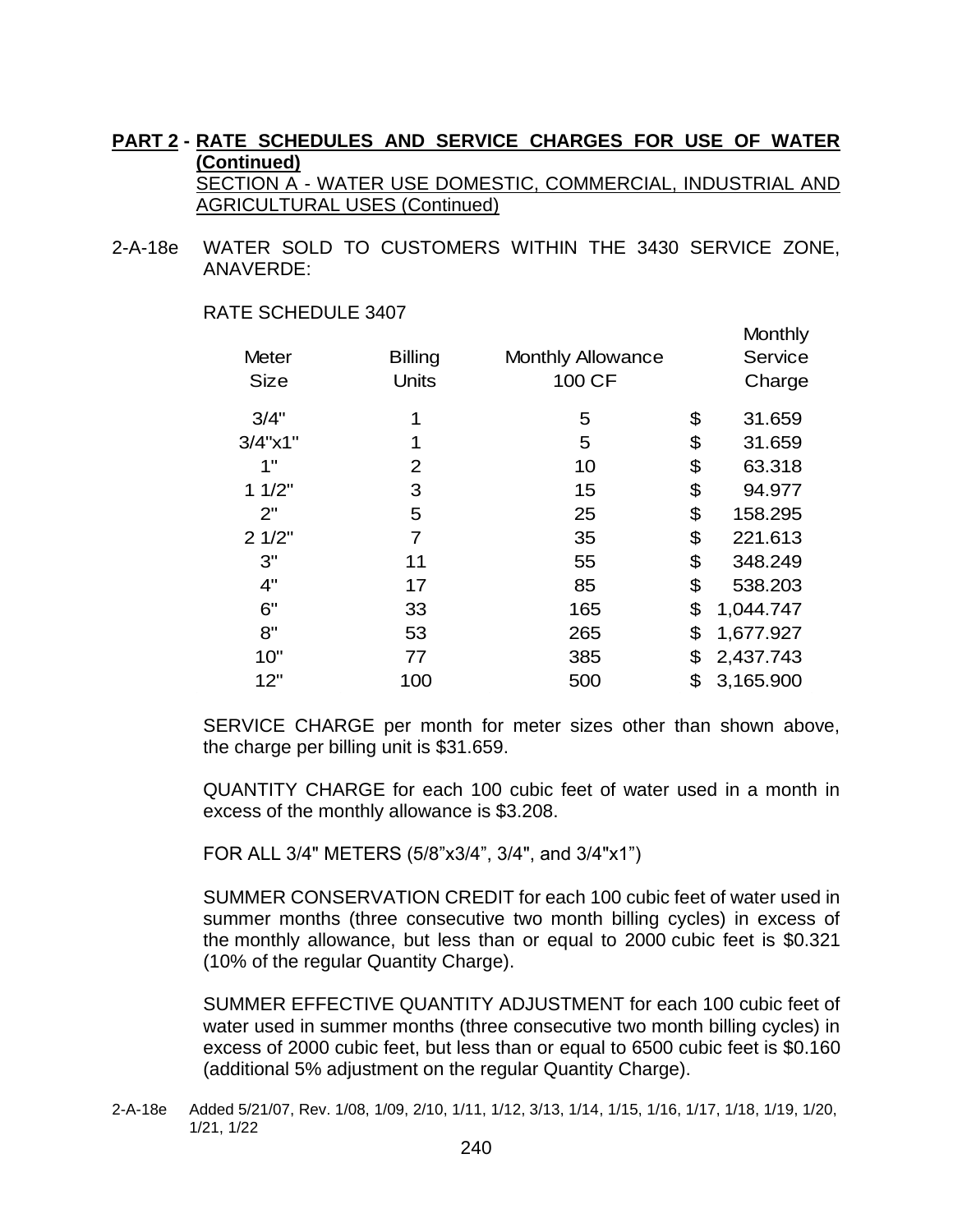SECTION A - WATER USE DOMESTIC, COMMERCIAL, INDUSTRIAL AND AGRICULTURAL USES (Continued)

SUMMER EXCESSIVE SURCHARGE for each 100 cubic feet of water used in summer months (three consecutive two month billing cycles) in excess of 6500 cubic feet is \$1.604 (additional 50% surcharge to the regular Quantity Charge).

WINTER CONSERVATION CREDIT for each 100 cubic feet of water used in winter months (three consecutive two month billing cycles) in excess of the monthly allowance, but less than or equal to 1500 cubic feet is \$0.321 (10% of the regular Quantity Charge).

WINTER EFFECTIVE QUANTITY ADJUSTMENT for each 100 cubic feet of water used in winter months (three consecutive two month billing cycles) in excess of 1500 cubic feet, but less than or equal to 3000 cubic feet is \$0.160 (additional 5% adjustment on the regular Quantity Charge).

WINTER EXCESSIVE SURCHARGE for each 100 cubic feet of water used in winter months (three consecutive two month billing cycles) in excess of 3000 cubic feet is \$1.604 (additional 50% surcharge to the regular Quantity Charge).

Service Charge includes 500 cubic feet of water per billing unit per month.

See RULE 2-A-4j for Facilities Construction Surcharge.

The District Engineer will annually review the above water rate schedule and make recommendation to the Board for adjustment on January 1.

WATER SOLD TO CUSTOMERS OUTSIDE DISTRICT, see Rule 2-A-25a: RATE SCHEDULE 3410

<sup>2-</sup>A-18e Added 05/21/07, Rev. 1/08, 1/09, 2/10, 1/11, 1/12, 3/13, 1/14, 1/15, 1/16, 1/17, 1/18, 1/19, 1/20, 1/21, 1/22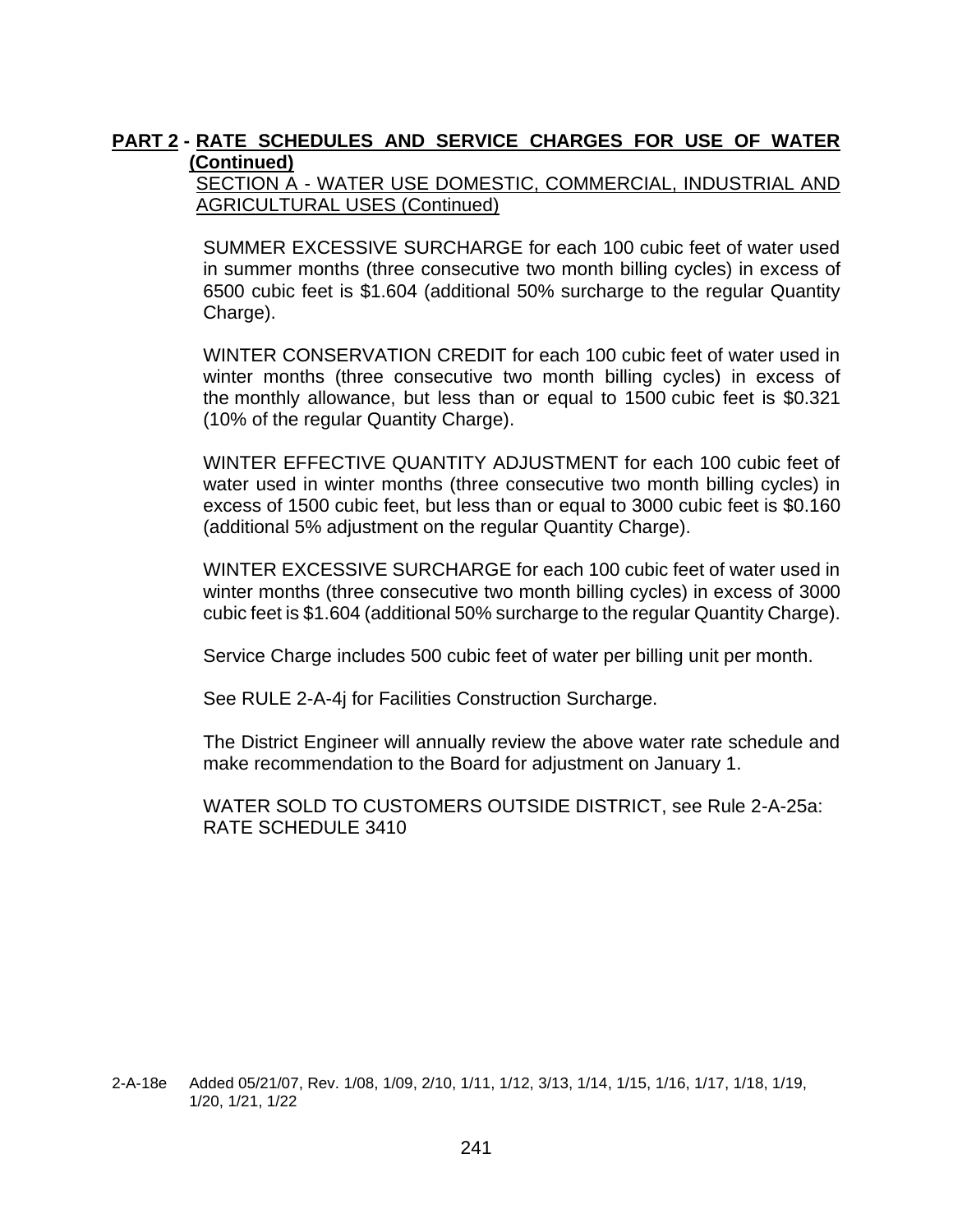- 2-A-19 WATERWORKS DISTRICT NO. 40, ANTELOPE VALLEY, REGION 35, NORTHEAST LOS ANGELES COUNTY
- 2-A-19a KEY-OPERATED WATER DISPENSER SERVICE: Advance charge for key, pursuant to Rule 1-H-34, for any six-month interval beginning March 1 or September 1.

For District Customer………………………………………….....…………\$91.41

Advance Charge for replacement of misplaced or lost key………….…. \$9.53

2-A-19 Added 3/66, Rev. 4/22/03

2-A-19a Added 3/66, Rev. 8/69, 4/22/75, 2/1/77-Sch. 41R, 6/13/78, 8/29/78-Sch. 54, 8/18/81-Sch. 66, 8/2/83-Sch. 68, 8/13/85-Sch. 75, Rev. 7/15/93, 1/08, 1/09, 2/10, 1/11, 1/12, 3/13, 1/14, 1/15, 3/15, 1/16, 1/17, 1/18, 3/19, 2/20, 1/21, 6/21, 1/22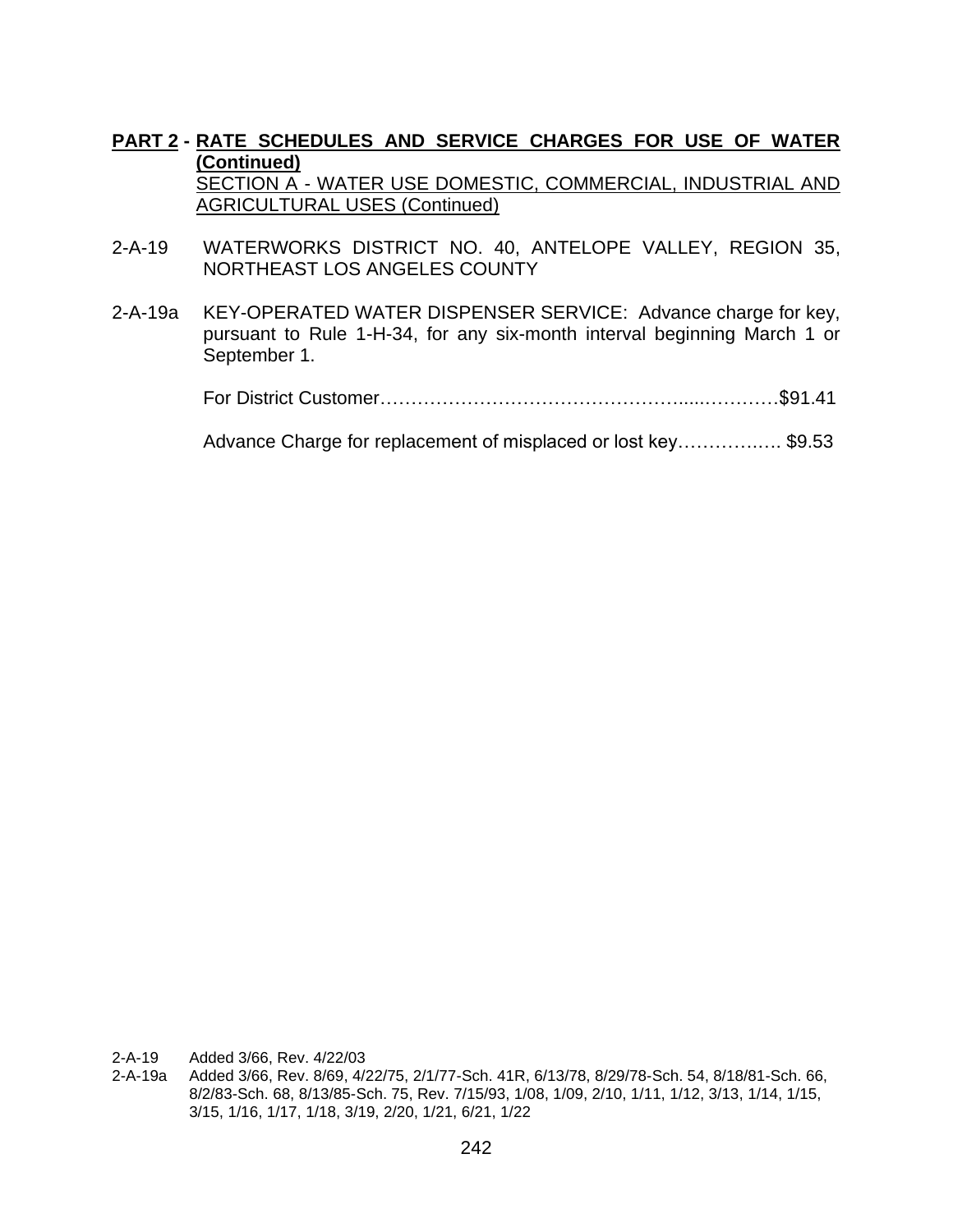#### 2-A-19b WATER SOLD TO CUSTOMERS WITHIN REGION 35:

#### RATE SCHEDULE 3505

|                |                |                          | Monthly<br>Service |
|----------------|----------------|--------------------------|--------------------|
| <b>Units</b>   | 100 CF         |                          | Charge             |
| 1              | 5              | \$                       | 34.236             |
| 1              | 5              | \$                       | 34.236             |
| 2              | 10             | \$                       | 68.472             |
| 3              | 15             | \$                       | 102.708            |
| 5              | 25             | \$                       | 171.180            |
| $\overline{7}$ | 35             | \$                       | 239.652            |
| 11             | 55             | \$                       | 376.596            |
| 17             | 85             | \$                       | 582.012            |
| 33             | 165            | \$                       | 1,129.788          |
| 53             | 265            | \$                       | 1,814.508          |
| 77             | 385            | \$                       | 2,636.172          |
| 100            | 500            | \$                       | 3,423.600          |
|                | <b>Billing</b> | <b>Monthly Allowance</b> |                    |

SERVICE CHARGE per month for meter sizes other than shown above, the charge per billing unit is \$34.236.

QUANTITY CHARGE for each 100 cubic feet of water used in a month in excess of the monthly allowance is \$2.032.

2-A-19b Added 4/66, Rev. 8/69, 4/22/75, 2/1/77-Sch. 41R 6/13/78, 8/29/78-Sch. 54, 8/18/81-Sch. 66, 8/2/83-Sch. 68, 8/13/85-Sch. 75, Rev. 7/15/93, 4/22/03; Rev. 2/05, 1/08, 2/10, 4/10, 1/11, 1/12, 3/13, 1/14, 1/15, 1/16, 1/17, 1/18, 1/19, 1/20, 1/21, 1/22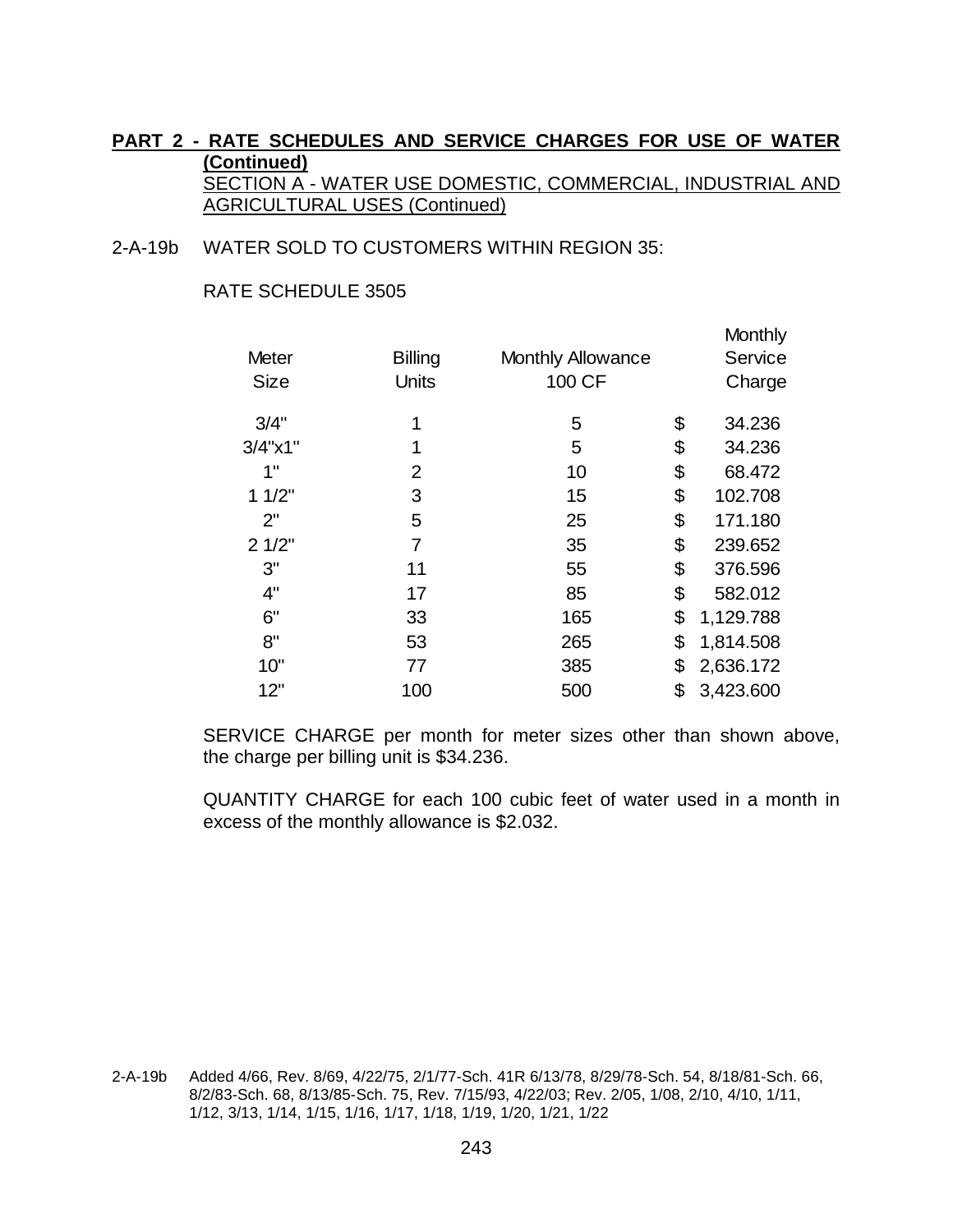SECTION A - WATER USE DOMESTIC, COMMERCIAL, INDUSTRIAL AND AGRICULTURAL USES (Continued)

FOR ALL 3/4" METERS (5/8"x3/4", 3/4", and 3/4"x1")

SUMMER CONSERVATION CREDIT for each 100 cubic feet of water used in summer months (three consecutive two month billing cycles) in excess of the monthly allowance, but less than or equal to 2000 cubic feet is \$0.203 (10% of the regular Quantity Charge).

SUMMER EFFECTIVE QUANTITY ADJUSTMENT for each 100 cubic feet of water used in summer months (three consecutive two month billing cycles) in excess of 2000 cubic feet, but less than or equal to 9500 cubic feet is \$0.102 (additional 5% adjustment on the regular Quantity Charge).

SUMMER EXCESSIVE SURCHARGE for each 100 cubic feet of water used in summer months (three consecutive two month billing cycles) in excess of 9500 cubic feet is \$1.016 (additional 50% surcharge to the regular Quantity Charge).

WINTER CONSERVATION CREDIT for each 100 cubic feet of water used in winter months (three consecutive two month billing cycles) in excess of the monthly allowance, but less than or equal to 1500 cubic feet is \$0.203 (10% of the regular Quantity Charge).

WINTER EFFECTIVE QUANTITY ADJUSTMENT for each 100 cubic feet of water used in winter months (three consecutive two month billing cycles) in excess of 1500 cubic feet, but less than or equal to 4000 cubic feet is \$0.102 (additional 5% adjustment on the regular Quantity Charge).

WINTER EXCESSIVE SURCHARGE for each 100 cubic feet of water used in winter months (three consecutive two month billing cycles) in excess of 4000 cubic feet is \$1.016 (additional 50% surcharge to the regular Quantity Charge).

Service Charge includes 500 cubic feet of water per billing unit per month.

See Rule 2-A-4j for Facilities Construction Surcharge.

The District Engineer will annually review the above water rate schedule and make recommendation to the Board for adjustment on January 1.

2-A-19b Added 4/66, Rev. 8/69, 4/22/75, 2/1/77-Sch. 41R 6/13/78, 8/29/78-Sch. 54, 8/18/81-Sch. 66, 8/2/83-Sch. 68, 8/13/85-Sch. 75, Rev. 7/15/93, 4/22/03; Rev. 2/05, 1/08, 2/10, 4/10, 1/11, 1/12, 3/13, 1/14, 1/15, 1/16, 1/17, 1/18, 1/19, 1/20, 1/21, 1/22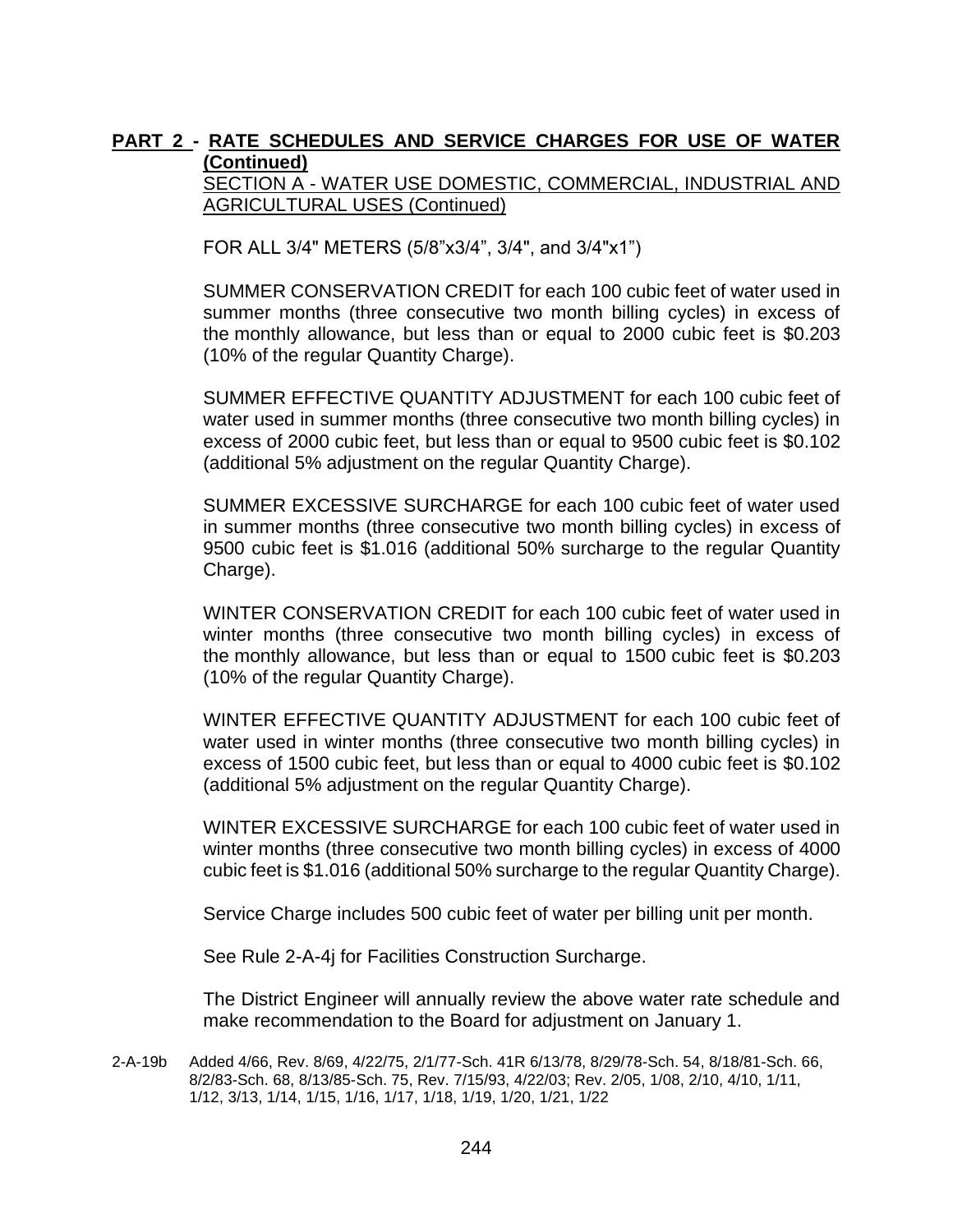- 2-A-20 WATERWORKS DISTRICT NO. 36, VAL VERDE
- 2-A-20a WATER SOLD TO CUSTOMERS WITHIN DISTRICT:

| <b>Meter</b><br><b>Size</b> | <b>Billing</b><br>Units | <b>Monthly Allowance</b><br>100 CF | Monthly<br>Service<br>Charge |
|-----------------------------|-------------------------|------------------------------------|------------------------------|
| 5/8"x3/4"                   | 1                       | 5                                  | \$<br>21.551                 |
| 3/4"                        | 1                       | 5                                  | \$<br>21.551                 |
| $3/4$ " $\times$ 1"         | 1                       | 5                                  | \$<br>21.551                 |
| 1"                          | 2                       | 10                                 | \$<br>43.102                 |
| 11/2"                       | 3                       | 15                                 | \$<br>64.653                 |
| 2"                          | 5                       | 25                                 | \$<br>107.755                |
| 21/2"                       | 7                       | 35                                 | \$<br>150.857                |
| 3"                          | 11                      | 55                                 | \$<br>237.061                |
| 4"                          | 17                      | 85                                 | \$<br>366.367                |
| 6"                          | 33                      | 165                                | \$<br>711.183                |
| 8"                          | 53                      | 265                                | \$<br>1,142.203              |
| 10"                         | 77                      | 385                                | \$<br>1,659.427              |
| 12"                         | 100                     | 500                                | \$<br>2,155.100              |

#### RATE SCHEDULE 3605

SERVICE CHARGE per month for meter sizes other than shown above, the charge per billing unit is \$21.551.

QUANTITY CHARGE for each 100 cubic feet of water used in a month in excess of the monthly allowance is \$2.836.

Service Charge includes 500 cubic feet of water per billing unit per month.

2-A-20 Added 8/64, Rev. 4/65, 8/69, 4/22/75

2-A-20a Added 4/22/75, Rev. 2/1/77-Sch. 41R, 6/13/78, 8/29/78-Sch. 54, 8/19/81-Sch. 66, 8/23/83- Sch. 69, 8/13/85-Sch. 76, Rev. 5/20/93, 7/03, 1/09, 2/10, 1/11, 1/12, 1/13, 1/14, 1/15, 1/16, 1/17, 1/21, 1/22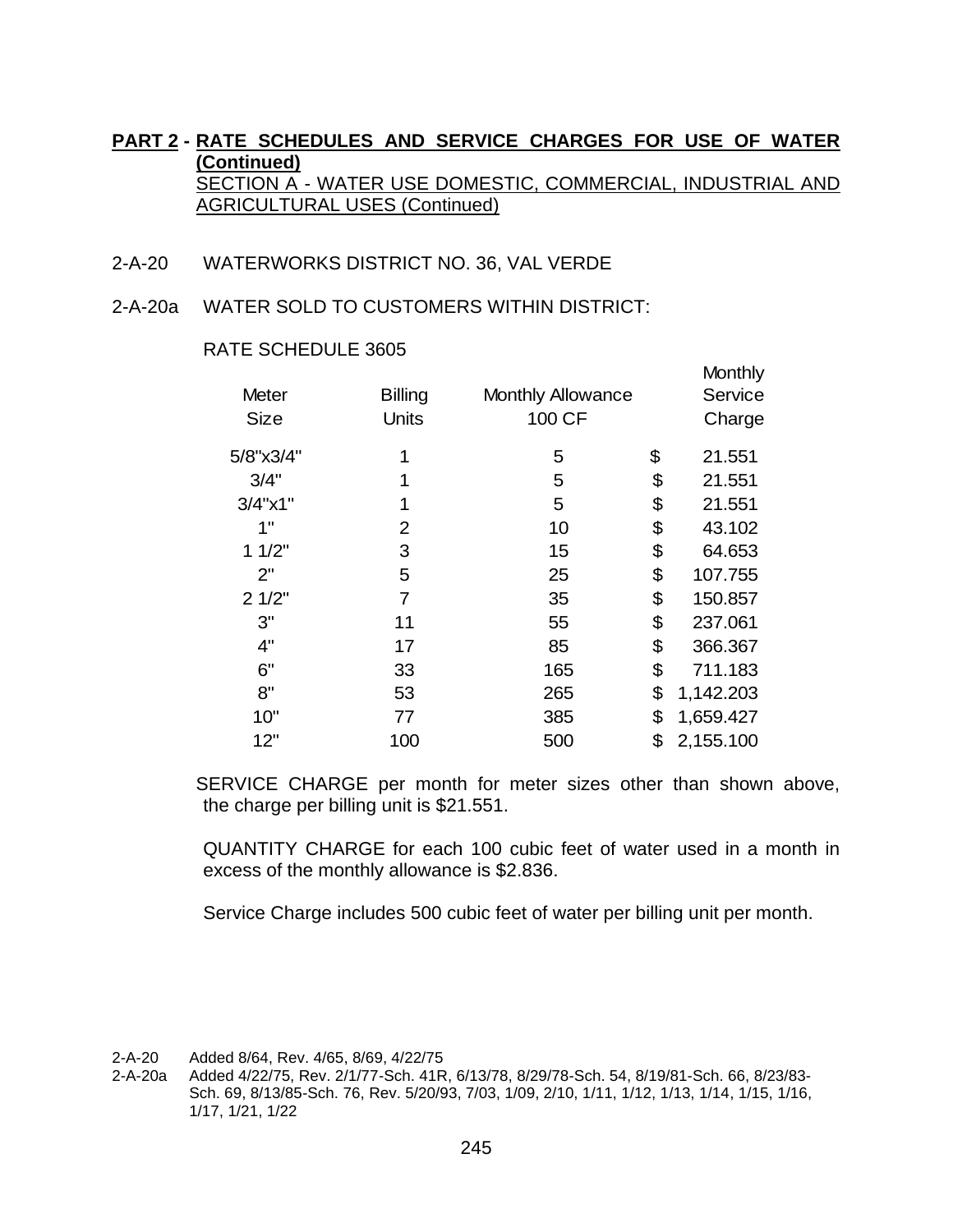2-A-20b WATER SOLD TO CUSTOMERS OUTSIDE DISTRICT, see Rule 2-A-25a: RATE SCHEDULE 3606

See RULE 2-A-20c for FACILITIES CONSTRUCTION SURCHARGE.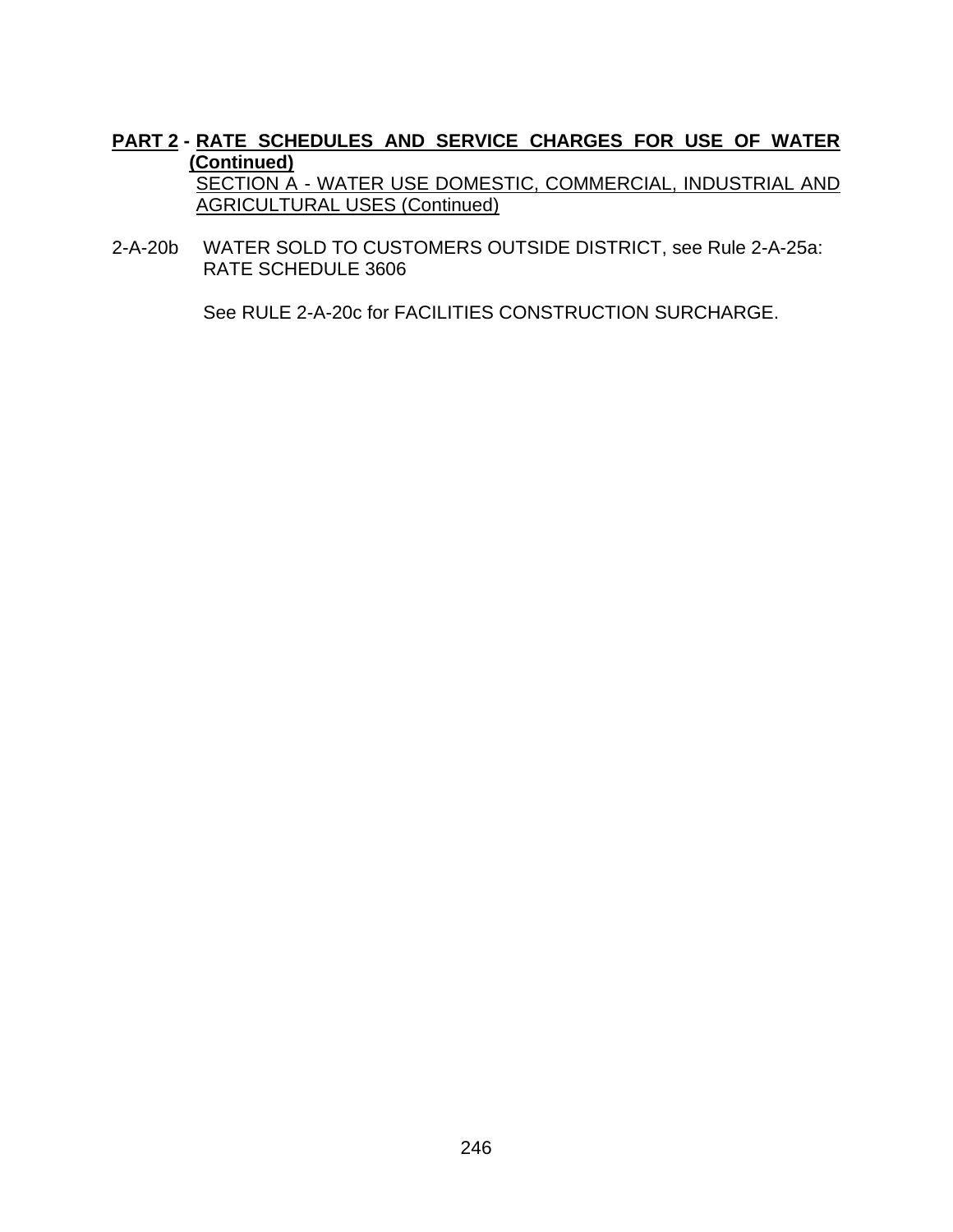- 2-A-20c SURCHARGE FOR FACILITIES CONSTRUCTION: A rate of \$0.268 per 100 cubic feet for all water sold, including service charge allowance.
- 2-A-21 WATERWORKS DISTRICT NO. 37, ACTON
- 2-A-21a WATER SOLD TO CUSTOMERS WITHIN DISTRICT:

| Meter<br>Size | <b>Billing</b><br>Units | <b>Monthly Allowance</b><br>100 CF | Monthly<br>Service<br>Charge |
|---------------|-------------------------|------------------------------------|------------------------------|
| 3/4"          | 1                       | 5                                  | \$<br>23.679                 |
| 3/4"x1"       | 1                       | 5                                  | \$<br>23.679                 |
| 1"            | 2                       | 10                                 | \$<br>47.358                 |
| 11/2"         | 3                       | 15                                 | \$<br>71.037                 |
| 2"            | 5                       | 25                                 | \$<br>118.395                |
| 21/2"         | 7                       | 35                                 | \$<br>165.753                |
| 3"            | 11                      | 55                                 | \$<br>260.469                |
| 4"            | 17                      | 85                                 | \$<br>402.543                |
| 6"            | 33                      | 165                                | \$<br>781.407                |
| 8"            | 53                      | 265                                | \$<br>1,254.987              |
| 10"           | 77                      | 385                                | \$<br>1,823.283              |
| 12"           | 100                     | 500                                | \$<br>2,367.900              |
|               |                         |                                    |                              |

#### RATE SCHEDULE 3703

SERVICE CHARGE per month for meter sizes other than shown above, the charge per billing unit is \$23.679.

QUANTITY CHARGE for each 100 cubic feet of water used in a month in excess of the monthly allowance is \$1.547.

Service Charge includes 500 cubic feet of water per billing unit per month.

- 2-A-21b SURCHARGE FOR FACILITIES CONSTRUCTION: A rate of \$0.175 per 100 cubic feet for all water sold, including service charge allowance
- 2-A-20c Added 5/20/93 Rev. 1/11, 1/12, 1/13, 1/14, 1/15, 1/16, 1/17
- 2-A-20d Added 7/03, Deleted 1/13
- 2-A-21 Added 12/70, Rev. 4/22/75
- 2-A-21a Added 4/22/75, Rev. 2/1/77-Sch. 41R, 6/13/78, 8/29/78-Sch. 54, 8/18/81-Sch. 66, 8/2/83-Sch. 68, 8/13/85-Sch. 75, Rev. 7/15/93, 2/10, 1/11, 1/12, 1/13, 1/14, 1/15, 1/16, 1/17, 1/18, 1/19, 1/20, 1/21, 1/22
- 2-A-21b Added 1/13, 1/17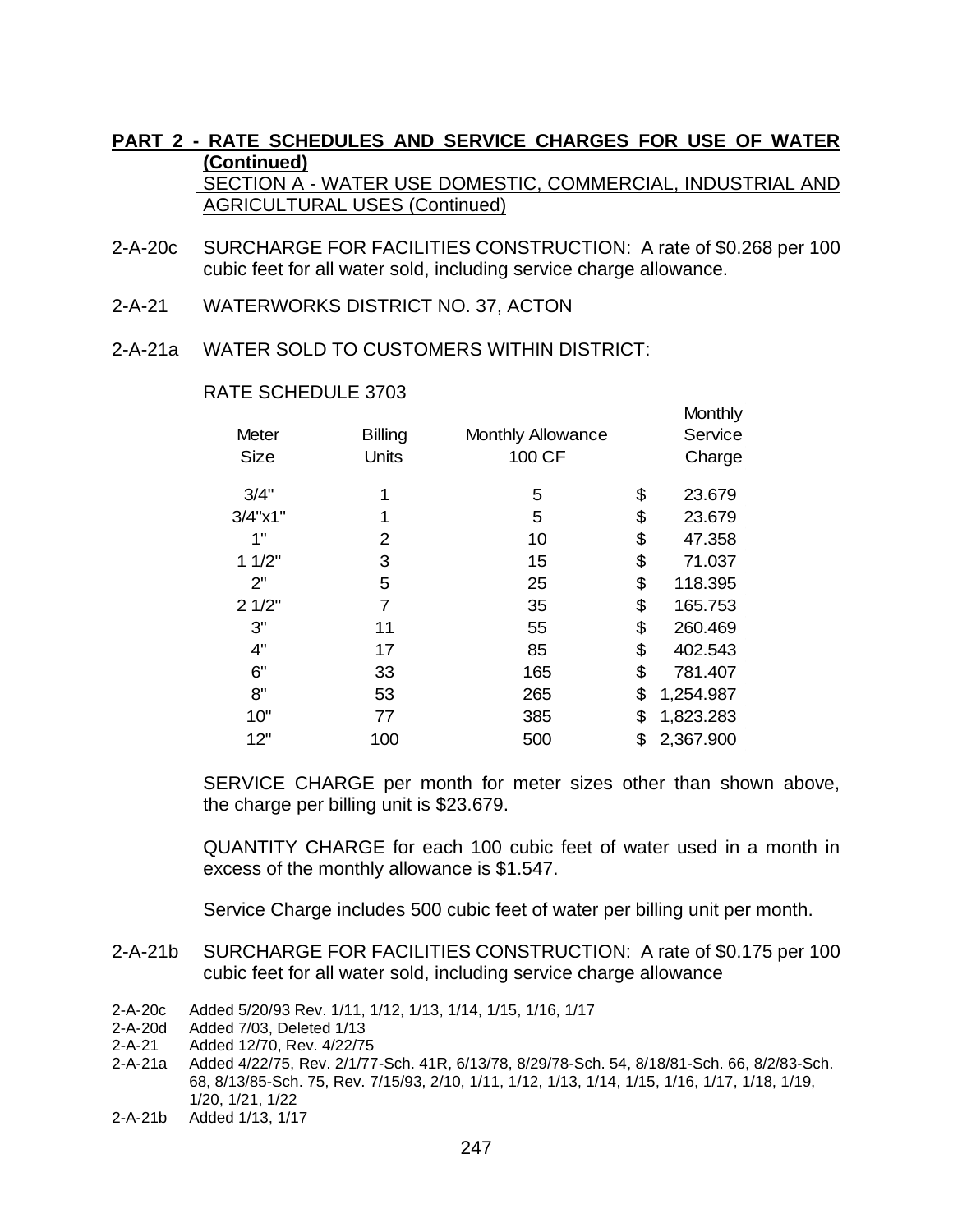SECTION A - WATER USE DOMESTIC, COMMERCIAL, INDUSTRIAL AND AGRICULTURAL USES (Continued)

WATER SOLD TO CUSTOMERS OUTSIDE DISTRICT, see Rule 2-A-25a: RATE SCHEDULE 3704

- 2-A-22 WATERWORKS DISTRICT NO. 40, ANTELOPE VALLEY, REGION 38, LAKE LOS ANGELES
- 2-A-22a WATER SOLD TO CUSTOMERS WITHIN REGION 38:

|  | RATE SCHEDULE 3807 |  |
|--|--------------------|--|
|--|--------------------|--|

|                     |                |                          | <b>Monthly</b>  |
|---------------------|----------------|--------------------------|-----------------|
| <b>Meter</b>        | <b>Billing</b> | <b>Monthly Allowance</b> | Service         |
| <b>Size</b>         | <b>Units</b>   | 100 CF                   | Charge          |
| 3/4"                | 1              | 5                        | \$<br>33.386    |
| $3/4$ " $\times$ 1" | 1              | 5                        | \$<br>33.386    |
| 1"                  | 2              | 10                       | \$<br>66.772    |
| 11/2"               | 3              | 15                       | \$<br>100.158   |
| 2"                  | 5              | 25                       | \$<br>166.930   |
| 21/2"               | $\overline{7}$ | 35                       | \$<br>233.702   |
| 3"                  | 11             | 55                       | \$<br>367.246   |
| 4"                  | 17             | 85                       | \$<br>567.562   |
| 6"                  | 33             | 165                      | \$<br>1,101.738 |
| 8"                  | 53             | 265                      | \$<br>1,769.458 |
| 10"                 | 77             | 385                      | \$<br>2,570.722 |
| 12"                 | 100            | 500                      | \$<br>3,338.600 |

SERVICE CHARGE per month for meter sizes other than shown above, the charge per billing unit is \$33.386.

QUANTITY CHARGE for each 100 cubic feet of water used in a month in excess of the monthly allowance is \$1.741.

<sup>2-</sup>A-22 Added 10/68, Rev. 8/69, 4/22/75; Rev. 4/22/03

<sup>2-</sup>A-22a Added 4/22/75, Rev. 5/31/77-Sch. 47, 6/13/78, 8/29/78-Sch. 54, 8/18/81-Sch. 66, 8/2/83-Sch. 68, 8/13/85-Sch. 75, Rev. 7/15/93, 4/22/03; Rev. 2/05, 1/08, 1/09, 2/10, 1/11, 1/12, 3/13, 1/14, 1/15, 1/16, 1/17, 1/18, 1/19, 1/20, 1/21, 1/22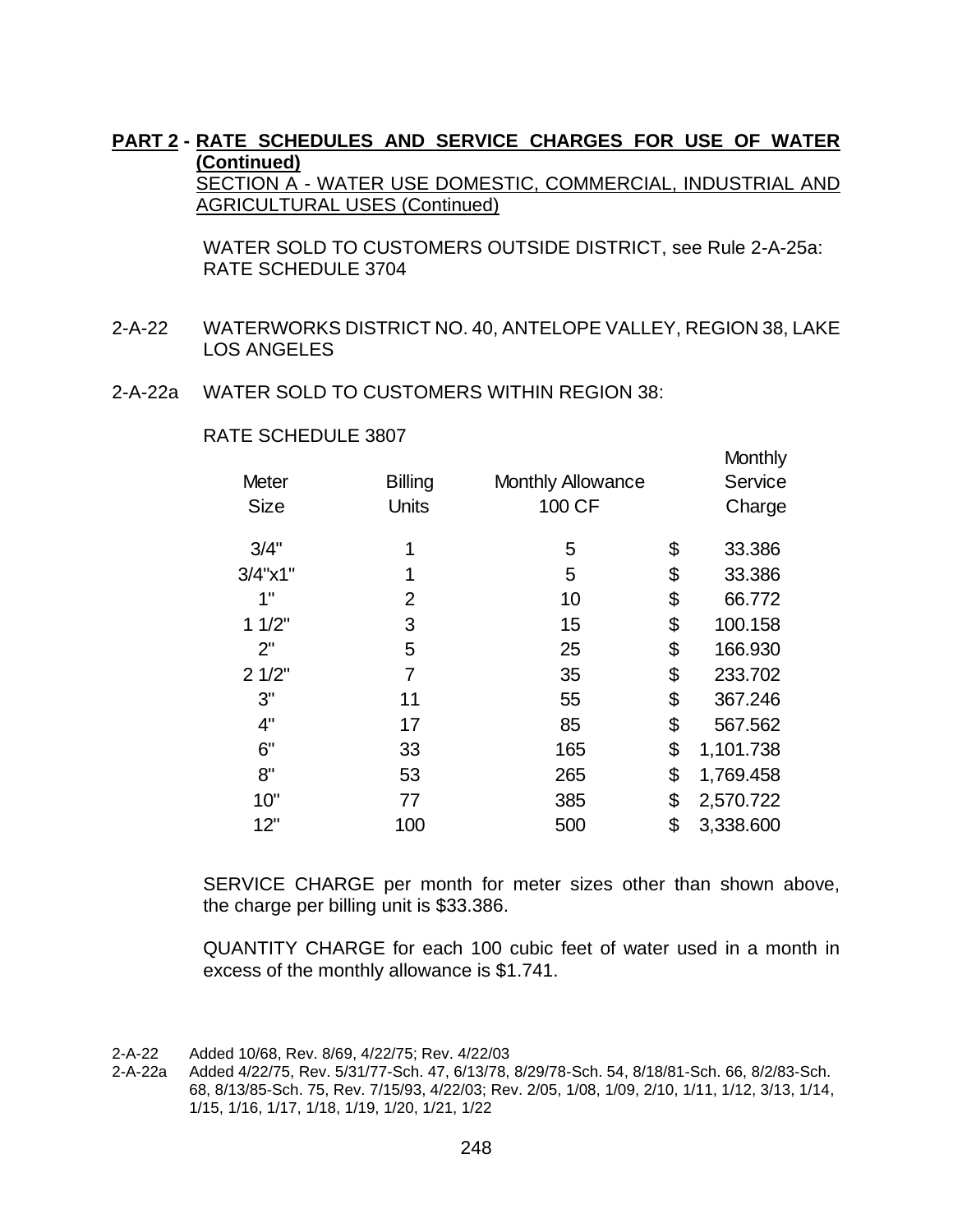SECTION A - WATER USE DOMESTIC, COMMERCIAL, INDUSTRIAL AND AGRICULTURAL USES (Continued)

FOR ALL 3/4" METERS (5/8"x3/4", 3/4", and 3/4"x1")

SUMMER CONSERVATION CREDIT for each 100 cubic feet of water used in summer months (three consecutive two month billing cycles) in excess of the monthly allowance, but less than or equal to 2000 cubic feet is \$0.174 (10% of the regular Quantity Charge).

SUMMER EFFECTIVE QUANTITY ADJUSTMENT for each 100 cubic feet of water used in summer months (three consecutive two month billing cycles) in excess of 2000 cubic feet, but less than or equal to 8500 cubic feet is \$0.087 (additional 5% adjustment on the regular Quantity Charge).

SUMMER EXCESSIVE SURCHARGE for each 100 cubic feet of water used in summer months (three consecutive two month billing cycles) in excess of 8500 cubic feet is \$0.871 (additional 50% surcharge to the regular Quantity Charge).

WINTER CONSERVATION CREDIT for each 100 cubic feet of water used in winter months (three consecutive two month billing cycles) in excess of the monthly allowance, but less than or equal to 1500 cubic feet is \$0.174 (10% of the regular Quantity Charge).

WINTER EFFECTIVE QUANTITY ADJUSTMENT for each 100 cubic feet of water used in winter months (three consecutive two month billing cycles) in excess of 1500 cubic feet, but less than or equal to 3500 cubic feet is \$0.087 (additional 5% adjustment on the regular Quantity Charge).

WINTER EXCESSIVE SURCHARGE for each 100 cubic feet of water used in winter months (three consecutive two month billing cycles) in excess of 3500 cubic feet is \$0.871 (additional 50% surcharge to the regular Quantity Charge).

Service Charge includes 500 cubic feet of water per billing unit per month.

See Rule 2-A-4j for Facilities Construction Surcharge.

The District Engineer will annually review the above water rate schedule and make recommendation to the Board for adjustment on January 1.

WATER SOLD TO CUSTOMERS OUTSIDE DISTRICT, see Rule 2-A-25a: RATE SCHEDULE 3809

<sup>2-</sup>A-22a Added 4/22/75, Rev. 5/31/77-Sch. 47, 6/13/78, 8/29/78-Sch. 54, 8/18/81-Sch. 66, 8/2/83-Sch. 68, 8/13/85-Sch. 75, Rev. 7/15/93, 4/22/03; Rev. 2/05, 1/08, 1/09, 2/10, 1/11, 1/12, 3/13, 1/14, 1/15, 1/16, 1/17, 1/18, 1/19, 1/20, 1/21, 1/22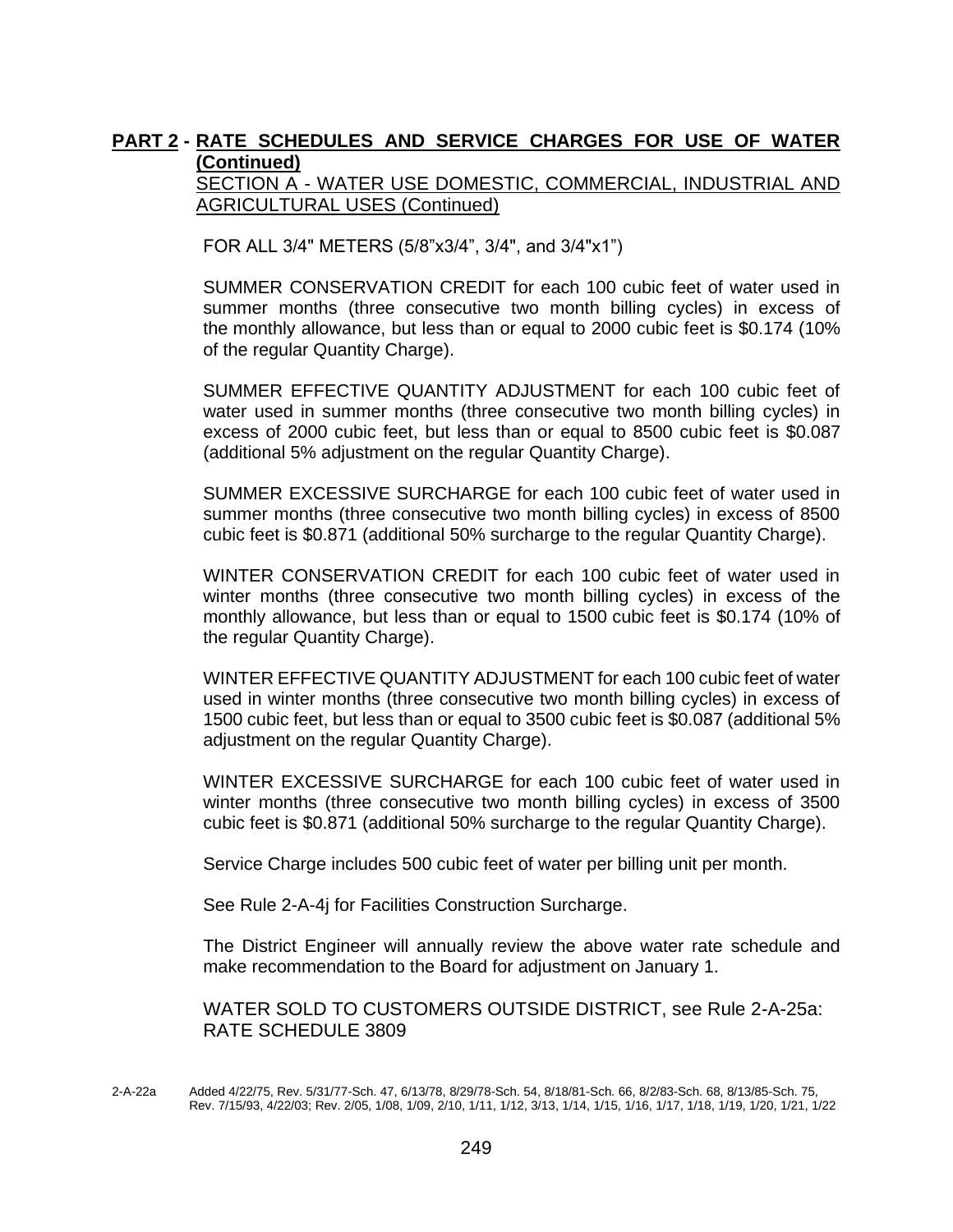SECTION A - WATER USE DOMESTIC, COMMERCIAL, INDUSTRIAL AND AGRICULTURAL USES (Continued)

2-A-22b WATER DELIVERED TO WATERWORKS DISTRICT NO. 35, NORTHEAST LOS ANGELES COUNTY: For water delivered by District No. 38, District No. 35 is to be charged the prevailing water rate of District No. 38 when the water supply delivered is produced by District No. 38 from its water wells. Should the supply delivered be all or a portion of water bought by District No. 38 from the Antelope Valley-East Kern Water Agency, District No. 35 is to be charged a water rate computed by District No. 38 from month to month on the basis of costs of District No. 38.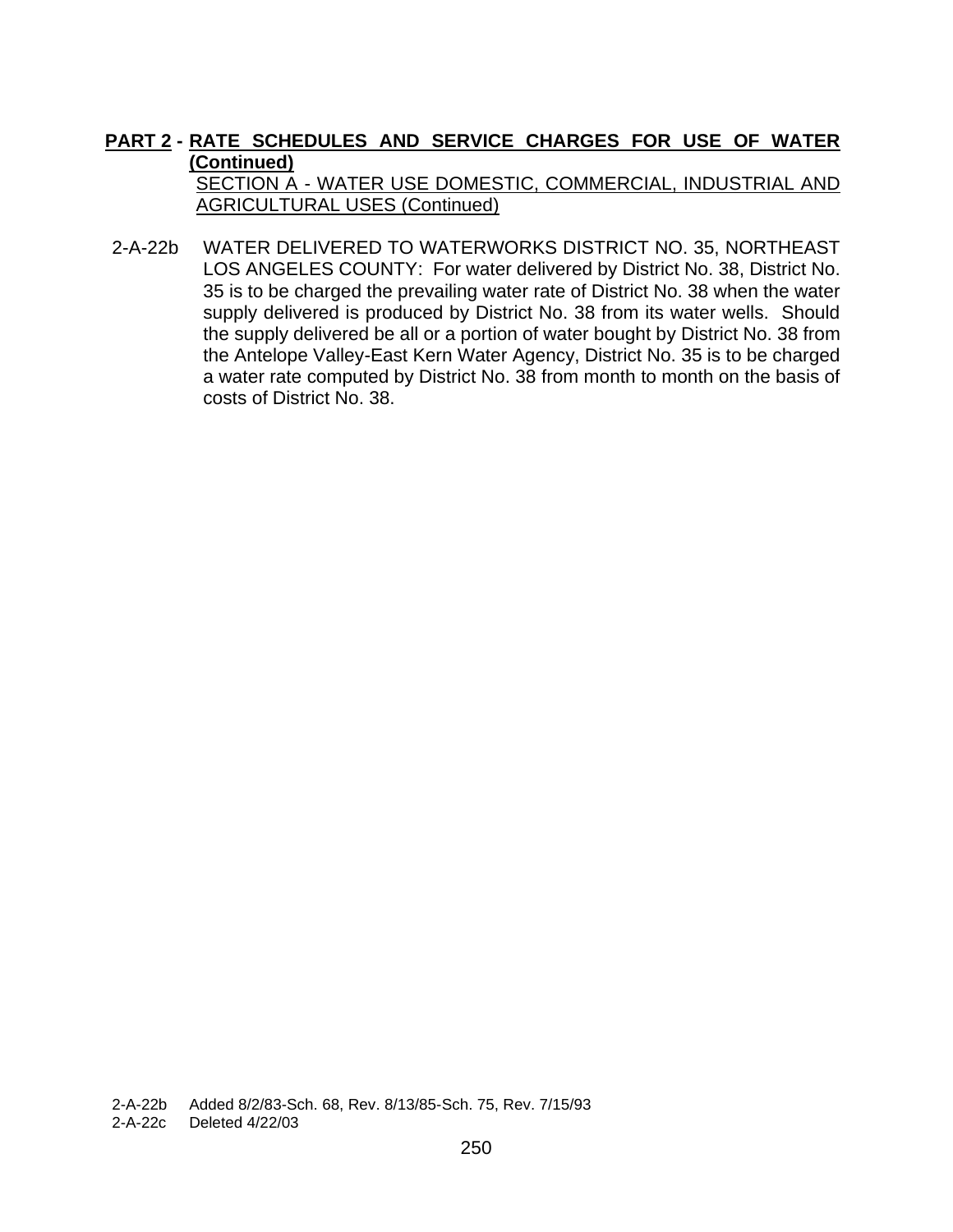#### **PART 2 - RATE SCHEDULES AND SERVICE CHARGES FOR USE OF WATER (Continued)**  SECTION A - WATER USE DOMESTIC, COMMERCIAL, INDUSTRIAL AND

AGRICULTURAL USES (Continued)

#### 2-A-22d WATER SOLD TO WILSONA SCHOOL DISTRICT

Pursuant to County Cooperative Agreement No. 70423, District forces installed water system improvements for Wilsona School District for their facility at 18020 East Avenue O, Palmdale, California, in the County of Los Angeles. Pursuant to the agreement, Wilsona School District is to payback the District for said water system improvements in monthly payments of \$851.74 per month via the bi-monthly water bill for the 4-inch meter serving the property (Account No. 38-008-00000), beginning with the first water bill and continuing until the contract amount is paid in full. Rate Schedule 3898 has been established for this purpose.

**Monthly** 

| <b>Meter</b>        | <b>Billing</b> | <b>Monthly Allowance</b> | Service         |
|---------------------|----------------|--------------------------|-----------------|
| <b>Size</b>         | <b>Units</b>   | 100 CF                   | Charge          |
| 3/4"                | 1              | 5                        | \$<br>41.593    |
| $3/4$ " $\times$ 1" | 1              | 5                        | \$<br>41.593    |
| 1"                  | 2              | 10                       | \$<br>83.186    |
| 11/2"               | 3              | 15                       | \$<br>124.779   |
| 2"                  | 5              | 25                       | \$<br>207.965   |
| 21/2"               | 7              | 35                       | \$<br>291.151   |
| 3"                  | 11             | 55                       | \$<br>457.523   |
| 4"                  | 17             | 85                       | \$<br>707.081   |
| 6"                  | 33             | 165                      | \$<br>1,372.569 |
| 8"                  | 53             | 265                      | \$<br>2,204.429 |
| 10"                 | 77             | 385                      | \$<br>3,202.661 |
| 12"                 | 100            | 500                      | \$<br>4,159.300 |

RATE SCHEDULE 3898

SERVICE CHARGE per month for meter sizes other than shown above, the charge per billing unit is \$41.593.

QUANTITY CHARGE for each 100 cubic feet of water used in a month in excess of the monthly allowance is \$2.310.

<sup>2-</sup>A-22d Added 4/22/03; Rev. 2/05, 2/10, 1/11, 1/12, 3/13, 1/14, 1/15, 1/16, 1/17, 1/18, 1/19, 1/20, 1/21, 1/22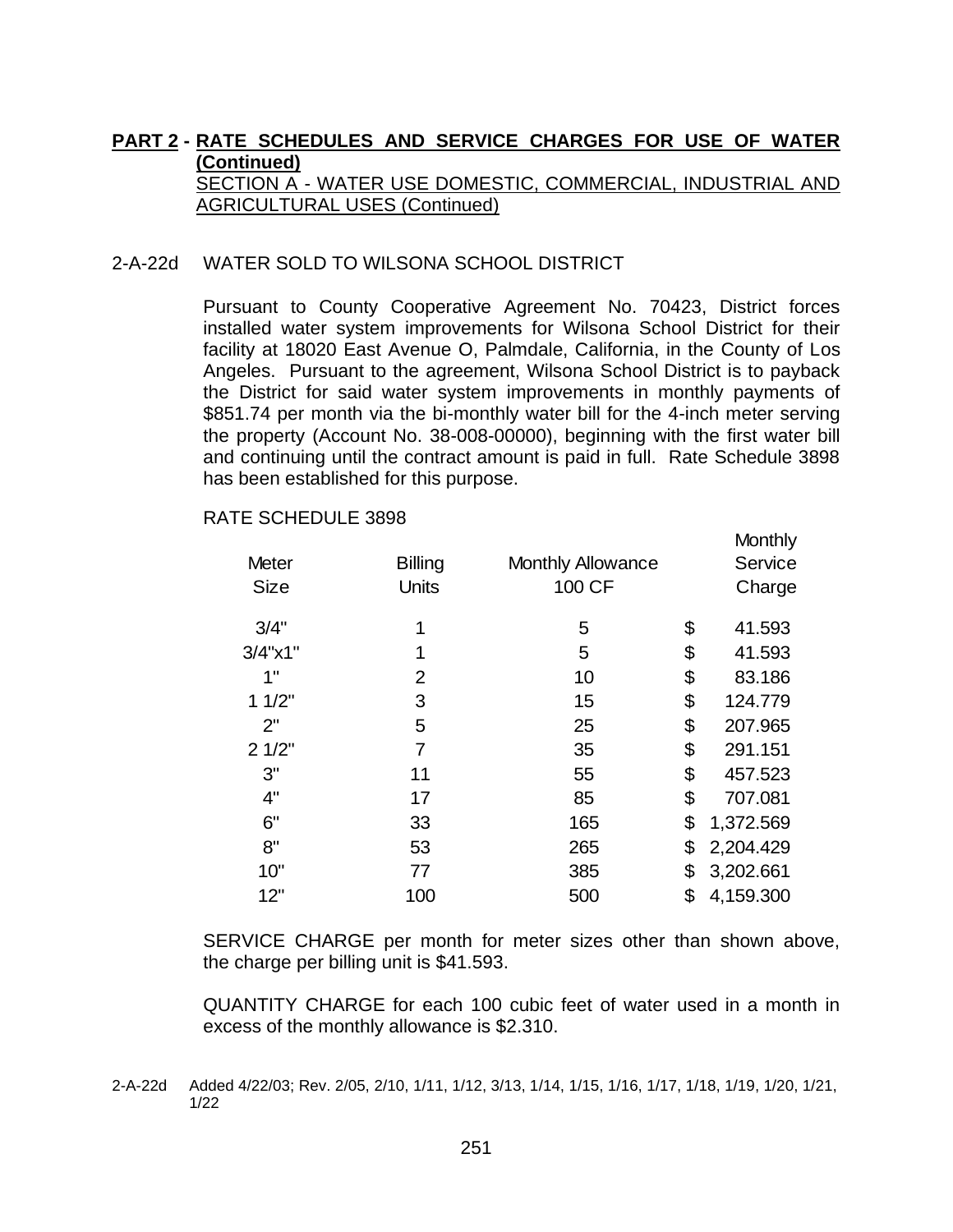#### SECTION A - WATER USE DOMESTIC, COMMERCIAL, INDUSTRIAL AND AGRICULTURAL USES (Continued)

FOR ALL 3/4" METERS (5/8"x3/4", 3/4", and 3/4"x1")

SUMMER CONSERVATION CREDIT for each 100 cubic feet of water used in summer months (three consecutive two month billing cycles) in excess of the monthly allowance, but less than or equal to 2000 cubic feet is \$0.231 (10% of the regular Quantity Charge).

SUMMER EFFECTIVE QUANTITY ADJUSTMENT for each 100 cubic feet of water used in summer months (three consecutive two month billing cycles) in excess of 2000 cubic feet, but less than or equal to 8500 cubic feet is \$0.116 (additional 5% adjustment on the regular Quantity Charge).

SUMMER EXCESSIVE SURCHARGE for each 100 cubic feet of water used in summer months (three consecutive two month billing cycles) in excess of 8500 cubic feet is \$1.155 (additional 50% surcharge to the regular Quantity Charge).

WINTER CONSERVATION CREDIT for each 100 cubic feet of water used in winter months (three consecutive two month billing cycles) in excess of the monthly allowance, but less than or equal to 1500 cubic feet is \$0.231 (10% off the regular Quantity Charge).

WINTER EFFECTIVE QUANTITY ADJUSTMENT for each 100 cubic feet of water used in winter months (three consecutive two month billing cycles) in excess of 1500 cubic feet, but less than or equal to 3500 cubic feet is \$0.116 (additional 5% adjustment on the regular Quantity Charge).

WINTER EXCESSIVE SURCHARGE for each 100 cubic feet of water used in winter months (three consecutive two month billing cycles) in excess of 3500 cubic feet is \$1.155 (additional 50% surcharge to the regular Quantity Charge).

Service Charge includes 500 cubic feet of water per billing unit per month.

See Rule 2-A-4j for Facilities Construction Surcharge.

The District Engineer will annually review the above water rate schedule and make recommendation to the Board for adjustment on January 1.

2-A-22d Added 4/22/03; Rev. 2/05, 2/10, 1/11, 1/12, 3/13, 1/14, 1/15, 1/16, 1/17, 1/18, 1/19, 1/20, 1/21, 1/22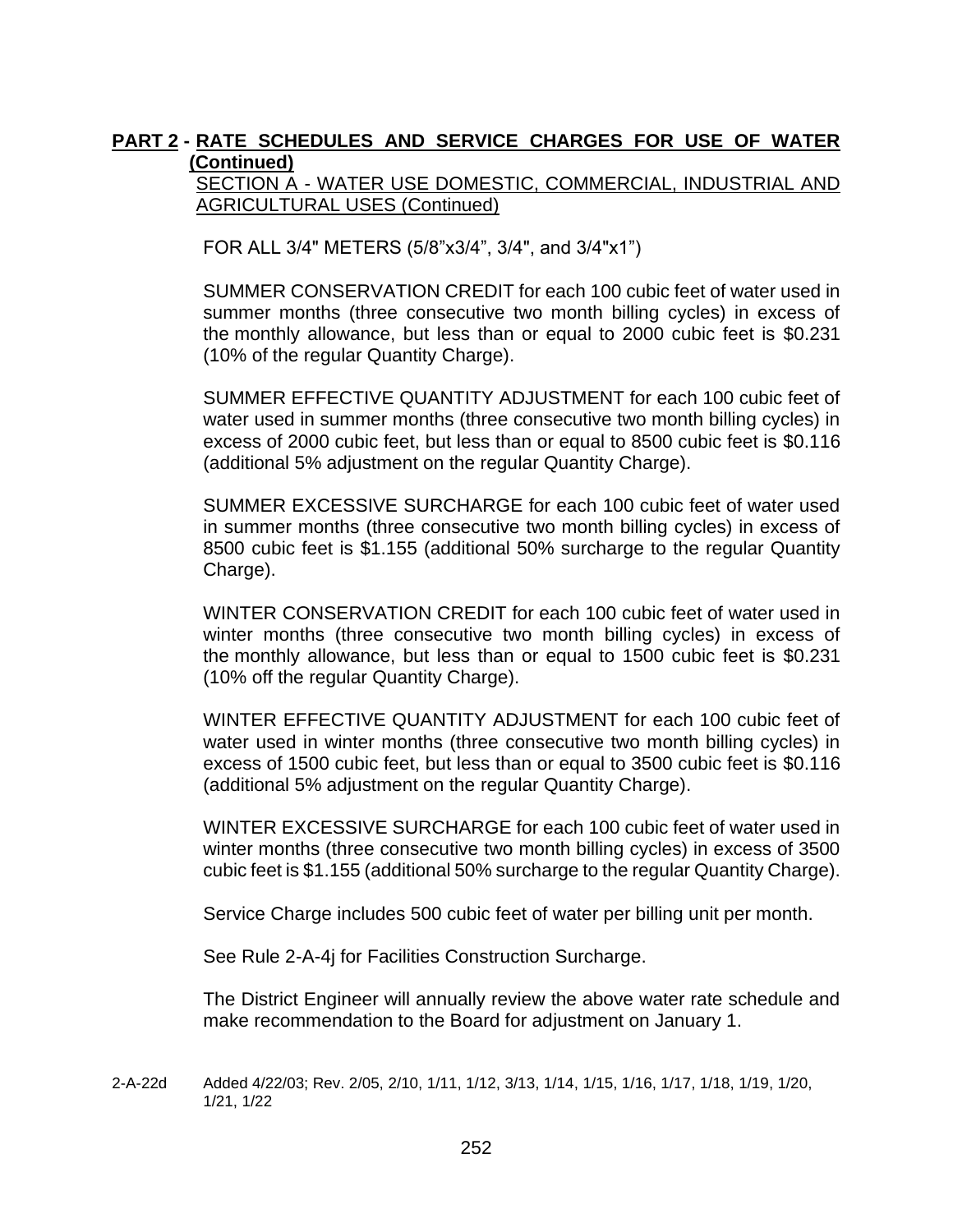- 2-A-23 WATERWORKS DISTRICT NO. 40, ANTELOPE VALLEY, REGION 39, ROCK CREEK
- 2-A-23a WATER SOLD TO CUSTOMERS WITHIN REGION 39:

|                     |                |                          | Monthly         |
|---------------------|----------------|--------------------------|-----------------|
| Meter               | <b>Billing</b> | <b>Monthly Allowance</b> | Service         |
| <b>Size</b>         | <b>Units</b>   | 100 CF                   | Charge          |
| 3/4"                | 1              | 5                        | \$<br>43.048    |
| $3/4$ " $\times$ 1" | 1              | 5                        | \$<br>43.048    |
| 1"                  | 2              | 10                       | \$<br>86.096    |
| 11/2"               | 3              | 15                       | \$<br>129.144   |
| 2"                  | 5              | 25                       | \$<br>215.240   |
| 21/2"               | $\overline{7}$ | 35                       | \$<br>301.336   |
| 3"                  | 11             | 55                       | \$<br>473.528   |
| 4"                  | 17             | 85                       | \$<br>731.816   |
| 6"                  | 33             | 165                      | \$<br>1,420.584 |
| 8"                  | 53             | 265                      | \$<br>2,281.544 |
| 10"                 | 77             | 385                      | \$<br>3,314.696 |
| 12"                 | 100            | 500                      | \$<br>4,304.800 |
|                     |                |                          |                 |

#### RATE SCHEDULE 3953

SERVICE CHARGE per month for meter sizes other than shown above, the charge per billing unit is \$43.048.

QUANTITY CHARGE for each 100 cubic feet of water used in a month in excess of the monthly allowance is \$2.938.

2-A-23 Added 2/69, Rev. 8/69, 4/22/75; Rev. 4/22/03

Added 4/22/75, Rev. 2/1/77-Sch. 41R, 6/13/78, 8/29/78-Sch. 54, 2/6/79-Sch. 58, Rev. 7/15/93, 4/22/03; Rev. 2/05, 1/08, 1/09, 2/10, 1/11, 1/12, 3/13, 1/14, 1/15, 1/16, 1/17, 1/18, 1/19, 1/20, 1/21,1/22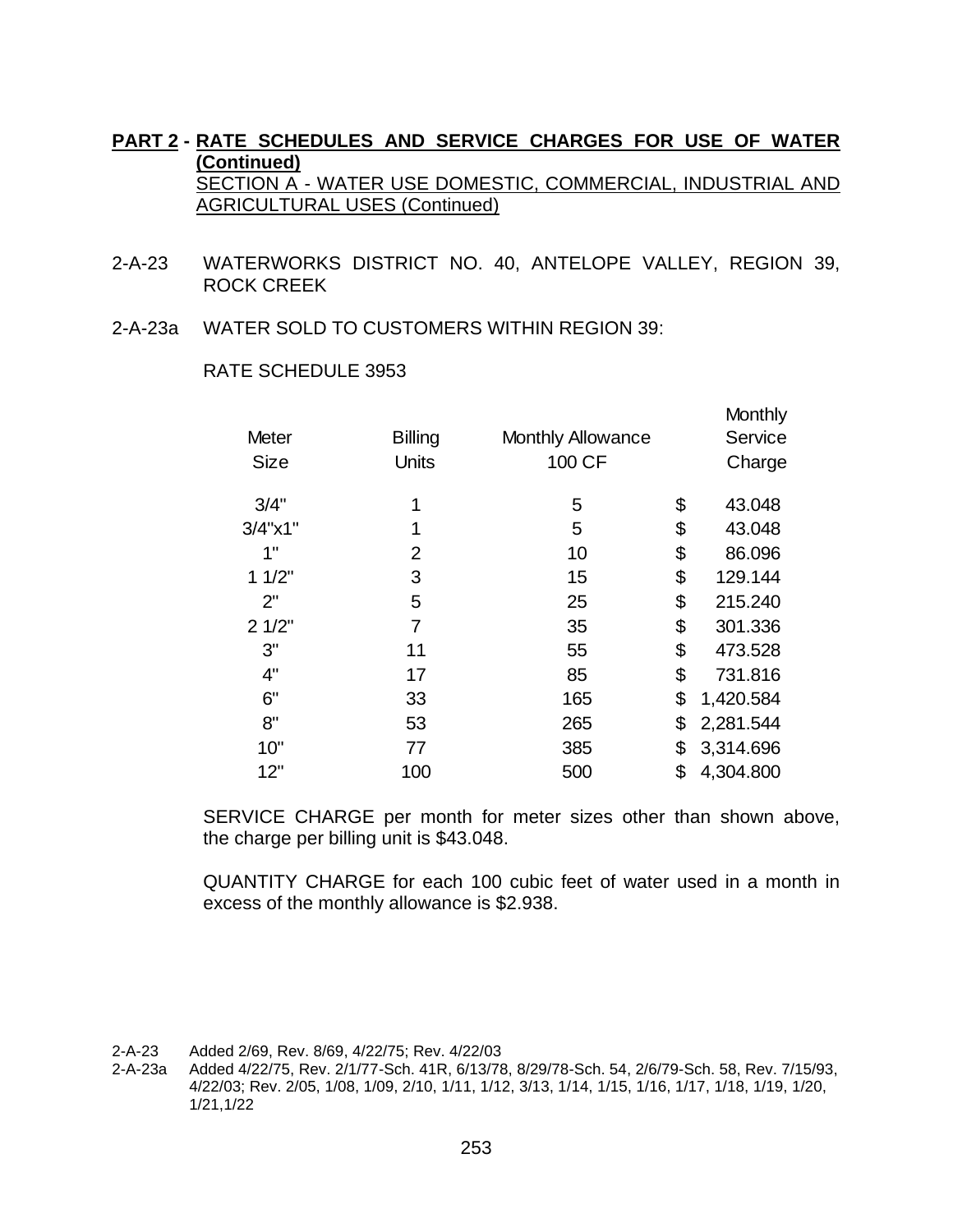SECTION A - WATER USE DOMESTIC, COMMERCIAL, INDUSTRIAL AND AGRICULTURAL USES (Continued)

FOR ALL 3/4" METERS (5/8"x3/4", 3/4", and 3/4"x1")

SUMMER CONSERVATION CREDIT for each 100 cubic feet of water used in summer months (three consecutive two month billing cycles) in excess of the monthly allowance, but less than or equal to 2000 cubic feet is \$0.294 (10% of the regular Quantity Charge).

SUMMER EFFECTIVE QUANTITY ADJUSTMENT for each 100 cubic feet of water used in summer months (three consecutive two month billing cycles) in excess of 2000 cubic feet, but less than or equal to 8500 cubic feet is \$0.147 (additional 5% adjustment on the regular Quantity Charge).

SUMMER EXCESSIVE SURCHARGE for each 100 cubic feet of water used in summer months (three consecutive two month billing cycles) in excess of 8500 cubic feet is \$1.469 (additional 50% surcharge to the regular Quantity Charge).

WINTER CONSERVATION CREDIT for each 100 cubic feet of water used in winter months (three consecutive two month billing cycles) in excess of the monthly allowance, but less than or equal to 1500 cubic feet is \$0.294 (10% of the regular Quantity Charge).

WINTER EFFECTIVE QUANTITY ADJUSTMENT for each 100 cubic feet of water used in winter months (three consecutive two month billing cycles) in excess of 1500 cubic feet, but less than or equal to 3000 cubic feet is \$0.147 (additional 5% adjustment on the regular Quantity Charge).

WINTER EXCESSIVE SURCHARGE for each 100 cubic feet of water used in winter months (three consecutive two month billing cycles) in excess of 3000 cubic feet is \$1.469 (additional 50% surcharge to the regular Quantity Charge).

Service Charge includes 500 cubic feet of water per billing unit per month.

See Rule 2-A-4j for Facilities Construction Surcharge.

The District Engineer will annually review the above water rate schedule and make recommendation to the Board for adjustment on January 1.

WATER SOLD TO CUSTOMERS OUTSIDE DISTRICT, see Rule 2-A-25a: RATE SCHEDULE 3954

2-A-23a Added 4/22/75, Rev. 2/1/77-Sch. 41R, 6/13/78, 8/29/78-Sch. 54, 2/6/79-Sch. 58, Rev. 7/15/93, 4/22/03; Rev. 2/05, 1/08, 1/09, 2/10, 1/11, 1/12, 3/13, 1/14, 1/15, 1/16, 1/17, 1/18, 1/19, 1/20, 1/21, 1/22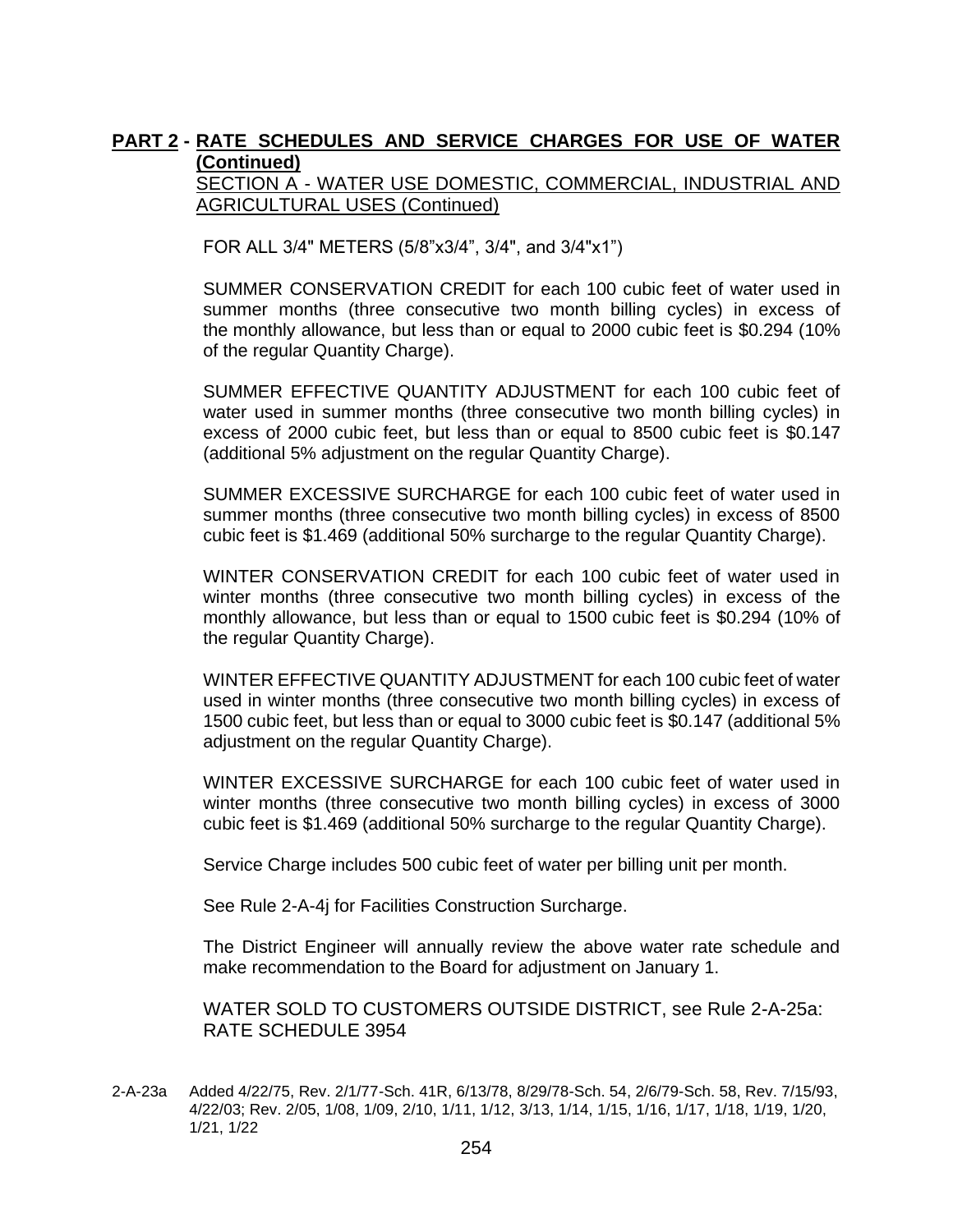- 2-A-24 MARINA DEL REY WATER SYSTEM
- 2-A-24a WATER SOLD TO CUSTOMERS WITHIN THE MARINA DEL REY WATER SYSTEM:

RATE SCHEDULE 8001

QUANTITY CHARGE for each 100 cubic feet of water used in a month is

\$3.830.

SERVICE CHARGE for each water service is \$5.204 per month per Water Demand Factor (WDF). The calculated WDF for a customer's service charge is based on the annual average of the customer's historical water use in the prior three years relative to the annual average water demand in Marina Del Rey Water System over the same period. The WDF will be calculated annually, and if needed, adjusted accordingly.

2-A-24b WATER SOLD TO CUSTOMERS OUTSIDE THE MARINA DEL REY WATER SYSTEM FOR EMERGENCIES:

RATE SCHEDULE 8002

Water sold to customers outside the Marina del Rey Water System for emergencies will be billed to the customer at 1.5 times the quantity charge indicated in Rule 2-A-24a.

2-A-24c SURCHARGE FOR THE MARINA DEL REY ACCUMULATIVE CAPITAL OUTLAY FUND:

A rate of \$2.200 per 100 cubic feet for all water sold.

2-A-24 Added 7/29/93

- 2-A-24a Added 7/29/93, Rev. 6/23/98-Ordinance No. 98-0028;Rev. 5/22/07, 2/10, 1/11, 1/12, 1/13, 1/14, 1/15, 1/16, 1/17, 1/18, 1/19, 1/20, 1/21, 1/22
- 2-A-24b Added 7/29/93, Rev. 6/23/98-Ordinance No. 98-0028;Rev. 5/22/07
- 2-A-24c Added 7/29/93, Rev. 6/23/98-Ordinance No. 98-0028;Rev. 5/22/07, 2/10, 1/11, 1/12, 1/13, 1/14, 1/15, 1/16, 1/17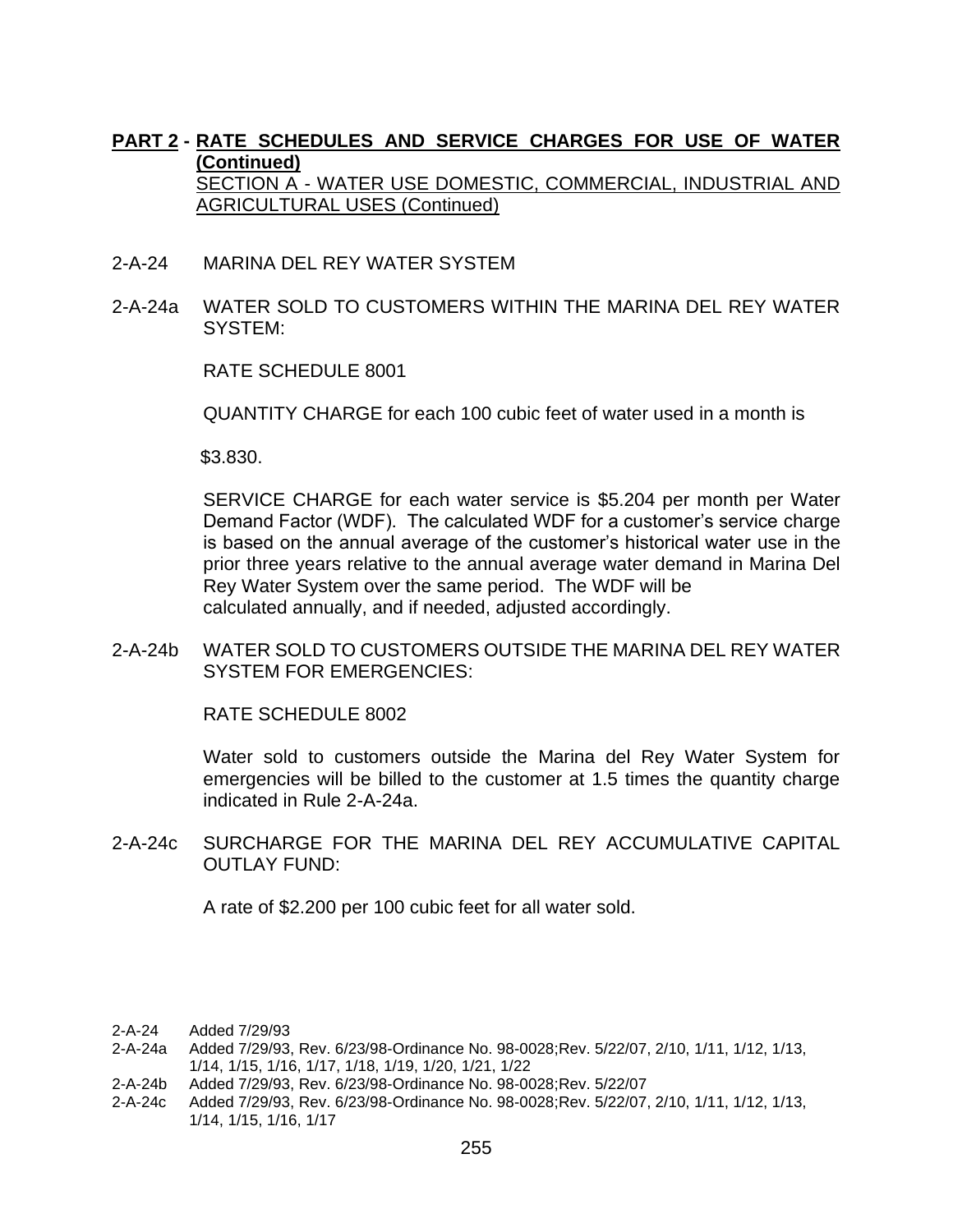SECTION A - WATER USE DOMESTIC, COMMERCIAL, INDUSTRIAL AND AGRICULTURAL USES (Continued)

2-A-25a WATER SOLD TO CUSTOMERS OUTSIDE DISTRICT. The total monthly charge for water sold to customers entirely outside the District shall be 150 percent of the total monthly charge for water sold to customers in the nearest applicable water service area within the District in addition to any other applicable charges.

See RULE 2-A-4j for Facilities Construction Surcharge.

2-A-25b WATER SOLD TO CUSTOMERS PARTLY OUTSIDE DISTRICT. The total monthly charge for water sold to customers partly outside the District shall be 125 percent of the total monthly charge for water sold to customers in the nearest applicable water service area entirely within the District in addition to any other applicable charges.

See RULE 2-A-4j for Facilities Construction Surcharge.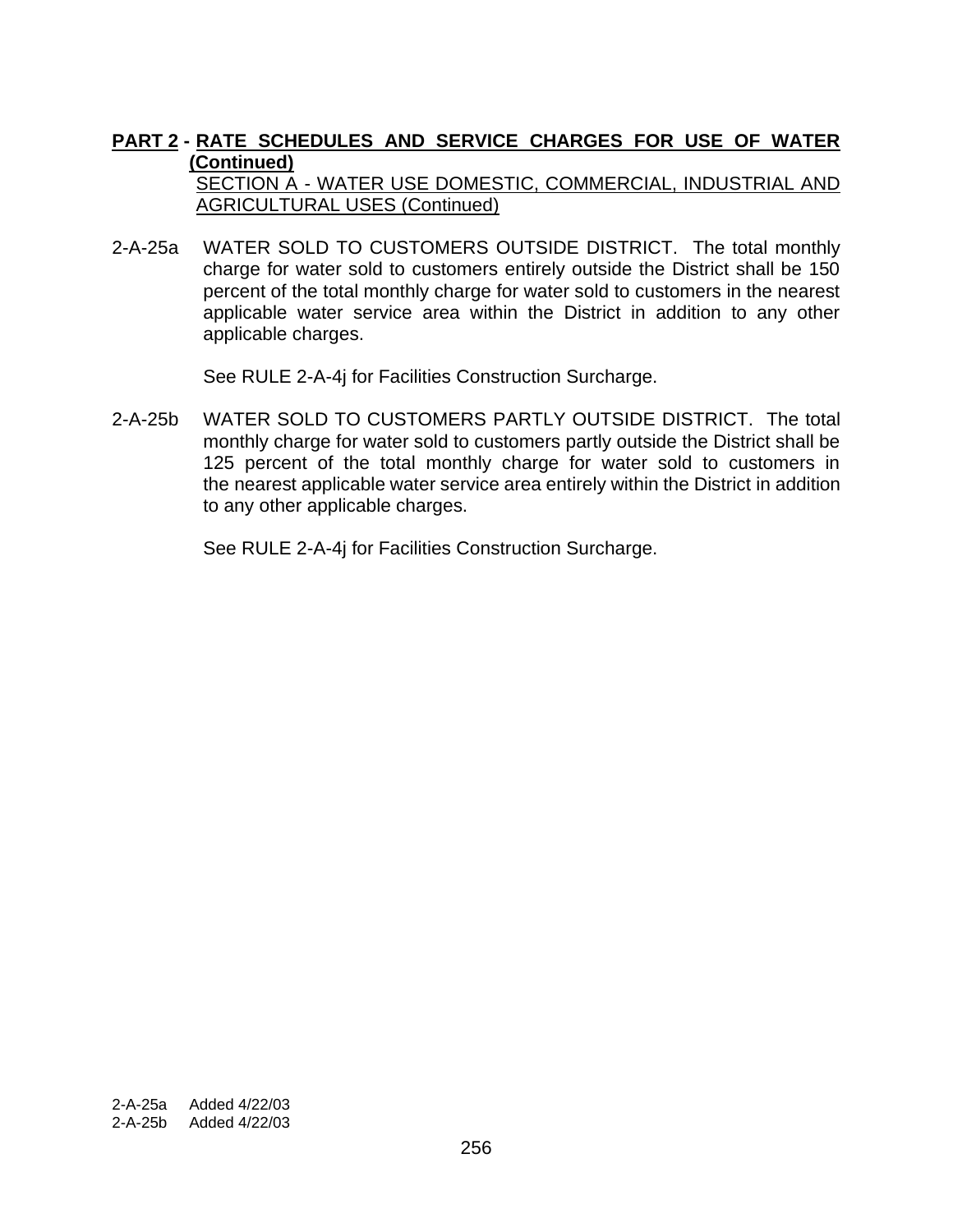### **PART 2 - RATE SCHEDULES AND SERVICE CHARGES FOR USE OF WATER (Continued)** SECTION B - WATER RATES FOR MISCELLANEOUS SERVICES

2-B-4 CONSTRUCTION WATER SERVICE (Metered): The District shall require that all water used for construction purposes be metered. The District will furnish, install, and remove the meter, valve, and fittings to be located at a fire hydrant or other convenient point in the system as determined by the District. The customer shall be responsible for the loss of or damage to the meter and other equipment used therefor. The charge for the metering facility is to guarantee the return of the meter to the District in an operative manner. The installation and removal charge shall be as follows:

| <b>Flow Tube Fire</b><br><b>Hydrant Meter Size</b><br>(in.) | <b>Installation &amp;</b><br>Removal Charge |  |  |
|-------------------------------------------------------------|---------------------------------------------|--|--|
| 2 & smaller                                                 | \$192.91                                    |  |  |
| 21/2                                                        | \$218.03                                    |  |  |
| 3                                                           | \$329.02                                    |  |  |
| 4                                                           | \$544.40                                    |  |  |
|                                                             |                                             |  |  |

For the District to relocate the meter from one location to another location at the request of the Customer, the charge is as follows:

| Meter Size<br>(in.) | Charge   |
|---------------------|----------|
| 2 & smaller         | \$83.26  |
| 21/2                | \$103.07 |
| 3                   | \$191.60 |
|                     | \$317.12 |

The charges for installation, removal, and relocation of the meters larger than 4-inch or for meters 4-inch and smaller requiring an extraordinary installation, will be on an estimated basis of current costs.

The installation, removal, and relocation charges shall become revenue to the District.

2-B-1 Rev. 5/61, Deleted 7/15/93<br>2-B-2 Deleted 4/66

- 2-B-3 Rev. 6/64, 4/65, Deleted 7/15/93
- 2-B-4 Rev. 6/64, 4/65, 10/68, 8/69, 4/22/75, 2/1/77-Sch. 41R, 5/29/79-Sch. 62, 8/18/81-Sch. 66, 8/3/82-Sch. 67A, 8/2/83-Sch. 68, 8/23/83-Sch. 69, 9/6/83-Sch. 70, 9/4/84-Sch. 73, 11/6/84-Sch. 74, 8/13/85-Sch. 75, 11/26/85-Sch. 77, Rev. 7/15/93, 1/11, 1/12, 1/13, 2/14, 3/15, 1/16, 1/17, 1/18, 3/19, 2/20, 6/21, 1/22

<sup>2-</sup>B-2 Deleted 4/66<br>2-B-3 Rev. 6/64, 4/6